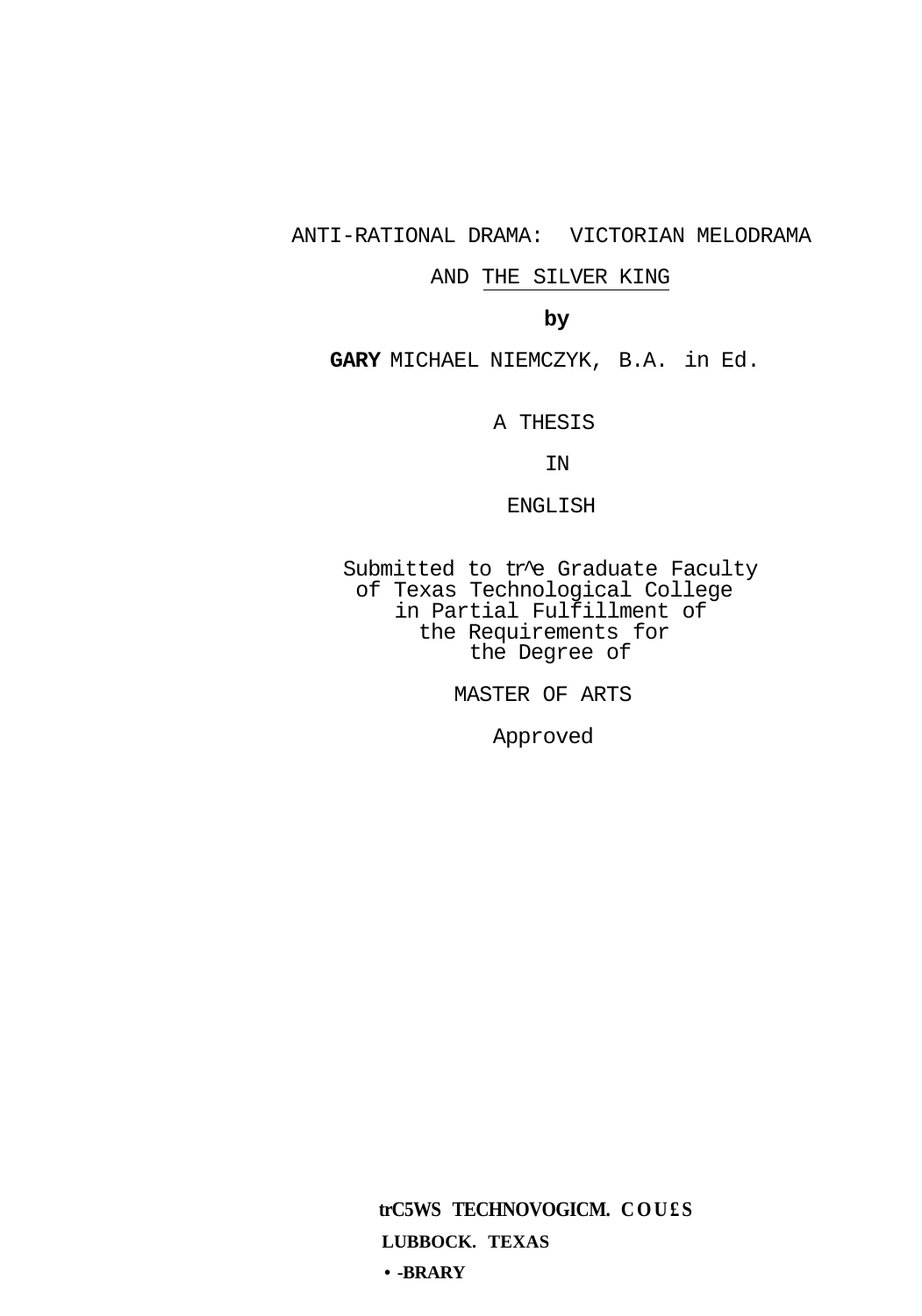

Ae&-\*\*oi3

**Mo. 102 . Cop.** *Z* 

> **I am deeply indebted to Professor Roger Leon Brooks for his direction of this thesis**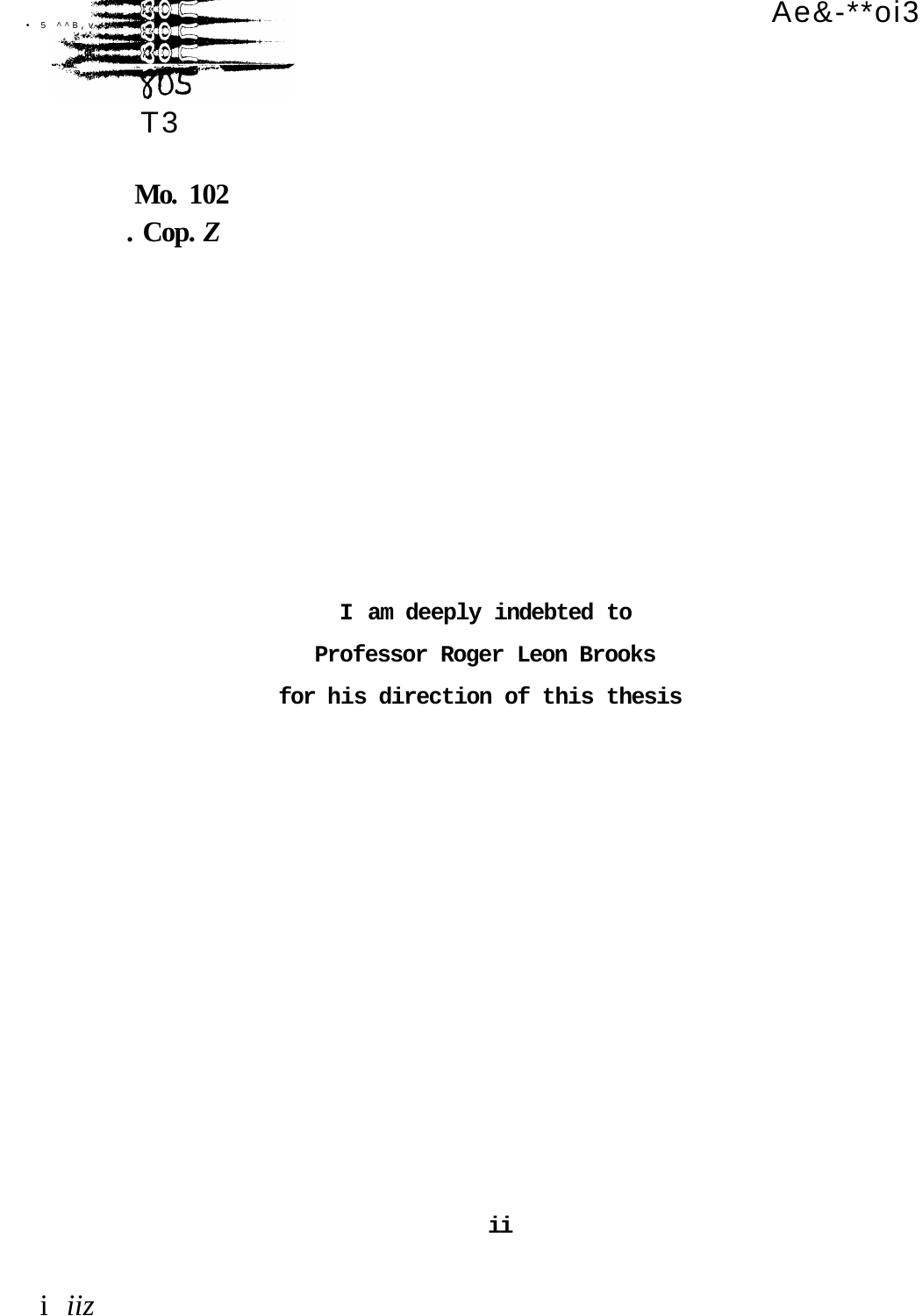## CONTENTS

| <b>ACKNOWLEDGEMENTS</b> |                                                       | ii          |
|-------------------------|-------------------------------------------------------|-------------|
|                         | I. INTRODUCTION                                       | $\mathbf 1$ |
|                         | II. MELODRAMATIC ACTION                               | 7           |
|                         | Melodramatic Action Defined                           | 7           |
|                         | Loose, Episodic Structure                             | 10          |
|                         | Physical Action                                       | 12          |
|                         | Thrills                                               | 17          |
|                         | Exaggerated Crises and Climaxes                       | 22          |
|                         | Outrageous Coincidence                                | 26          |
|                         | Arbitrary Poetic Justice and the<br>Reassuring Ending | 30          |
|                         | Heightened Language, the Aside,<br>and the Soliloquy  | 32          |
|                         | III. MELODRAMATIC CHARACTER                           | 36          |
|                         | Melodramatic Character Defined                        | 36          |
|                         | The Melodramatic Hero                                 | 45          |
|                         | The Melodramatic Villain                              | 54          |
| IV.                     | CONCLUSIONS                                           | 66          |
| <b>NOTES</b>            |                                                       | 74          |
| LIST OF WORKS CITED     |                                                       | 80          |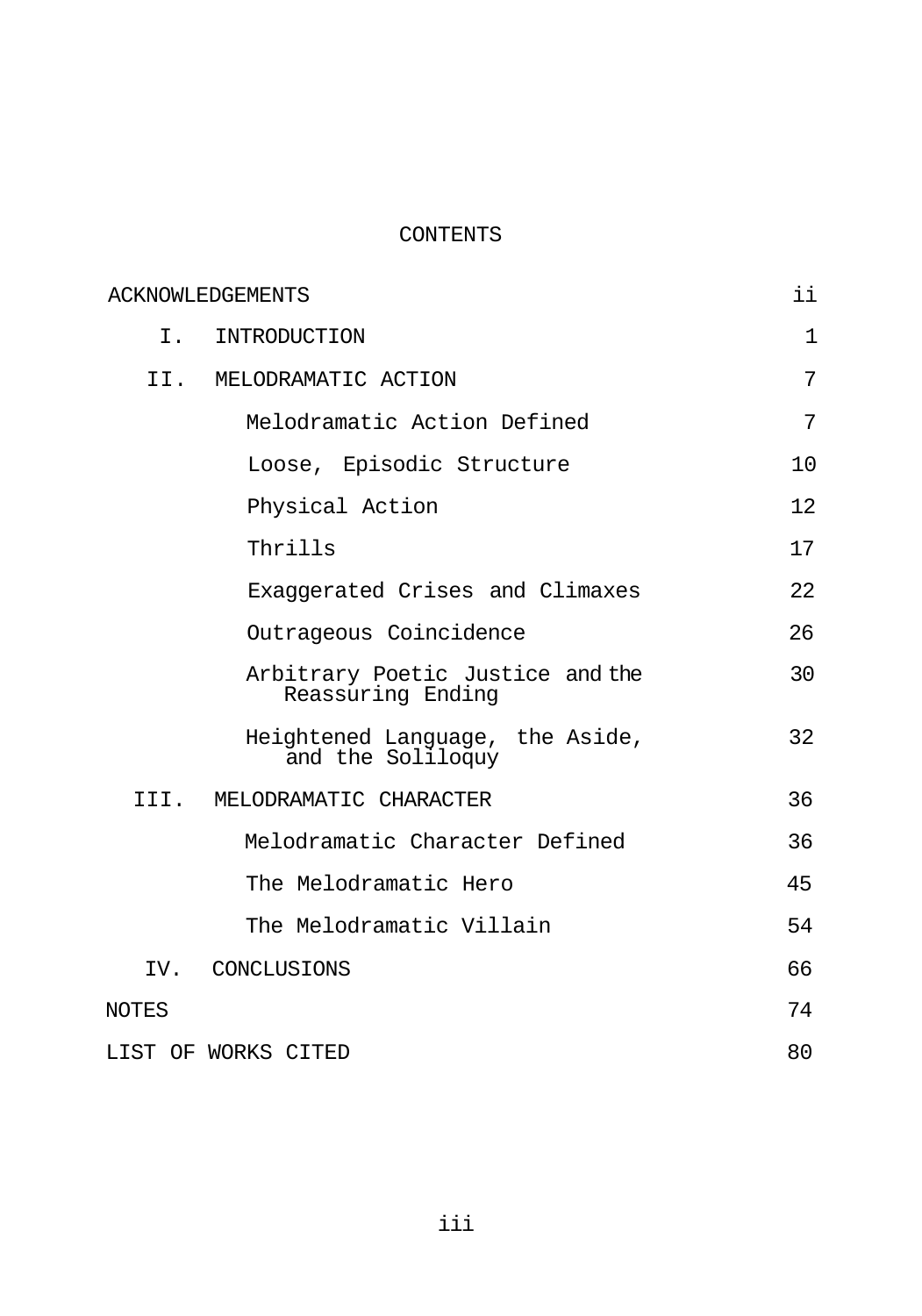### CHAPTER I

### INTRODUCTION

Of all the arts practiced in the Victorian period, drama has fared the poorest in the face of posterity. The Concise Cambridge History of English Literature calls the plays of the nineteenth century, "in general, unimportant either as literature or drama."^ One often-advanced explanation for this failure of the drama of the period is summed up by this excerpt from George Rowell's introduction to his edition of Victorian drama:

> There need be no mystery about the literary shortcomings of the plays here collected. The nineteenth century saw and outlived a period of mob-rule in the English theatre, during which pit and gallery dictated terms to the stage. The theatres stretched their seating beyond the three thousand mark as they adjusted themselves to change; poetry and philosophy in the drama yielded to spectacle and sensation; the dramatist found himself subordinated to the actor and the scene-painter, and sometimes to the performing dog. As the unruly populace crowded back into the theatres, so polite Society neglected the drama for the opera and play-going for novelreading . 2

Although correct in its description of nineteenthcentury theatre conditions, this argument is not valid in the light of dramatic theory or theatre history. Drama is of necessity a popular art. "A single reader may be said to constitute an 'audience' for a poem or a novel; one viewer may be sufficient to encourage the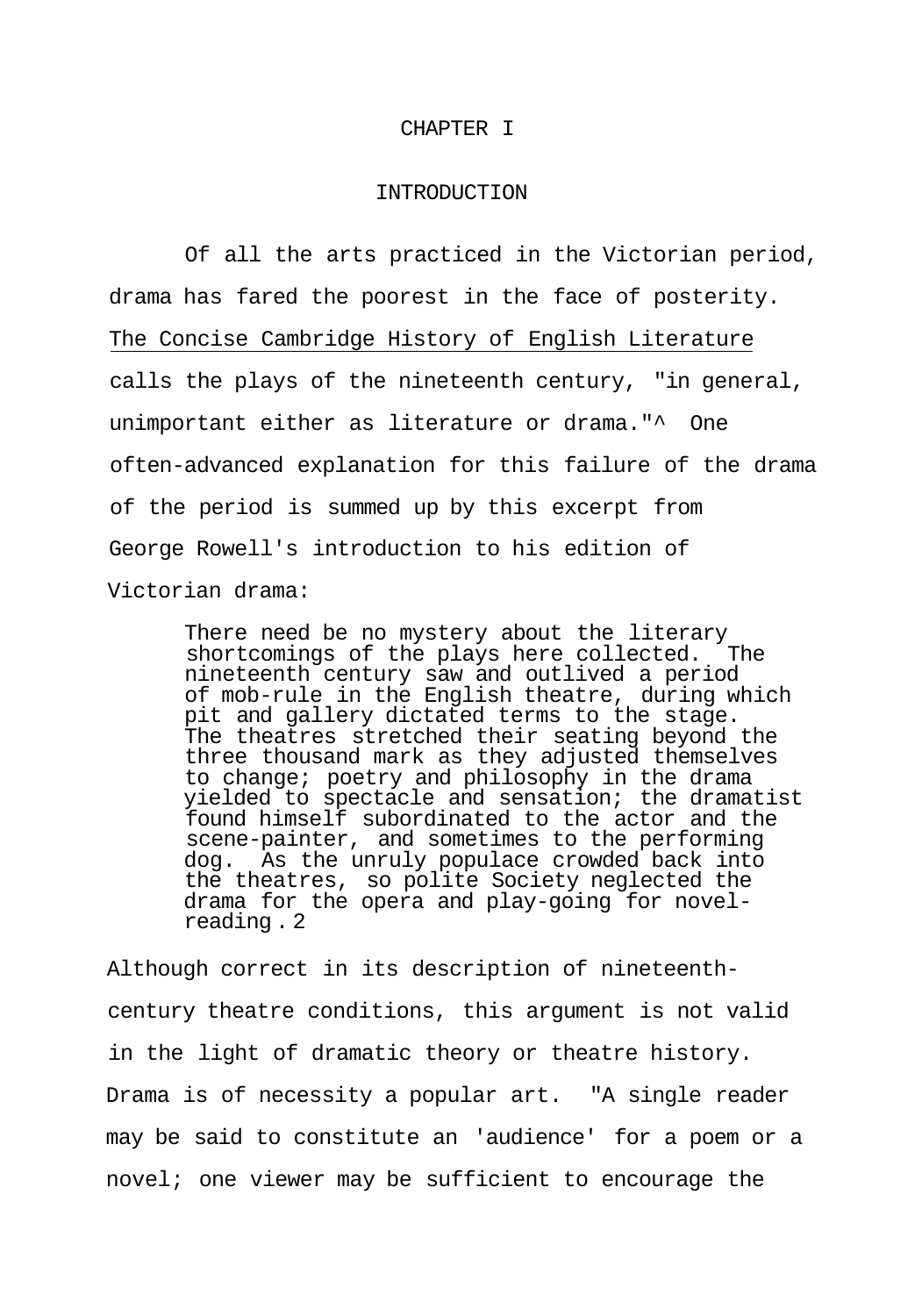solitary artist who shows his painting. Theatre requires a larger number of people to convene at the same set time. The theatre is both a public and a composite art/ social in the nature of its creation as well as in the 3

circumstance of its manifestation." If the nineteenthcentury dramatist had to write for a theatre with a seating capacity in the thousands, Sophocles was compelled to write for an open-air theatre. If the Victorian playwright of necessity dealt with "an unruly populace," Shakespeare of a similar necessity wrote lines to be declaimed over the catcalls of groundlings. The mere existence of the populace in the theatre does not account for the failure of the plays v/ritten for that theatre. What may account for the failure is the nature of the Victorian public, including both its "unruly" and sophisticated members.

An intellectual and emotional uneasiness characterized the average playgoer during the Victorian period, Walter Houghton asserts in this passage: "the great age of optimism was also an age of anxiety. . . . Expanding business, scientific development, the growth of democracy, and the decline of Christianity were sources of distress as v.^ell as satisfaction. But since optimism  $-\hat{a}$ s expressed more often than anxiety (partly because it was more widely felt, and partly because any pessimistic attitude toward the human situation was considered weak or unmanly), we are still unaware of the degree to which the human consciousness—and especially the subconsciousness v/as haunted by fear and v/orry, by guilt and frustration and loneliness."^

2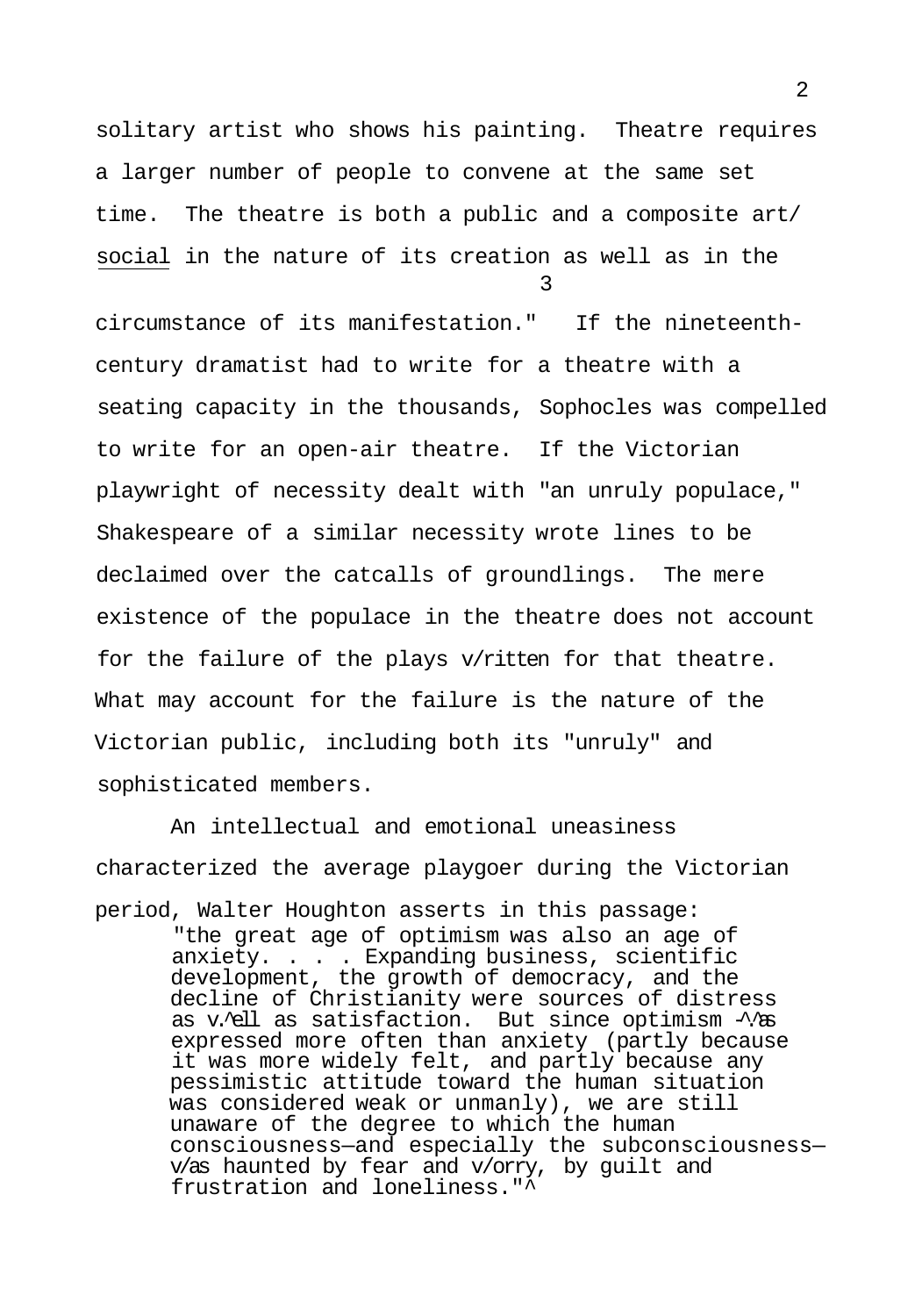It is natural to assume that the Victorian, so beset and bewildered by his anxieties, would attempt to escape their sources both in his life and in his art.

The likeliest outlet in art for this reaction against thinking about his problems was that most public of the arts, the theatre. By regularly patronizing or not patronizing a theatre, he might cast his ballot for a realistic presentation of the problems concerning himself and his fellow Victorians or for an unrealistic exercise concerned with distracting him from these same problems. The majority of the Victorian playgoers voted overwhelmingly for the latter. In response to this demand for a form of drama which avoided Victorian problems, playwrights developed melodrama.

The term, "melodrama," is deceptively familiar. The twentieth-century playgoer treats himself to the viewing of an occasional burlesque of the nineteenthcentury product, in which a mustachioed villain chases a fair-haired heroine about in an abandoned sa\.Tnill. The plot is simple, the characters ludicrous, and the moral a grossly oversimplified, almost meaningless truism. However, this sort of presentation is not particularly helpful to the serious student of the genre for the simple reason that, like most burlesques, it tends to distort and exaggerate some characteristics of the form while omitting others. More accurate is this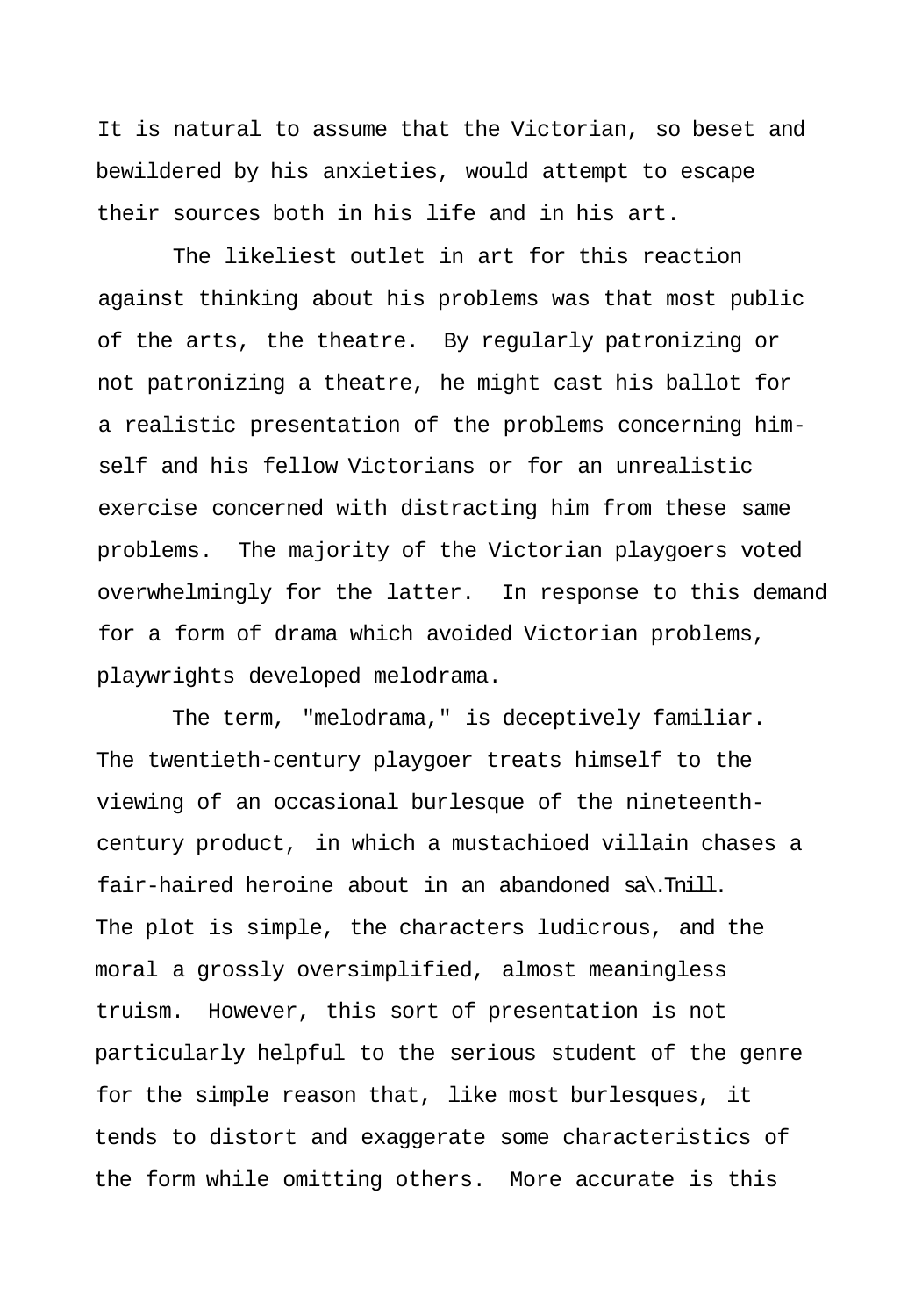working definition of the form: melodrama is that drama which consists of these two basic elements: (1) a loose, episodic structure of thrilling action^ and (2) stereo-6 7

typed plot-dominated characters . Melodramatic action, upon analysis, proves to be a failure from the viewpoint of dramatic theory. It is seen to be diffuse and superficial, ludicrous in its crude, inorganic and unconvincing presentation of the action of the melodrama. However, it is in the study of melodramatic character from another viewpoint, the rational viewpoint, that melodrama most candidly reveals its nature and the nature of its audience. Critics have isolated a strain of antirationalism in the Victorian mental atmosphere and defined it as "reliance upon authority or upon inner feeling, conscience, or intuition rather than upon logical

reason." In drama, this anti-rationality found its expression in melodrama, a form which not only bases its existence on the principles named above, but takes on the additional anti-rational aspect of nullifying any dramatic possibilities inherent within itself for presenting a sincere imitation of life.

Q

The Silver King, by Henry Arthur Jones and Henry Herman, is an outstanding example of this nineteenthcentury anti-rational form, for it achieved more critical and popular acclaim than any other melodramatic play of the nineteenth century. First produced on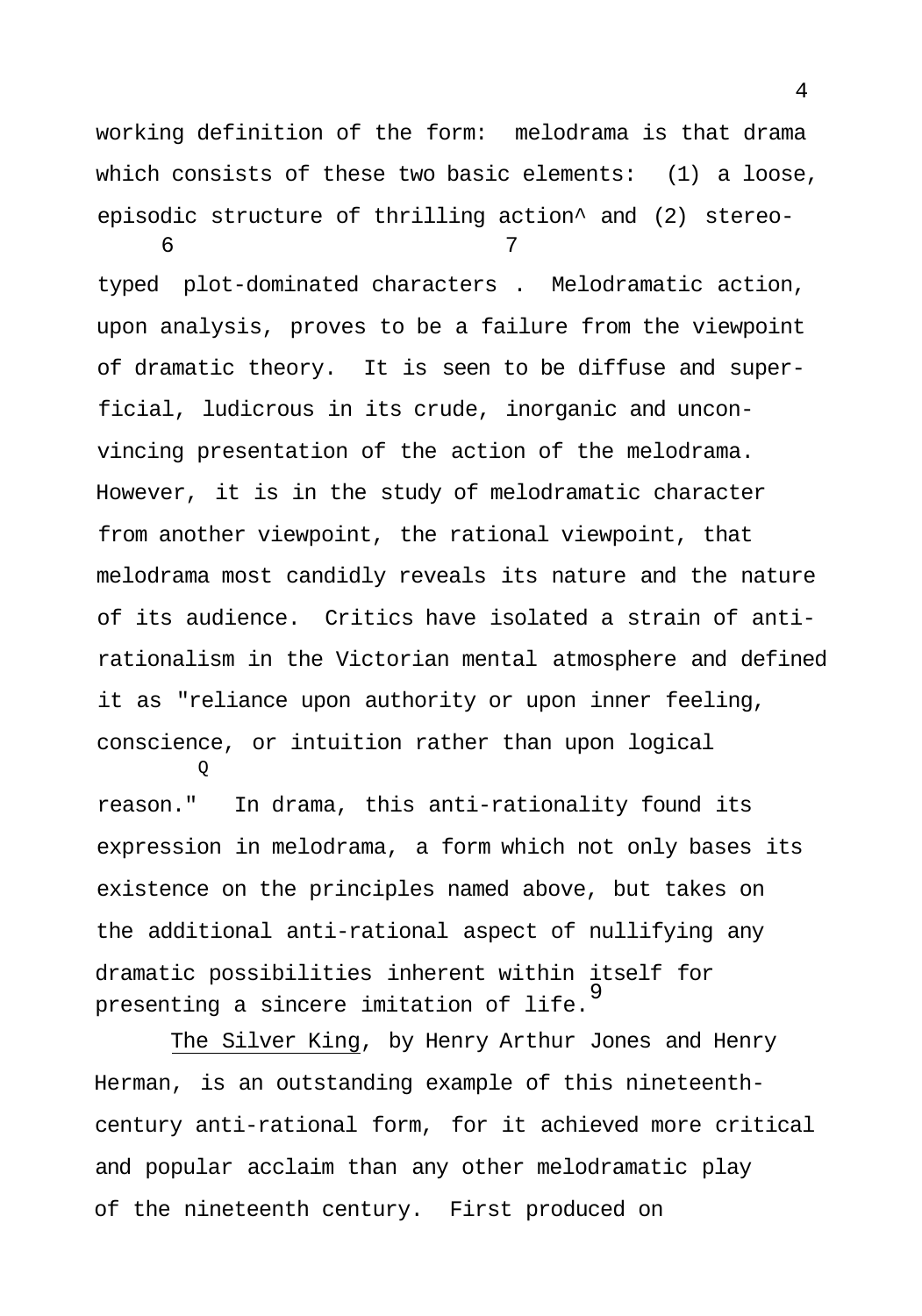November 16, 1882, the play was called by William Archer, "quite the best of modern English melodramas. ""^^ No less a literary figure than Matthew Arnold praised the play for being "an honest melodrama," saying of the play, "In general thruout the piece the diction and sentiments are natural; they have sobriety and propriety; they are literature." $11$  The success of The Silver King with the public may be evidenced by the comparison of the melodrama's popular reception with that of Jones' more rational and realistic play, Michael and his Lost Angel, made by Clayton Hamilton in his introduction to Jones' collected plays: "Students of the theatre, after reading 'Michael and his Lost Angel,' . . . which ran only two weeks in London and one week in New York, may find an ironic sort of interest in turning back to 'The Silver King,' which for forty years has been actor-proof and production-proof and has 12 never failed to interest the theatre-going masses."  $^\text{-}$ 

It is the contention of this study that what interested Victorian playgoers was the anti-rational nature of melodrama, a nature which related directly to an anti-rational trend in Victorian thought. In order to prove this, this study shall define and discuss melodrama, according to action and character, the two elements included in the working definition above—and according to selected intellectual attitudes of the Victorian period. The study shall use The Silver King,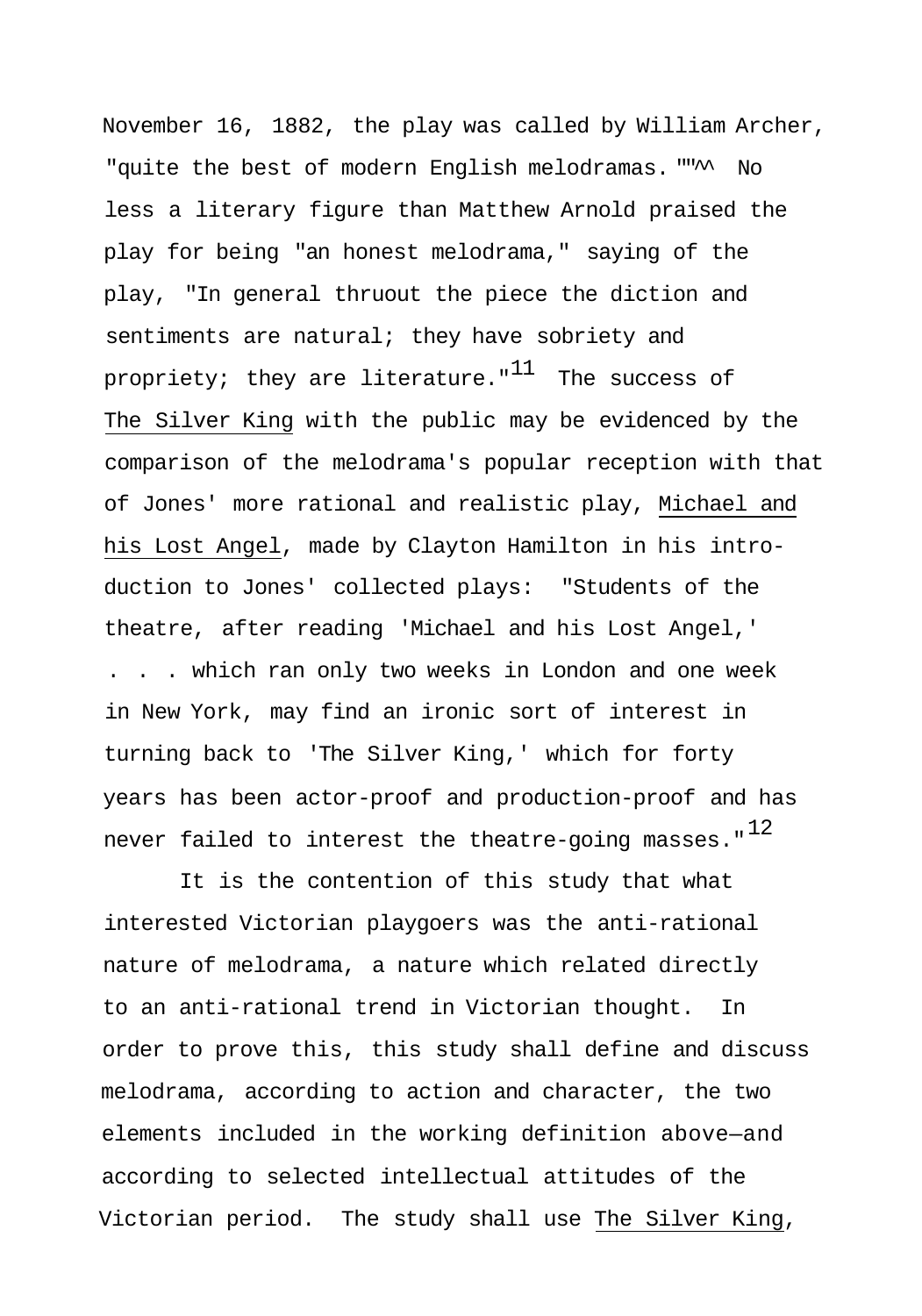by Henry Arthur Jones and Henry Herman, as the model drama for the discussion. The first part of the study shall deal with melodramatic action, shov/ing the superficiality of this element to be the chief cause for the form's failure as drama. Included in this part of the study will be a discussion of the most prominent characteristics of melodramatic action and their manifestation in The Silver King. The second part shall deal with melodramatic character, reviewing the realistic and expressionistic viewpoints on melodramatic character and positing and developing a third vie\';point, the rational. Included in this part will be a discussion of the two basic stereotypes of melodrama, the hero and the villain, and their manifestation in The Silver King. The relationship of the stereotypes to selected Victorian intellectual attitudes and their respective representations of anti-rationality and the collected nemeses of anti-rationality will also be considered.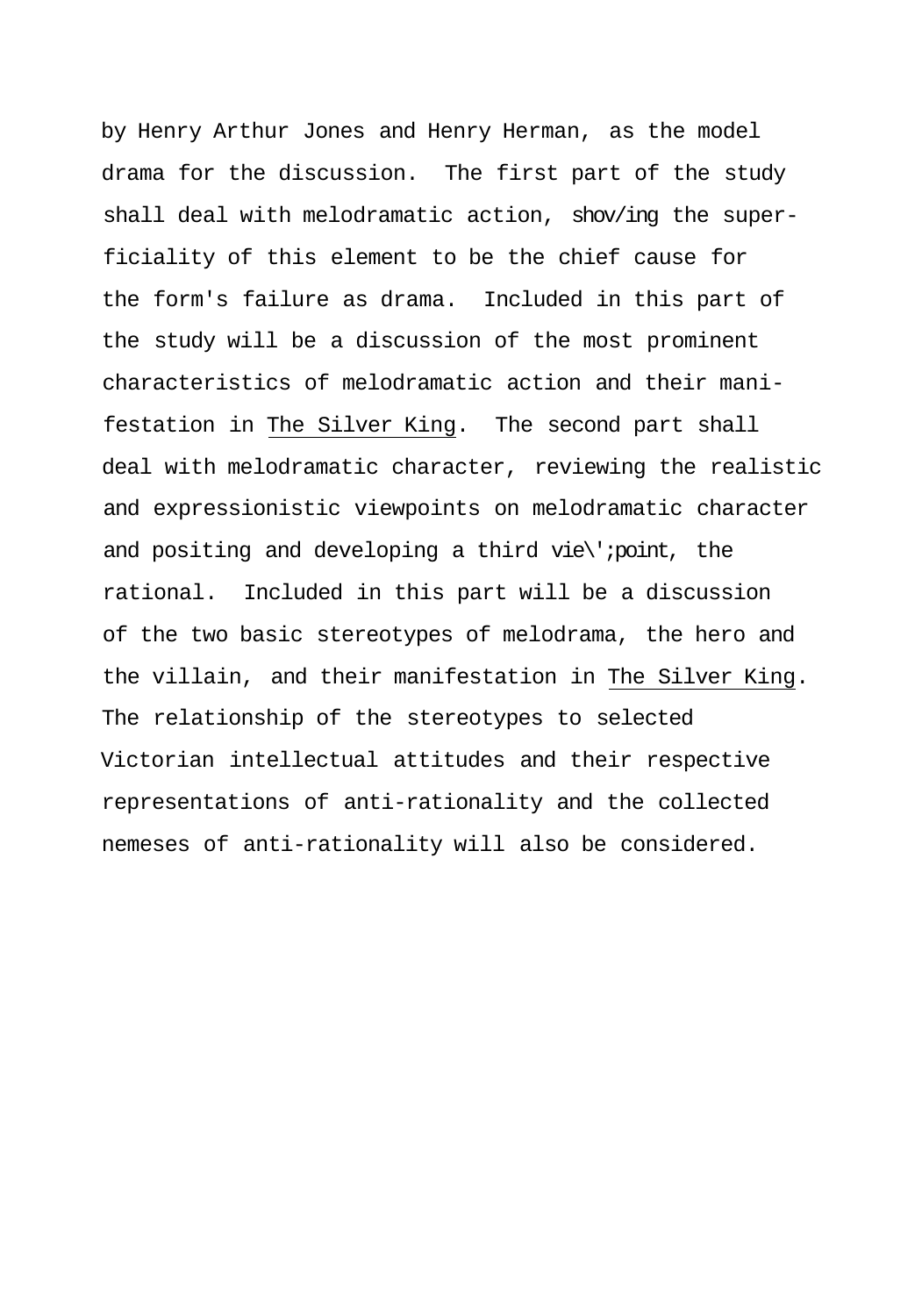## CHAPTER II

#### MELODRAMATIC ACTION

### Melodramatic Action Defined

The Victorian period was distinguished by an almost frenetic devotion to "concrete action." John Stuart Mill, in 1833, wrote, "The English public think nobody worth listening to, except in so far as he tells them something to be done, and not only that, but of something which can be done immediately." A certain amount of action is desirable in any race or time; however, the Victorian seemed often to be seeking action in order to avoid the painful task of serious thought. In this respect melodrama was indeed a mirror of its age, for action was definitely foremost 4 among the two basic elements of melodrama. So great was the emphasis on action that one critic described the melodrama as "a play with a plot and nothing but 5 a plot." However, melodramatic action, although emphasized, is characterized by a shallow, superficial nature. To understand why this is so, one must first understand what is meant by "action" in dramatic theory.

In dramatic theory action is not only what is done in a play, but it is an exhibition of character." It derives its strength and validity from life, more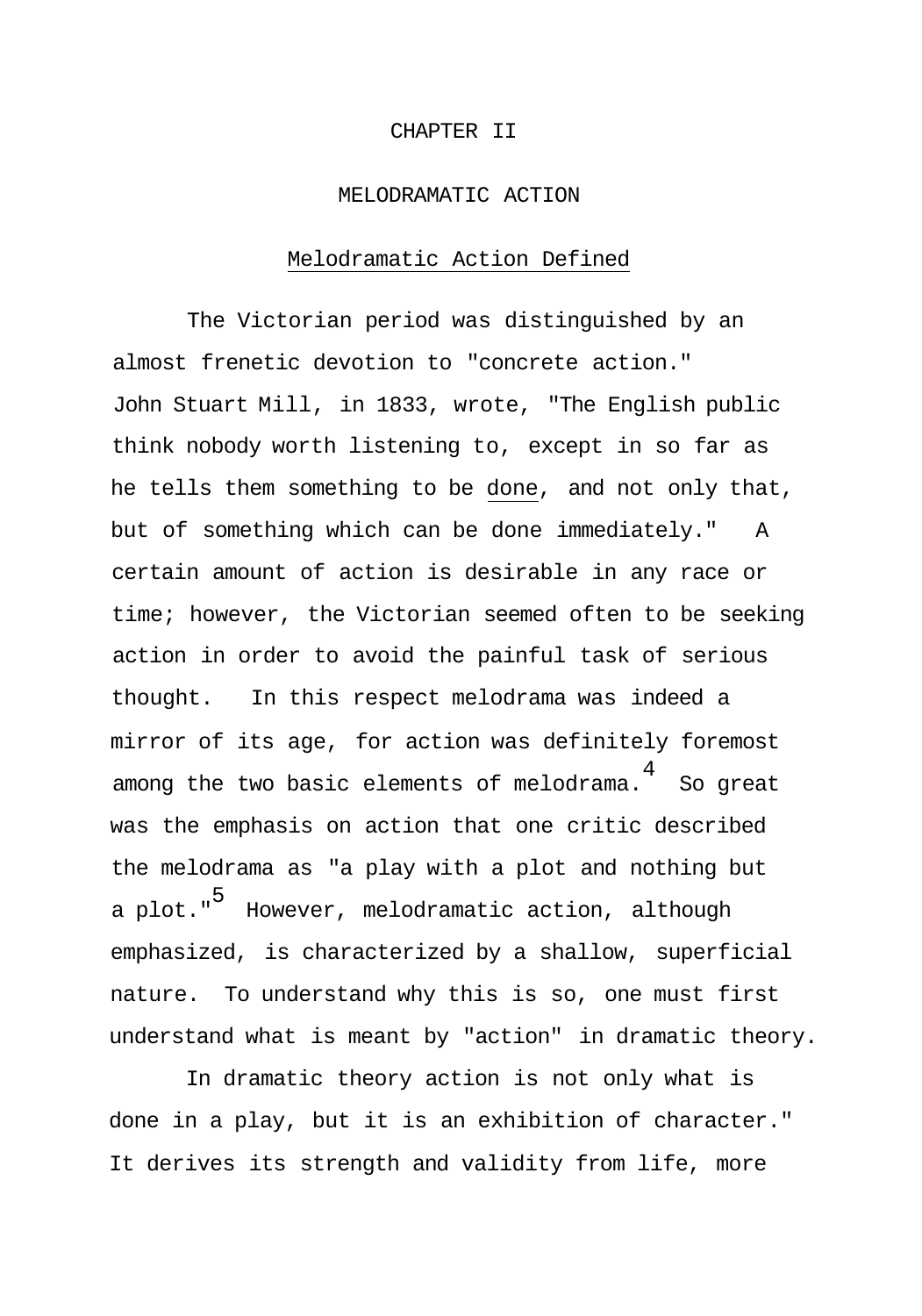**specifically from "human conduct.""^ This point is eloquently emphasized by William Archer, the nineteenthcentury dean of drama criticism, in his refutation of the argument that Aristotle places action above character in his classification of the basic elements of drama.** 

A great deal of ink has been wasted in controversy over a remark of Aristotle's that the action or muthos, not the character or ethos, is the essential element in drama. The statement is absolutely true and wholly unimportant. A play can exist without anything that can be called character, but not without some sort of action. This is implied in the very word "drama," which means a doing, not a mere saying or existing. It would be possible, no doubt, to place Don Quixote, or Falstaff, **or** Peer Gynt, on the stage, and let him develop his character in mere conversation, or even monologue, \without ever moving from his chair. But it is a truism that deeds, not v/ords, are the demonstration and test of character; wherefore, from time immemorial, **it** has been the recognized business of the theatre to exhibit character in action. Historically, too, v/e find that drama has everywhere originated in the portrayal of an action some exploit or some calamity in the career of some demigod or hero. Thus story or plot is by definition, tradition, and practical reason, the fundamental element in drama; but does it therefore follow that it is the noblest element, or that by which its value should be measured? Assuredly not. The skeleton is, in a sense, the fundamental element in the human organism. It can exist, and, v/ith a little assistance, retain its form, when stripped of muscle and blood and nerve; whereas a boneless man v;ould be an amorphous heap, more helpless than a jelly<br>fish. But do we therefore account the skeleton But do we therefore account the skeleton man's noblest part? Scarcely. It is by his blood and nerve that he lives, not by his bones; and it is because his bones are, comparatively speaking, dead matter that they continue to exist v/hen the flesh has fallen avcy from them. It is, therefore, ... a perversion of reason.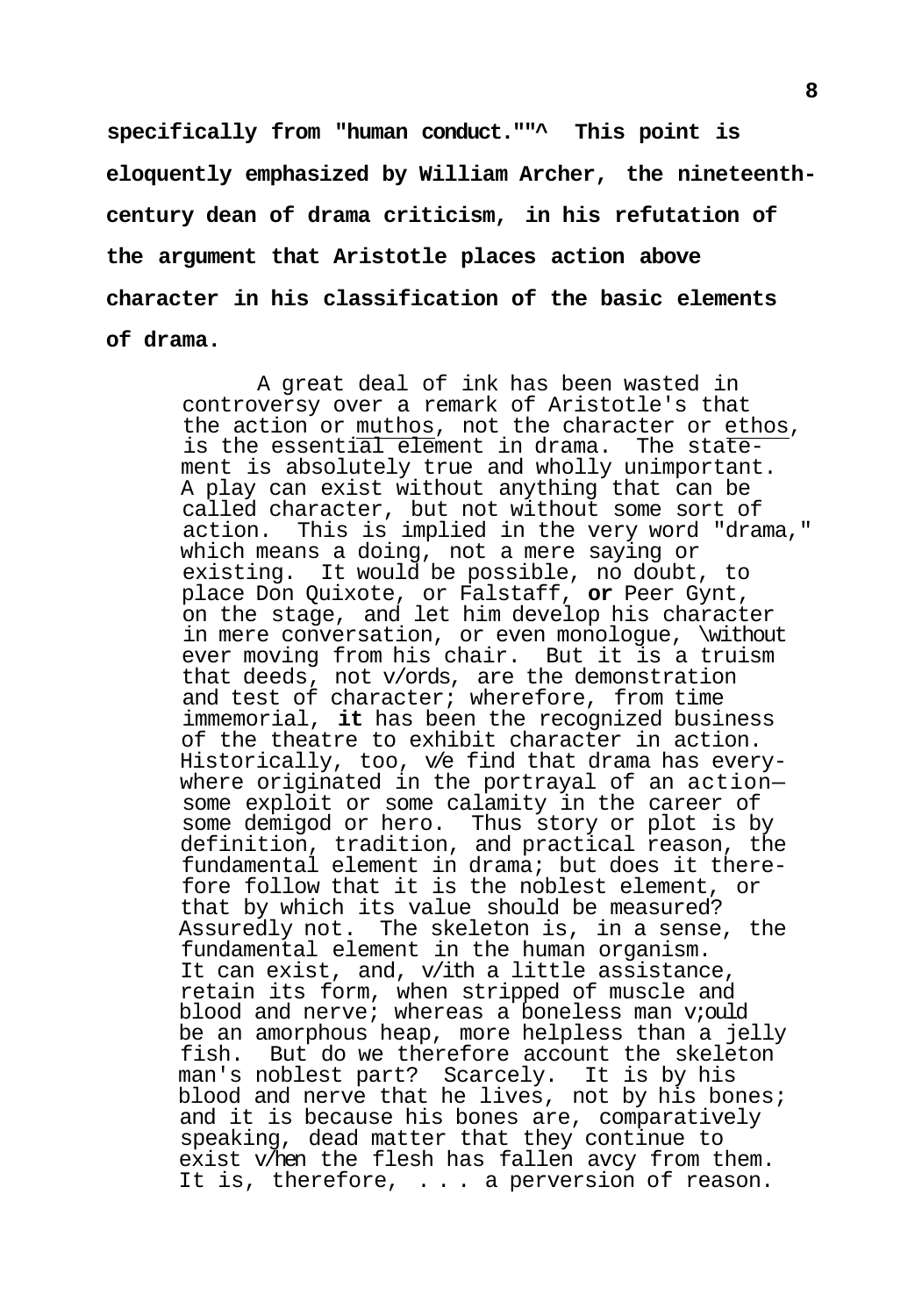to maintain that drama lives by action, rather than by character. Action ought to exist for the sake of character: when the relation is reversed, the play may be an ingenious toy, but scarcely a vital work of art.<sup>o</sup>

In melodrama exactly such a perversion of reason occurs.  $\Omega$ "The characters have been fashioned to fit the action."^ Motivation, "the sum total of all the forces that cause a human to respond," has been reduced to an accumulation of thrills v/hich jolt the characters on their merry way through a loose, episodic structure<sup>12</sup> of an inordinate number of overdravm crises and climaxes,  $13$  in direct opposition to the more substantial forms of drama which are "rich in causes, each cause carefully built into the play by more minute causes, and the whole rooted in the most intimate life and desire of the characters."<sup>14</sup>

A form so gutted of the ethos which breathes life into great drama will of necessity rely on shallow theatrical devices. The types of devices employed by melodrama are extremely numerous and varied, but the following seven characteristics are particularly prominent in melodramatic action:

1. A loose, episodic structure is employed, with the scenes and acts less interdependent upon one another.<sup>15</sup>

2. Numerous scenes of physical action are included in the action.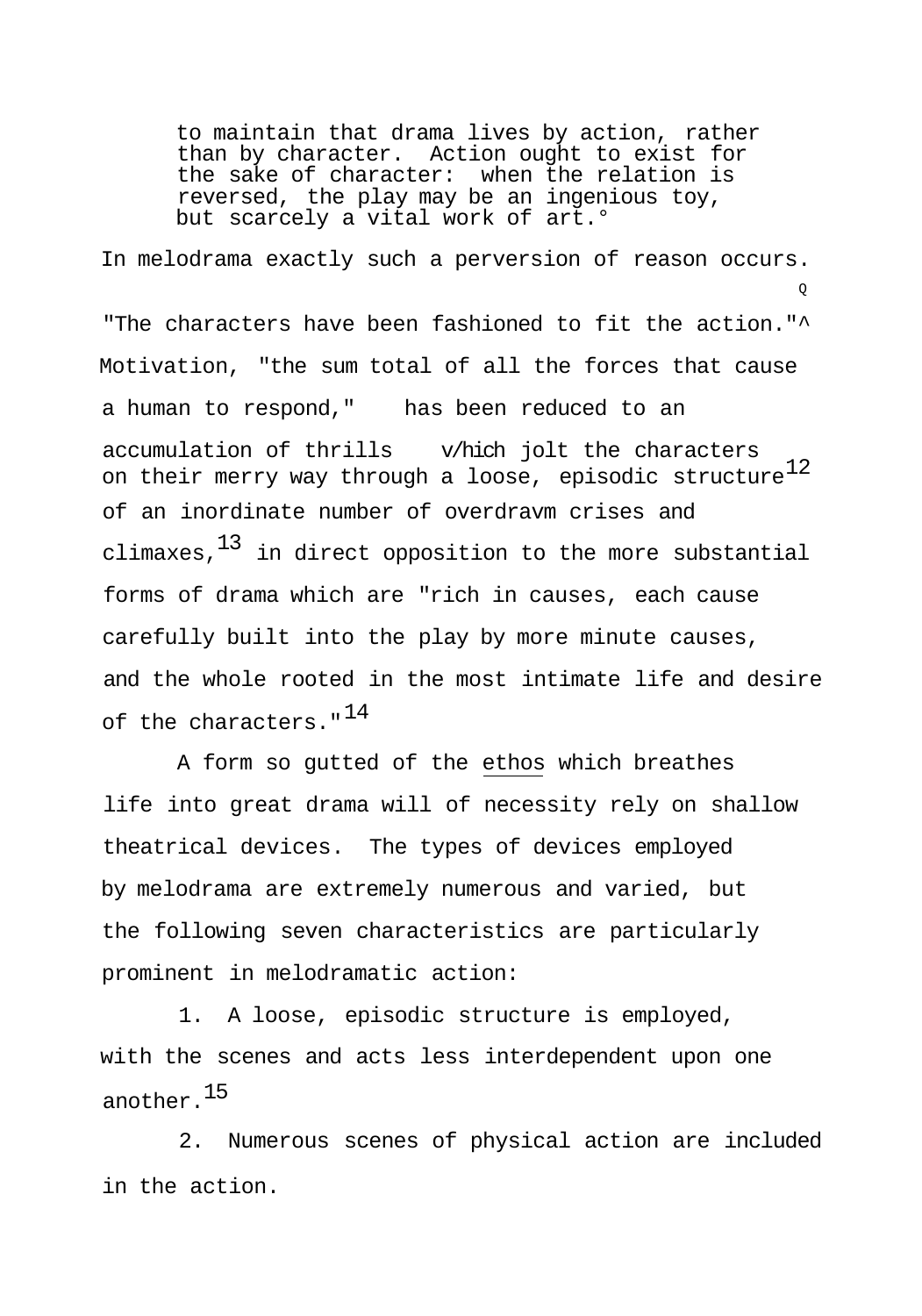3. A number of thrills are interjected into the  $\text{action.}$ <sup> $\perp$ </sup> Included here would be situations where there is physical danger and jeopardy and thrills 1 o induced by emotionally loaded devices.

4. The action consists of a series of exaggerated crises and climaxes.

20 5. Outrageous coincidence augments the action. 21 6. The arbitrary scene of poetic justice and つつ the reassuring ending are included.

#### 23

7. Heightened language and the theatrical devices of the aside and the soliloquy<sup>24</sup> are employed. A discussion of these characteristics of melodramatic action and their significance, accompanied by a study of their employment in the model drama. The Silver King, will provide an appropriate starting point for this investigation of nineteenth-century melodrama.

## Loose, Episodic Structure

The unities attributed to Aristotle have long been debated and certainly often violated in the history 25 of English theatre.<sup>23</sup> However, it is generally agreed among theorists that that unity most easily traced to Aristotle, the unity of action, should not be seriously violated. "/The action of the drama/ should have a beginning, a middle and an end, v;ith a causal relationship in the different parts of the play. Inevitability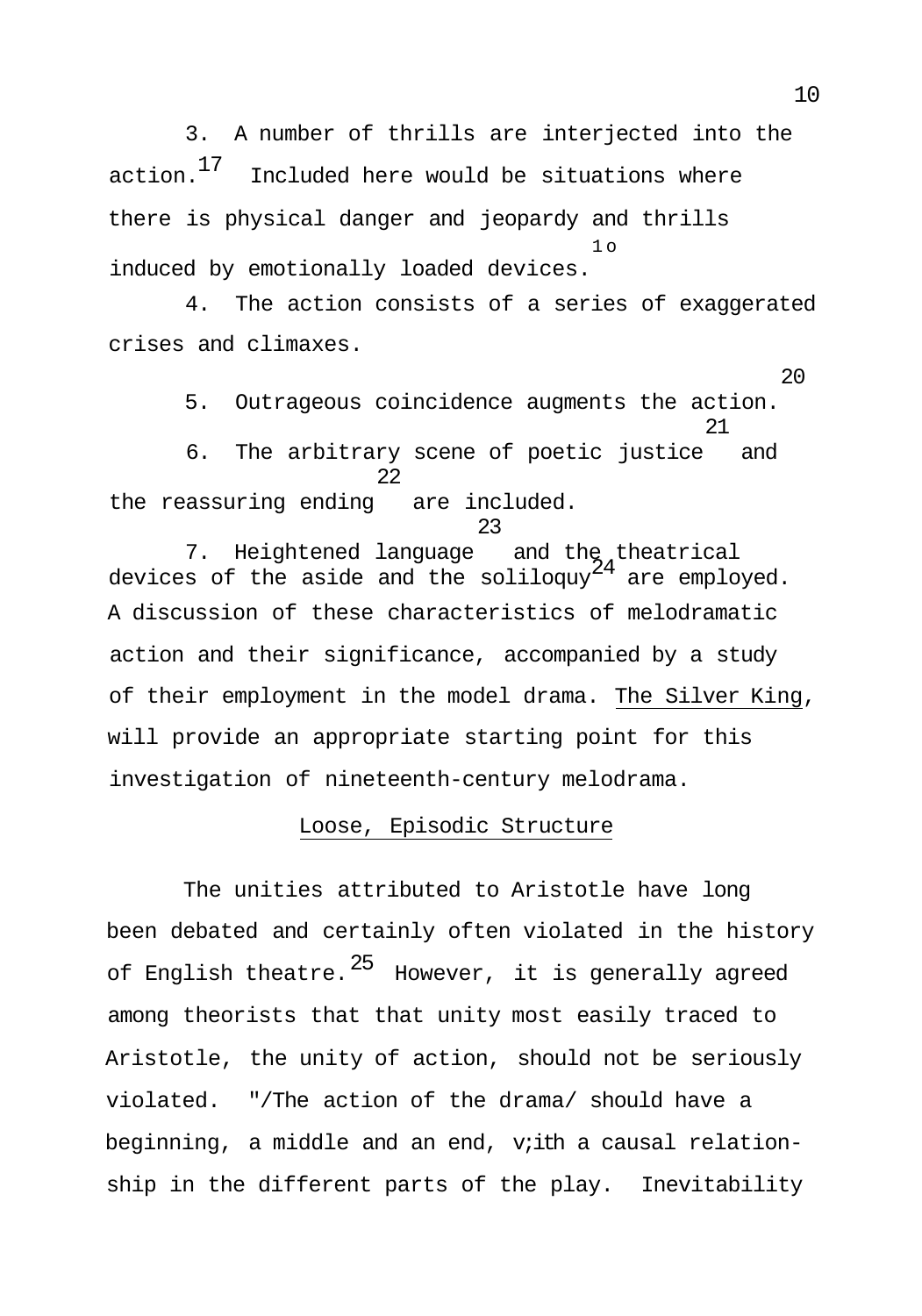and concentration result from adherence to the unity of action." The loose, episodic structure of meoldrama tends to weaken the action by lending a certain diffuse, shallow effect. Too many and too diverse incidents occur within too short a period of time. Furthermore, the action of the meoldrama often contains a large time gap, leading to what William Archer calls "broken-backed action."<sup>27</sup>

The basic structure of The Silver Xing is determined by such a time gap. Three years and six months elapse between Acts II and III. Because this is three years longer than any other time gap in the melodrama and because these three years involve the protagonist Denver's transformation in ArAerica from an impoverished fugitive into the wealthy "Silver King," the play is virtually broken into two dramas, concerning Denver before and after he becomes the Silver King. Running throughout these tv: o "plays" are three major plots: the vindication of Denver for his imagined crime, Nelly's and Jaikes' struggle to keep the Denver family alive, and Skinner's success in crime and eventual dov/nfall. These plots are kept running simultaneously, occasionally coinciding, vrith each plot often developing by itself on its  $W$ .TI dramatic potential. Besides the three major plots, two sub-plots are evident, Corkett's blackmailing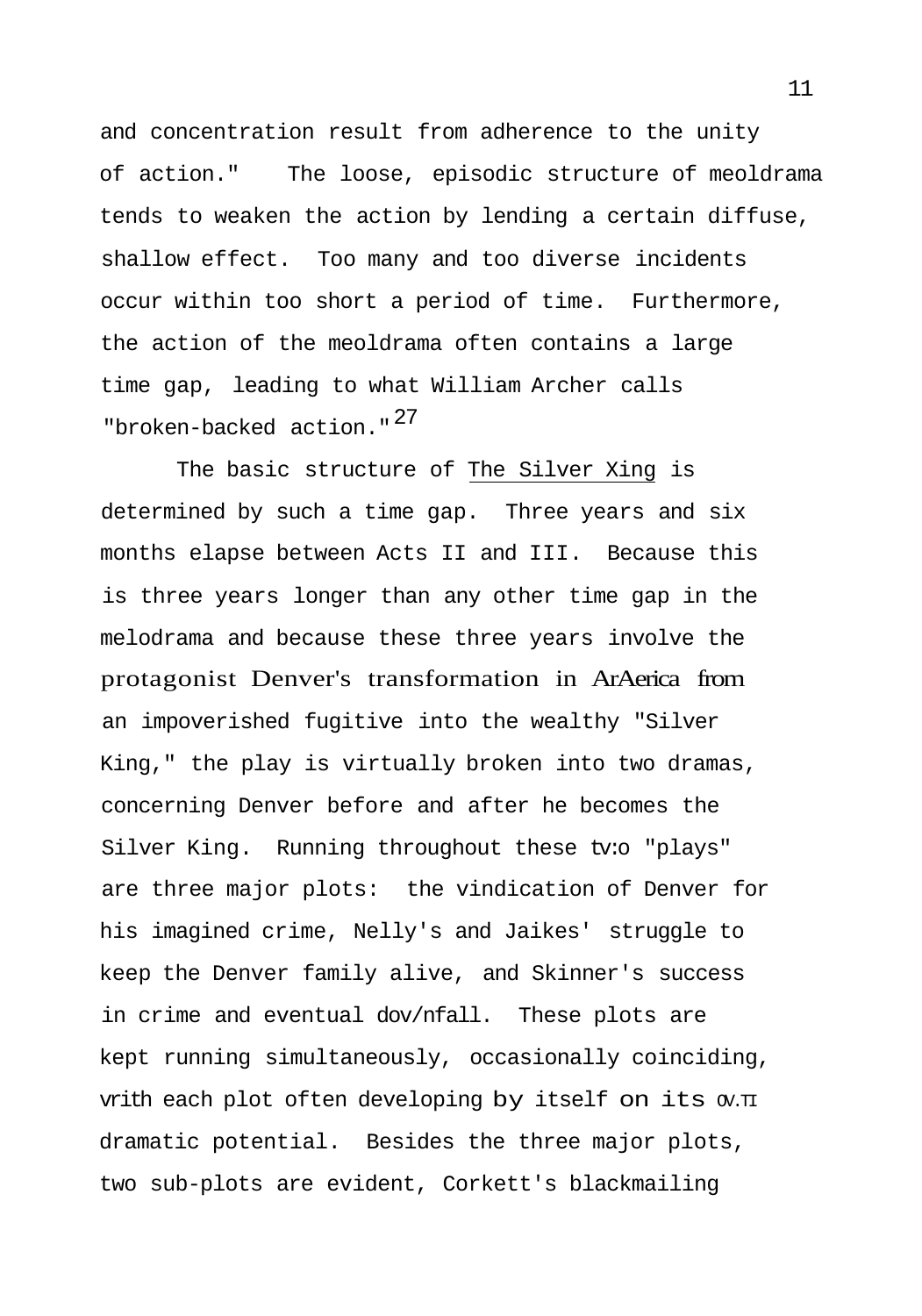Skinner and Tabitha's chasing Jaikes. That the play is episodic is attested to by the fact that it is divided into five acts which are sub-divided into fifteen scenes taking place in no less than thirteen different settings.

## Physical Action

John Dietrich is correct in his assertion that drama needs overt action.  $28$  However, this overt action should be expressive of something beyond itself. In his discussion of Aristotle's Poetics, Francis Fergusson states, "One must be clear, first of all, that action (praxis) does not mean deeds, events, or physical activity: it means, rather, the motivation from which all deeds spring. .. . It may be described metaphorically as the focus or movement of the psyche tov/ard vhiat seems good to it at the moment—a 'movement of spirit,' Dante calls it. V/hen we try to define the actions of people vje know, or of characters in plays, we usually do so in terms of motive."<sup>29</sup> The physical action of melodrama, if it can be logically seen to spring from motive at all, derives from the motive of the moment, that v/hich is imposed upon it by the immediate situation. More often, physical action can be seen simply as a device to augment the overall melodramatic action or to induce thrills.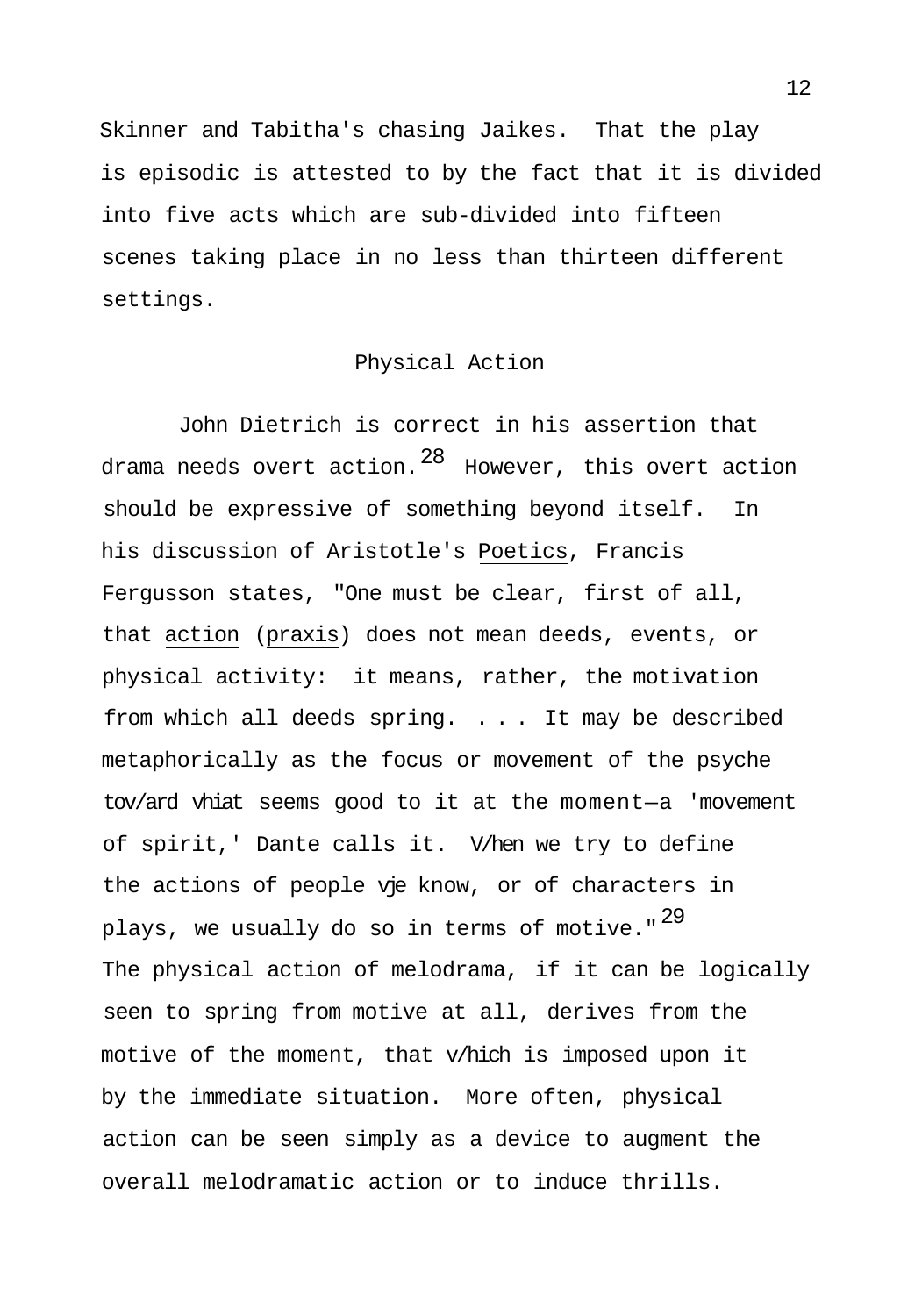The abundance of physical action in The Silver King is evident from either a c[uick perusal of the plot or an acknowledgement of the numerous stage directions in the play. As is often the case with melodrama, the physical action in the scene often takes equal or greater importance in relation to the dialogue or character development. To demonstrate this importance of physical action to an individual scene, nothing but the stage directions for Act II, Scene I are given here. The characters in the scene are Denver, the hero; Nelly, his wife; Jaikes, the family retainer; and Baxter, the detective.

Scene I. Interior of Denver's house. VJindow at back. Doors right and left. Small table centre of stage. Chairs right and left. The clock strikes six. Nelly discovered at window, looking anxiously off. • • • (Enter Jaikes.) . . . (Exit Jaikes.) • • • (Enter Denver.) . . . (/Denver/ picturing the scene) . . . (/Denver/ pointing to the floor) **. . .**  (/iTelly/ goes to him and covers his face vrith her hands.)

• • • (/Nelly/ puts her arms round his neck.) **. . .**  (/iTelly/ puts her arms round Denver's neck.) . . . (Denver feels in his pocket, takes out revolver.) . . . (Nelly takes it from him.)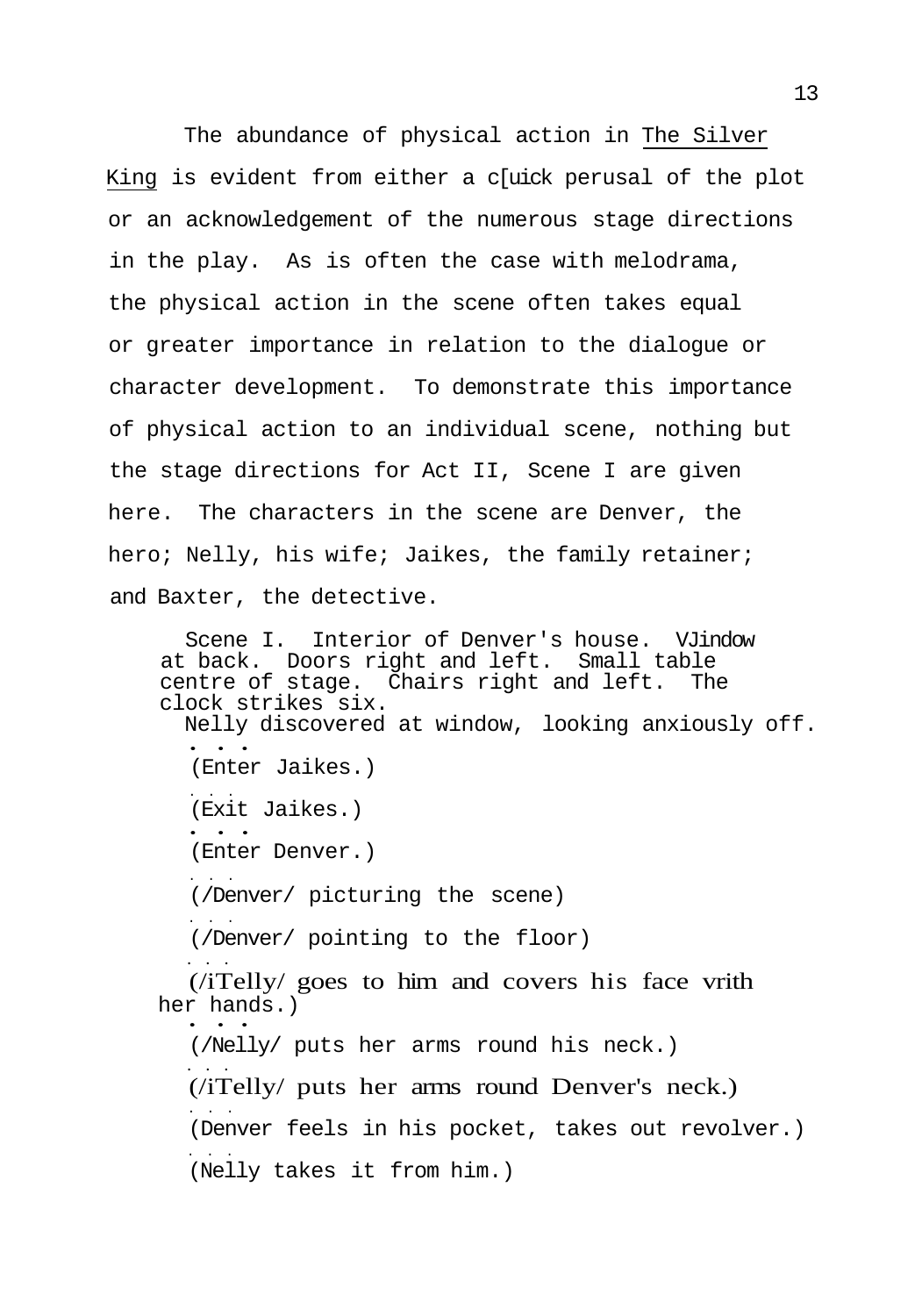(/Nelly/ puts revolver on table.)

(Jaikes has entered during the last speech.)

(Exit Jaikes. Nelly goes to Denver and puts her arms around hi s neck•)

(/Nelly/ Bursts into tears.)

. . . (Enter Jaikes v/ith overcoat, hat, portmanteau and purse.

. . . (Nelly helps Denver on with his overcoat.)

. . . (/Nelly/ throwing her arms round Denver.)

. . . (Loud knock at door.)

• • •

. . .

. . .

. . .

. . .

(/Jaikes/ goes to window and looks off.)

(Nelly hurries Denver off, then turns to Jaikes.)

. . . (/Nelly/ hurries Jaikes off. Sinks exhausted into chair.)

• • • (Baxter enters through window. Nelly hears him and turns with a shriek.)

• • • (ITelly making a desperate effort to appear calm.) • • • (Baxter looking at her keenly.)

• • •

(Second detective rushes in.)

• • • (Exit /second detective/.)

• • • (ITelly throv:s up her arms in despair. Baxter is goiixg, sees revolver on table, picks it up.) • • • (/iTelly/ at door, clinging to Baxter.)

• • • (Exit Baxter, Nelly clinging to him and trying to stop him.)^^

It is deduced fairly easily from the stage directions tha t Denver has become involved in some miiscT-iciriCe involving gunplay and now, v;ith the aid of ITelly and Jaikes, is escaping cjuestioning by the police .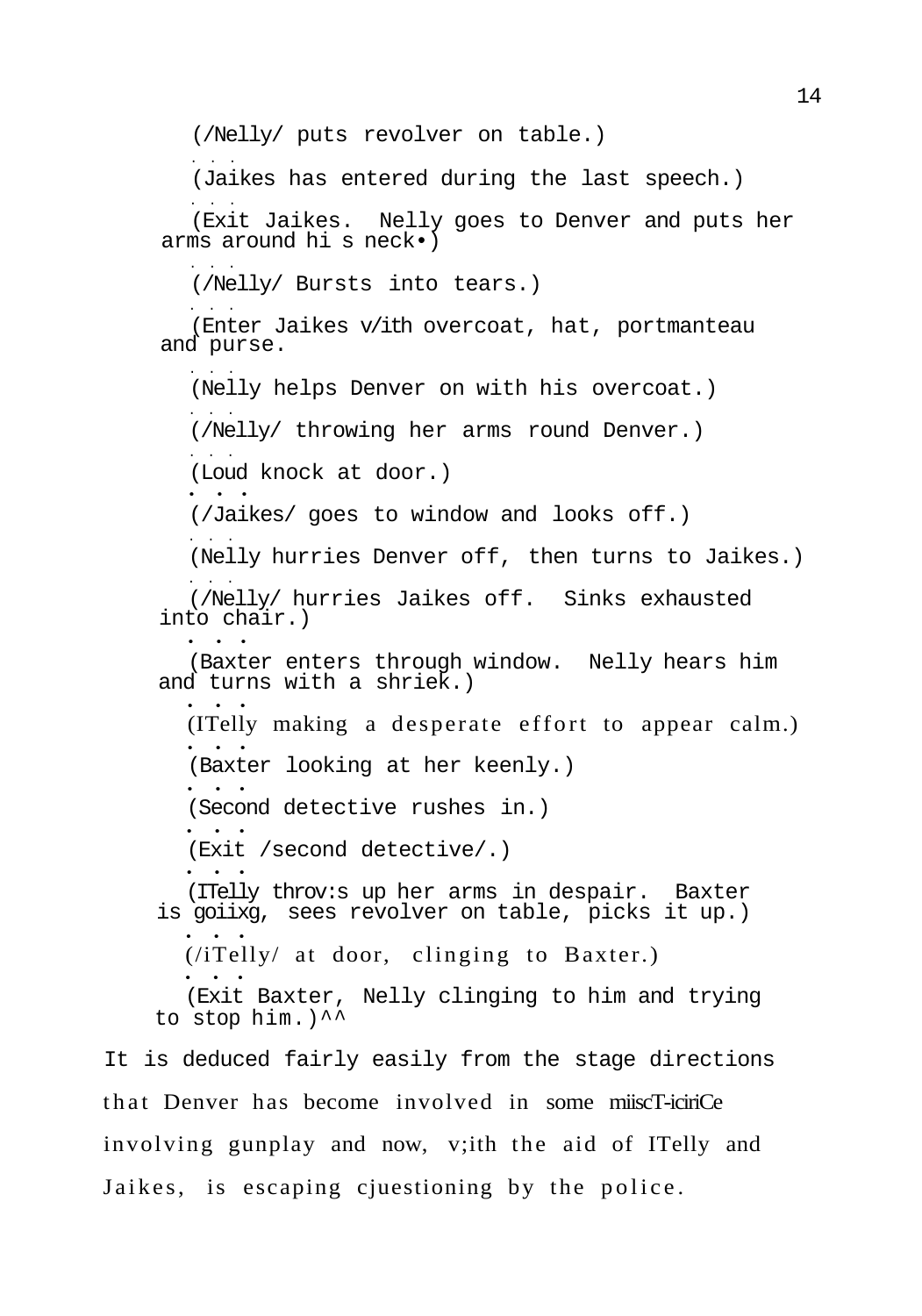Climaxes in the play almost al $\sqrt{\gamma}$ s express themselves in physical action. A good illustration of this point may be found in the climax of the play in Act IV, Scene IV, in which Denver discovers that Skinner is the real murderer of Geoffrey V7are. Denver has disguised himself as Deaf Dicky, a deaf idiot vagrant, and wormed his way into the criminals' lair on the wharf. Denver sneaks on stage as the criminals squabble over the whereabouts of some jewels they have stolen.

(Denver creeps on and hides behind bales and listens with great interest.) Skinner. Those jewels are v/orth six thousand pounds, and once more, for the last time, where are they? Coombe. Don't get into a temper. Spider1 I tell you I may have a customer for 'em next week we'll settle for 'em theni Skinner. No, we won't settle for them then, we'll settle for them novjl Cripps. Yes, we'll settle for 'em nowl Corkett. (joining in). Yes, vze'll settle for 'em nov7l Skinner. (turning sharply on Corkett). You infernal jackanapes, v;hat business is it of yours? Corkett. Every business of mine, Mr. Spider; look therei (Turns out his pockets, shov7S they are empty.) That's what business it is of minei I mean to have fifty quid out of thisi Skinner. Oh, you do, do you? Corkett (promptly). If you don't give it me I•11 let on about Hatton Gardens four years ago. (Denver starts violently and shows great interest.; Skinner (with deadly rage). If you say half a :."ord more-Corkett (promptly). Half a word morel (Skinner seizes him by the throat; Coombe seizes Skinner.) Coombe (alarmed). Come, come, my dear boys, thi s v/on' t do 1

<sup>15</sup>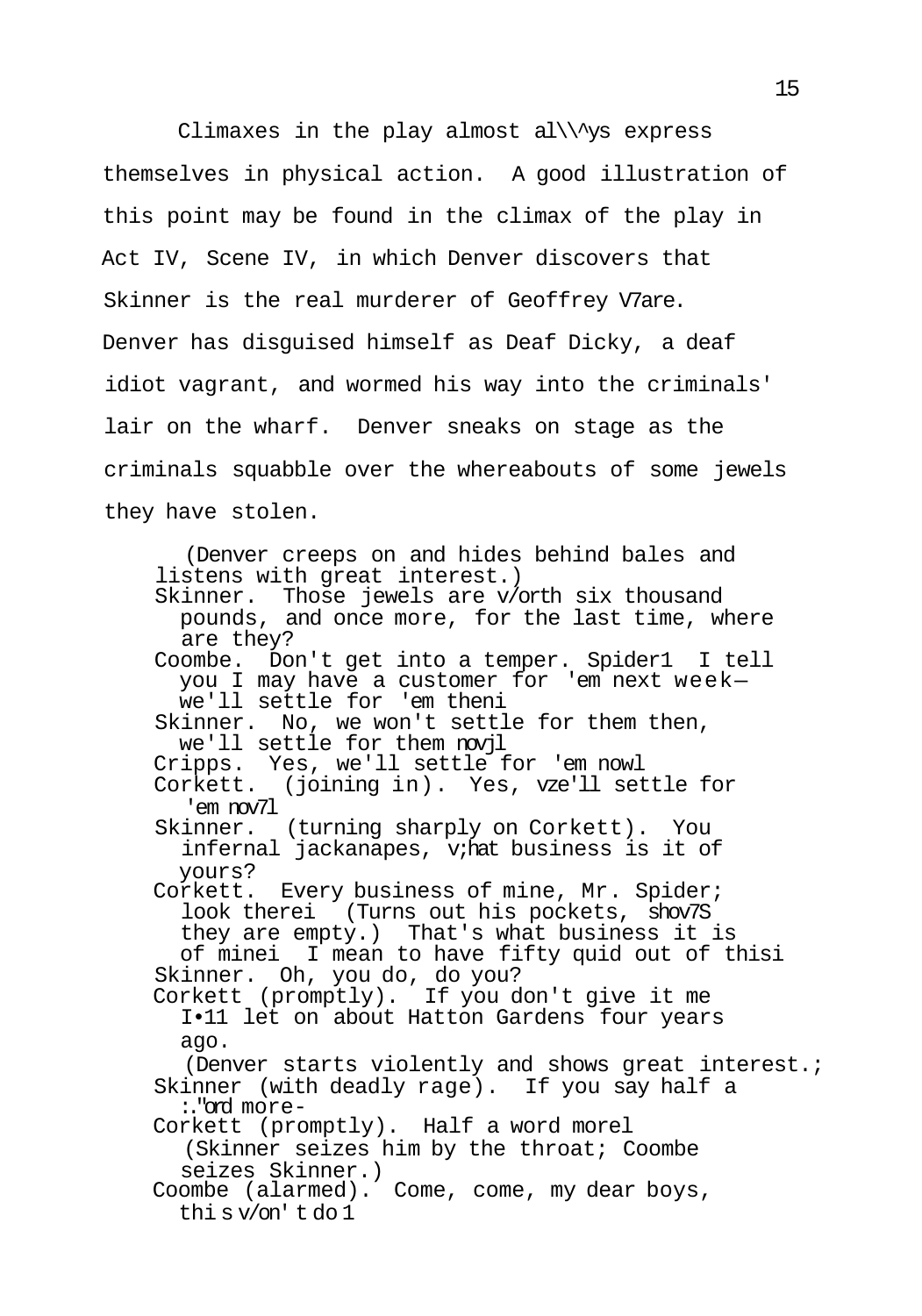Cripps (holding Corkett) . Stov; it. Spider, stow itl Skinner. I've given you rope enough, Mr. Corkett. Corkett (still held by Cripps). Don't you talk about rope. Spideri If it comes to hanging, it won't be me, it'll be youi (Denver shows great interest. Skinner tries to get at Corkett. Coombe interposes.) Skinner. Curse you, v/ill you never give me peace till I kill you? Corkett. Yes, as you killed Geoffrey v/arel (Denver, no longer able to restrain himself, leaps up with a terrific scream of joy.) Denver. Ahl innocent 1 Innocent I Thank GodI All (turn and see Denver) . VJho is it? Who is it? Denver. VJilfred Denver I (To Cripps and Corkett, who are in front of door.) Stand from that doorI (They do not move. Denver flourishes crov.^ar— Cripps and Corkett retreat dovm stage.) All (overcome, helpless). Stop himl Stop himl Denver. Stop mel The whole world shall not stop me nowl

(Gets through door and bangs it to.)

In the scene just quoted, action becomes a language of its own, communicating perhaps more powerfully than the v7ords of the scene. This action-language is not merely used by the men of action. Nelly, the most delicate character in the play, uses it in the profuse throwing of her arms round Denver's neck during the escape scene. However, as has been noted earlier, always this action "speaks" on a very superficial level: it is motivated by the situation of the immediate scene. This fact is made painfully obvious by a comparison of Denver's banging the door to in TTie Silver King and ITorPc's slamming the door shut in Ibsen's A Doll's House. In the former, immediate circumstances

<sup>(</sup>King, pp. 94-96)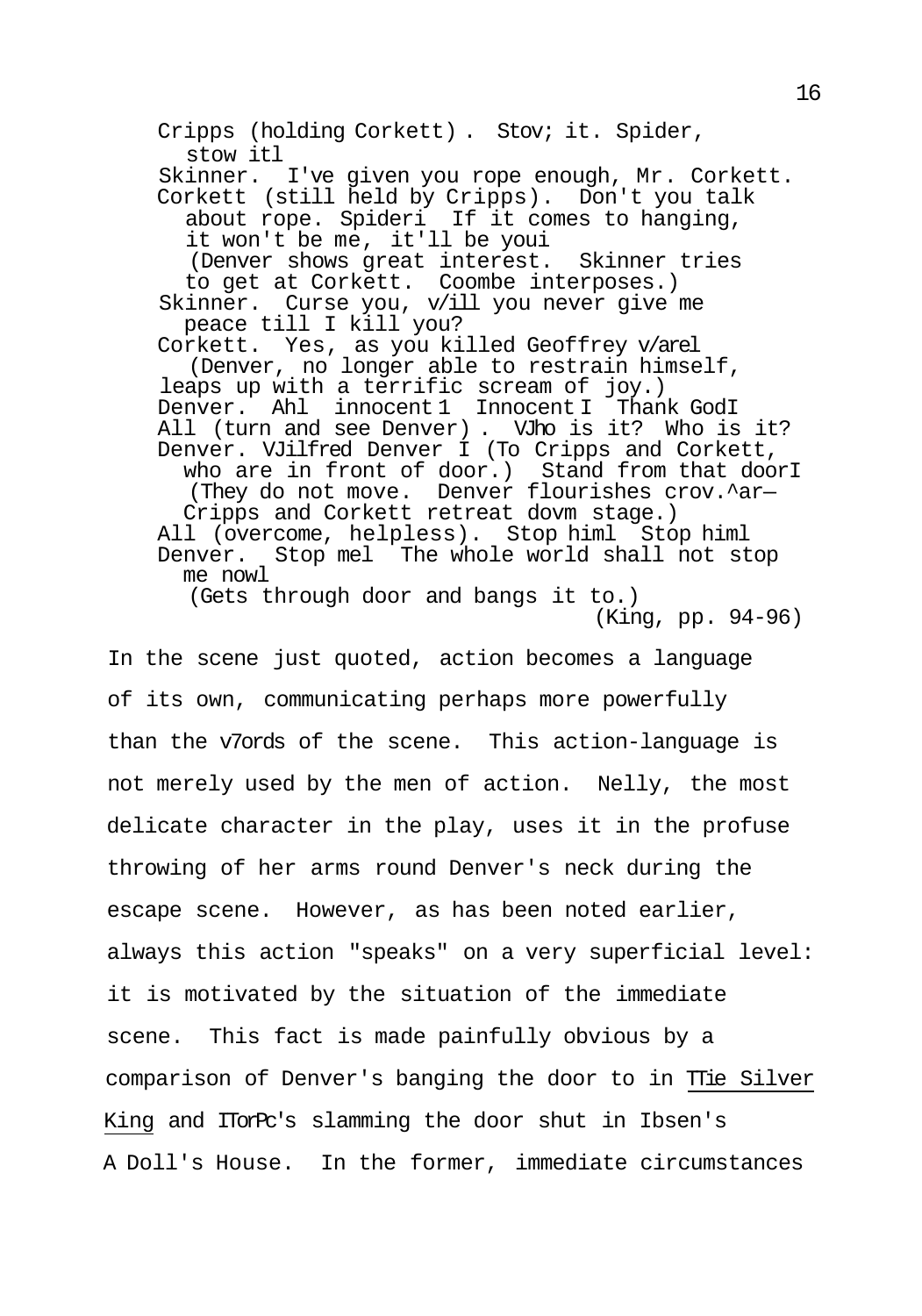and emotions provoke the act. In the latter, a lifetime of frustrations culminates in this symbolic act.

## Thrills

The "thrill" is a theatrical experience so peculiar to the melodramatic form and so related to it that any play with numerous thrills is liable to the label of "melodrama." The reason for this lies in the definition of the thrill: the experience of a sudden sharp feeling of excitement. In rational, V/e 11-motivated action, the likelihood of there being many sudden sharp experiences of excitement is decreased by the motivational "hints" in the plot development and the causal structure of the action. Only in a form where the action is arbitrarily contrived to provide sudden jolts of pity and fear to the spectator is there apt to be a plethora of thrills.

Thrills in melodrama are of tv;o kinds, each deriving from a rather shallow interpretation of Aristotle's injunction that the emotions produced by tragedy should be pity and fear."^-^ The latter emotion is induced in melodrama by the thrill involving physical danger and jeopardy. A man is held at gunpoint, or the beautiful heroine is kidnaped. The other thrill involves v/hat Theodore Hatlan calls "emotionally loaded devices." He states, "Melodrama has strong sentimental appeals. . .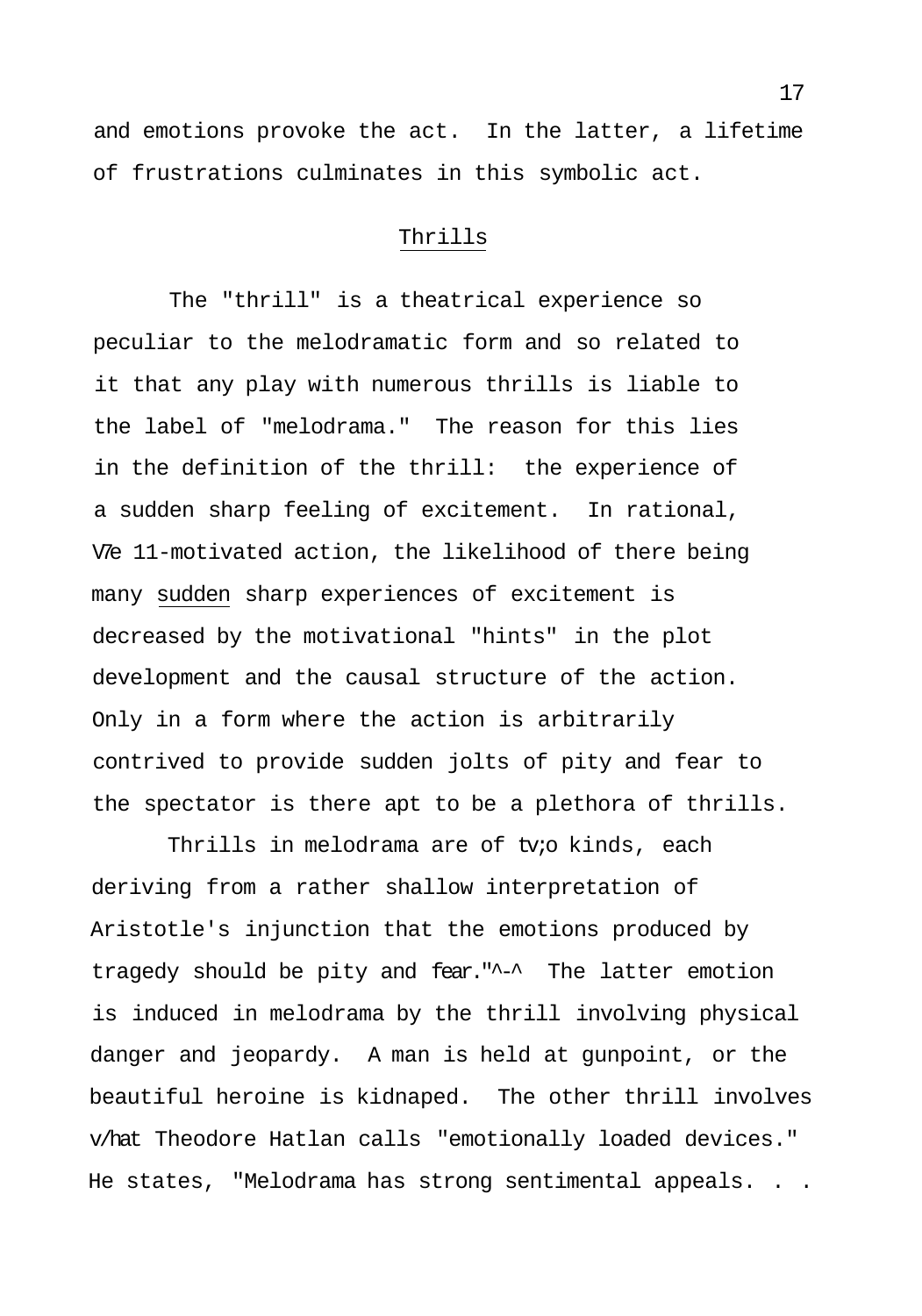The vTTiter makes use of such emotionally loaded devices as a suffering heroine, a sick child, a wounded horse or dog, a tortured hero, a heartless and brutal villain, and love of motherhood, of country, and of babies. Melodrama purges the softer emotions."<sup>32</sup> This use of emotionally loaded devices to induce what Eric Bentley calls a "poor man's catharsis" 33 is particularly related to the tendency of the Victorian tov7ards "sentimentality and the enjoyment of the tender emotions for their *owci* sake." As Houghton observes in this passage, the sentimentality was often an escape mechanism, especially for the Victorian businessman:

> "A business society dedicated to the principle of laissez-faire and the economic principle that there must be no interference with the iron laws of supply and demand needed to feel that in spite of appearances its heart was tender. If it was doing little to relieve the suffering of the poor, at any rate it was feeling very sympathetic. To the needling of the conscience it received from many of the Victorian prophets . . . -to such an attack there v/as a ready ansv/er. The heart was not closed up;  $v/hy$ , it even burst into tears  $\overline{at}$ the sight of suffering and death. But they were not tears of genuine pity. They were tears of purgation. And thus >purified,' one could return next day to business as usual.  $"^{**}$

But whether the thrills are achieved at gunpoint or by the interpolation of a simpering infant into the script, their contribution to the anti-rational nature of melodrama cannot be overestimated, for the effect of a play overcrov^ded with thrills is not unlike that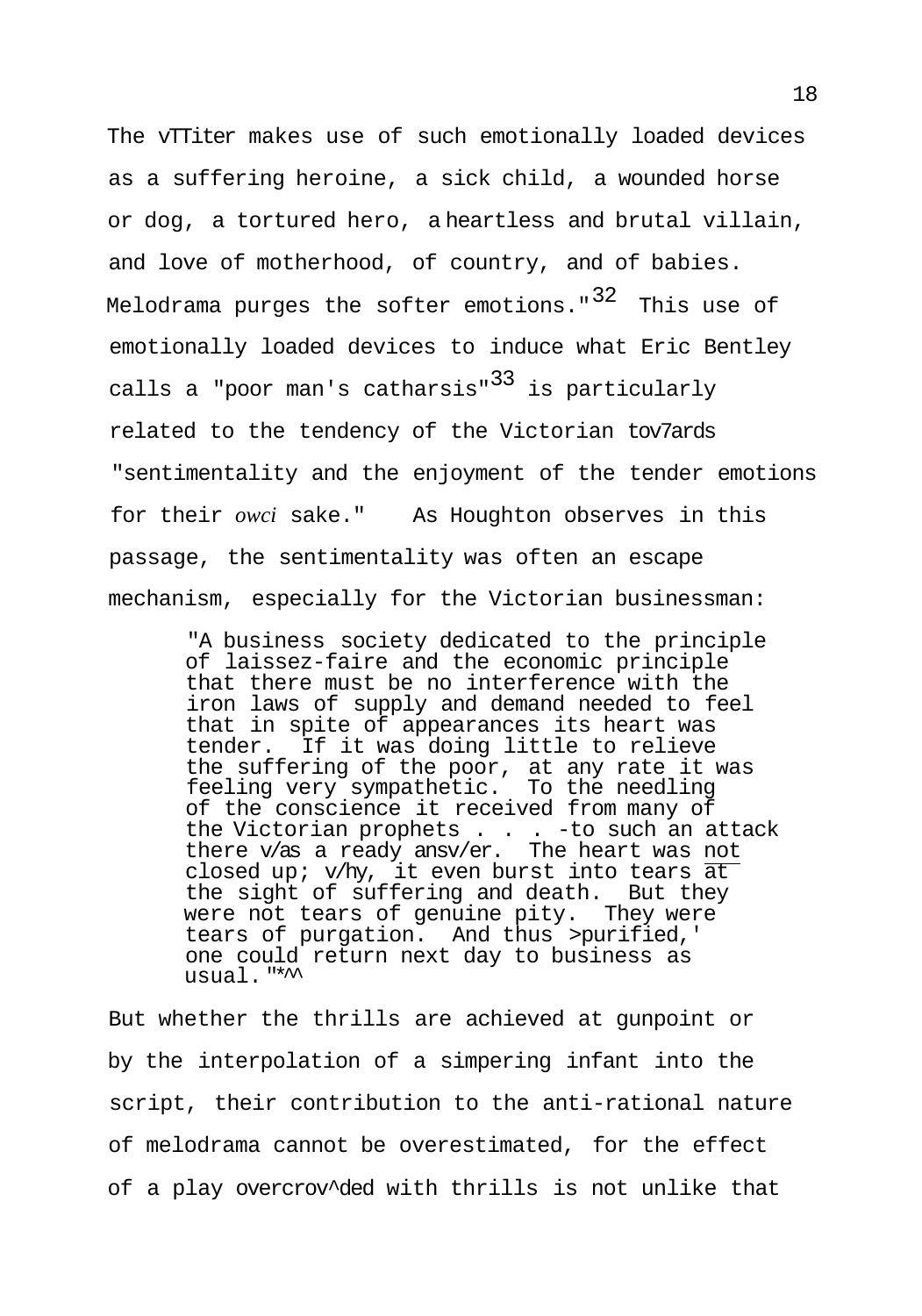of a ride on a very high roller coaster. The emotions of the participant (or spectator) are so keyed up that he is too excited to even notice all the details of the ride, much less analyze or evaluate them.

Thrills fly fast and furious in The Silver King. Thrills involving physical danger or jeopardy include Denver's suicide threat (KING, p. 8), the chloroforming of Denver (KING, p. 22), Denver's finding himself by the dead body of Ware (KING, p. 25), Denver's escape (KING, pp. 30-31), the chase after Denver (KING, p. 35), Baxter's recognition of Denver (KING, p. 72), and Denver's sneaking into the thieves' lair and escaping from it. (KING, pp. 94-96) Thrills involving emotionally loaded devices play upon two particularly Victorian attitudes, guilt arising out of a Puritanical anxiety 36 over possible imperfection and love of hearth and home.<sup>37</sup> Although the audience is aware that Denver did not actually murder Geoffrey Ware from the onset of the melodrama, Denver believes he has done the foul deed up to the climax of the play. His guilt is constantly exploited. The exchange of dialogue between Nelly and himself before he escapes points up his guilt at having disgraced her and the children.

> Nelly (with a great cry of pity, goes to him and covers his face with her hands). Oh, my poor Willi Denver. Don't touch me, I sayl There's blood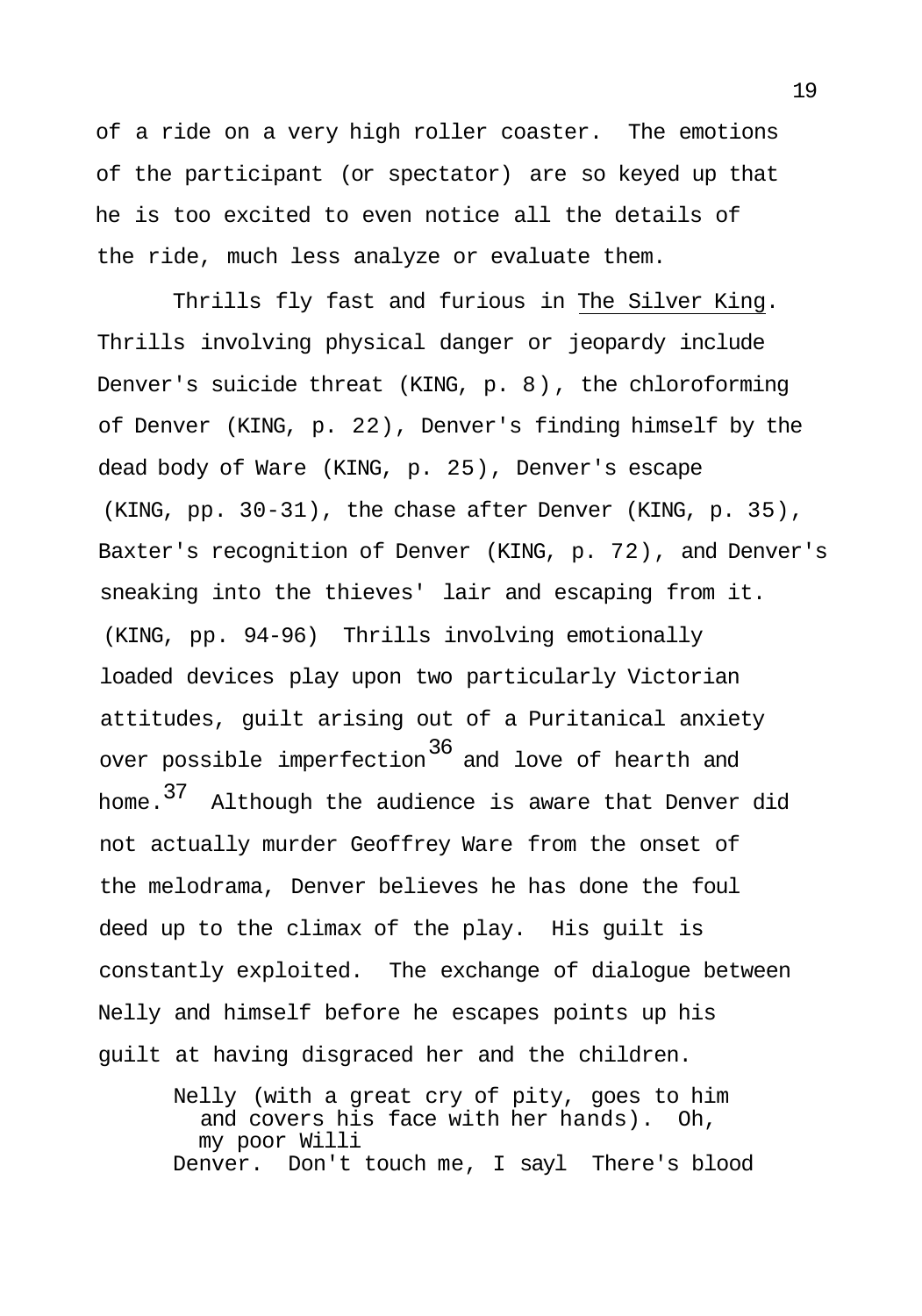upon my hands. Oh, my poor girll Have I brought you to thisi Nelly. Don't think of me—think of yourself you must hidel Denver. Hidel Nol let them come and take me; you will be well rid of me. (She puts her arms around his neck.) Don't pity me. If there is a spark of love left in your breast **for** me, **crush it out.** 

(KING, p. 29)

Emotionally loaded devices involving hearth and home include the sickness of Ned, Denver's son (KING, pp. 50-51), the threat of eviction for Nelly and the children (KING, pp. 50-51), Denver's reunion with Cissy, his daughter (KING, p. 58), and Denver's injunction to his family to kneel down and give thanks for hearth and home. (KING, p. 109) Worth special attention is the series of thrills played from Nelly's gradual realization that Denver is still alive. This series illustrates the tendency of melodrama to overwork a highly emotional situation. Nelly's first thrill of realization occurs when Cissy is describing their unknown benefactor to her.

Cissy. Oh, he was a very nice old gentleman1 Nelly. Old. Cissy. Oh, yes, his hair was nearly white, and he was crying so much. Nelly. Crying? Why should he cry? (with sudden joy, aside.) Can it be? Oh, if it were he, if it could be, if it might be, if it were possible 1 (Eagerly snatches locket from neck, opens it, shows it to Cissy very eagerly.) Cissy, was he like this? Cissy. Why, that's my father's likeness, mammal Nelly. Yes, was he like that? Cissy (after looking at it for a moment or two). Oh, no, mammal The Silver King's hair is nearly white.

20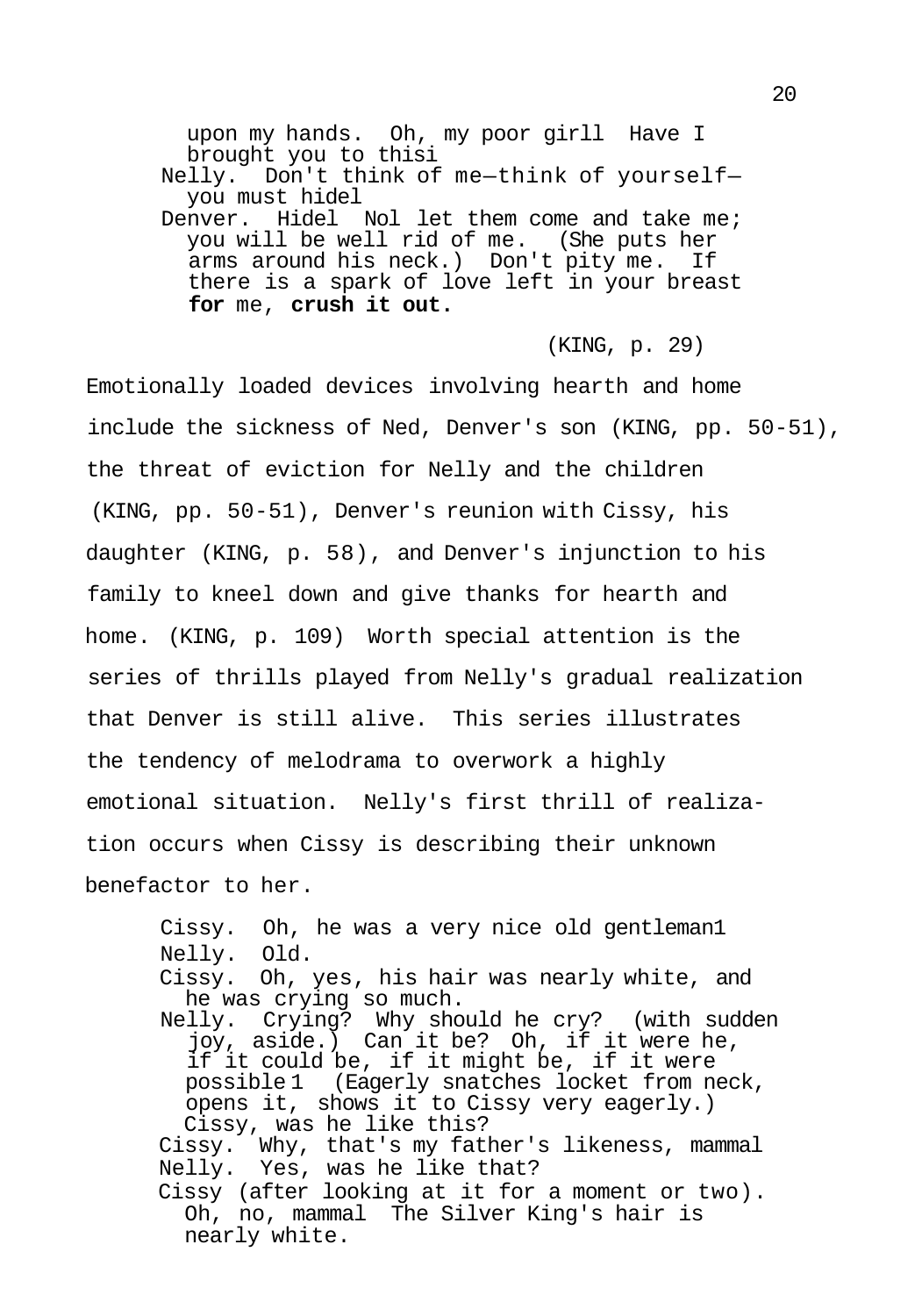Nelly. But the face. Cissy, the face? Cissy (looking again). No, my father's face is quite young and happy, and the Silver King's is so sad and old. No, the Silver King isn't a bit like that. (Kneels by Nelly.) Nelly (shutting locket). Of course not; I knev;

it was impossible! I was mad to dream of such a thing.

(KING, p. 83)

Immediately afterv/ards, Jaikes is caught in a deception

and Nelly interrogates him as to who the Silver King is, Nelly. Jaikes, I will take no more money from you, no more food, no more shelter till I know where it comes from. As bare and helpless as V7e come into the Grange, I and my children V7ill leave it this very day and go out again to starve unless I know who it is that is loading me with all this v/ealth and kindness. V-Jho is he, Jaikes? Who is he? Vfno is he, I say? Jaikes. Oh, missus, can't you guess? Nelly (frantically). Ah, I knovr it, I knev: itl He is alive 1 Take me to himl Make haste1 I cannot wait a moment 1 (Catching Cissy and Ned in her arms.) ITedl Cissy 1 My darlings, kiss me—kiss me—your father is alive 1 (Kissing them eagerly, crying with joy.) (KING, p. 84)

In the interests of credibility and dramatic economy, it V70uld seem that Nelly's thrill at realizing Denver is alive has by now been played to the hilt. However, this same thrill is used once more in the scene of reunion between Denver and Nelly.

> Denver (to Jaikes, as they enter). Go round to the front and bring her to me. (Exit Jaikes.) (At gate, sees ITelly. Aloud.) Ah, there she is. (ITelly, turning, sees him, but does not recognize him for a minute. He holds out his arms and she drops gradually into them\*.)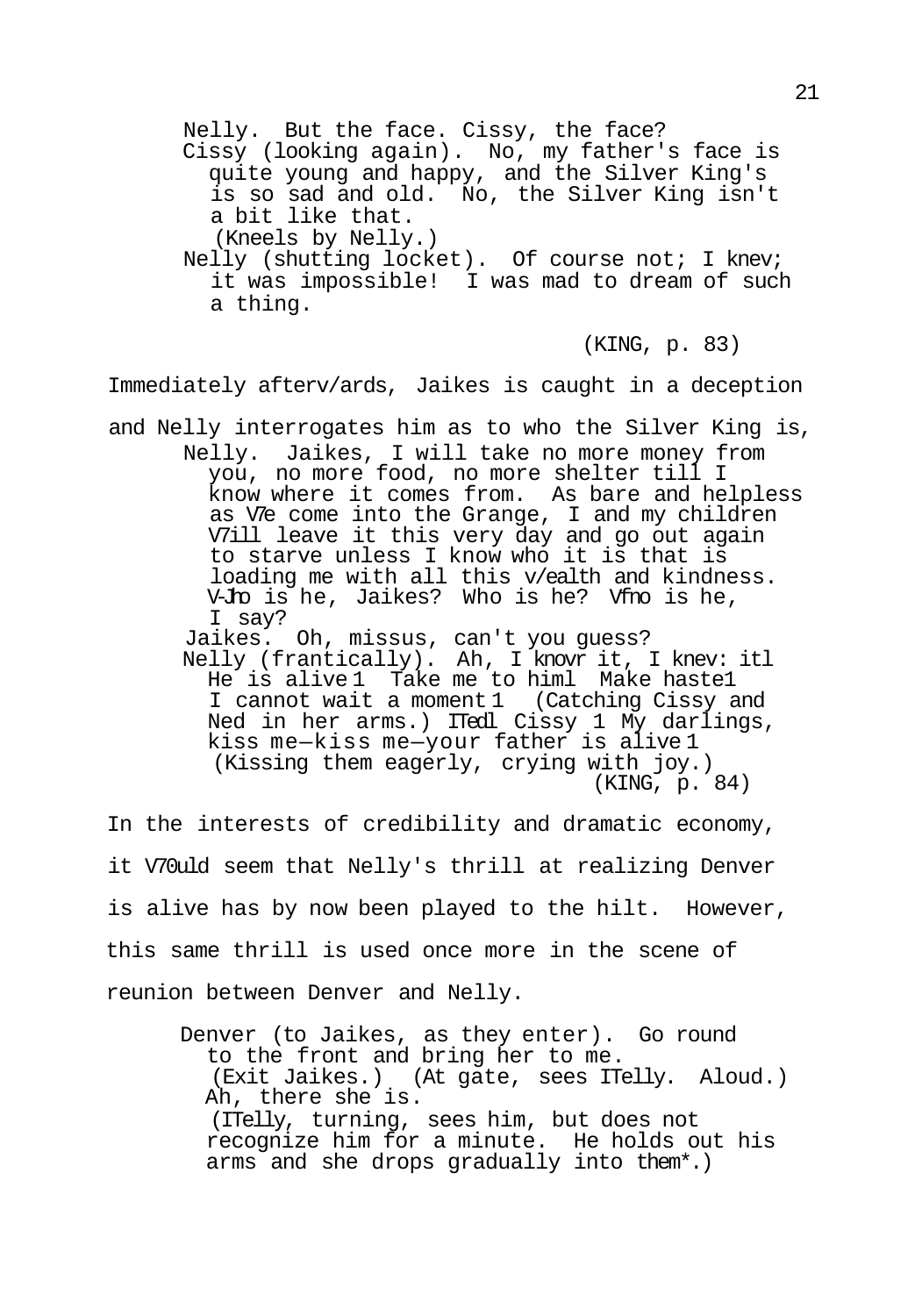Nelly. Is it—my Will? My Will—this face this white hair—my Will alive? Denver (clasping her). Nelll (Kisses her hungrily—a long embrace.) Nelly (hysterically). Oh, Will—don't speak. Don't say a word. Only let me look at you. Oh, let me cry or else my heart will break. Don't stop me. Will. Ha he hal (Sobbing and laughing in Denver's arms.) (KING, p. 104)

What keeps a scene like the one just quoted from being effective, of course, is that thrill is heaped upon thrill, so that no one thrill has either time for adequate development or enough isolation to provoke any serious contemplation on it by members of the audience. Following the reunion of Nelly and Denver, at the rate of a thrill per page of script, come Denver's reunion with the children (KING, p. 105), the appearance of the villain (KING, p. 106), the blackmail attempt by the villain (KING, p. 107), Denver's message to Scotland Yard (KING, pp. 107-108), the arrest of the villain (KING, p. 108), and the family thanksgiving. (KING, p. 109) As in the case of physical action, the thrill, a potentially sound theatrical device when employed sparingly and meaningfully, is overused to achieve a very superficial effect.

### Exaggerated Crises and Climaxes

The accomplished writer of melodrama has been described as "a skilled craftsman with a shrewd sense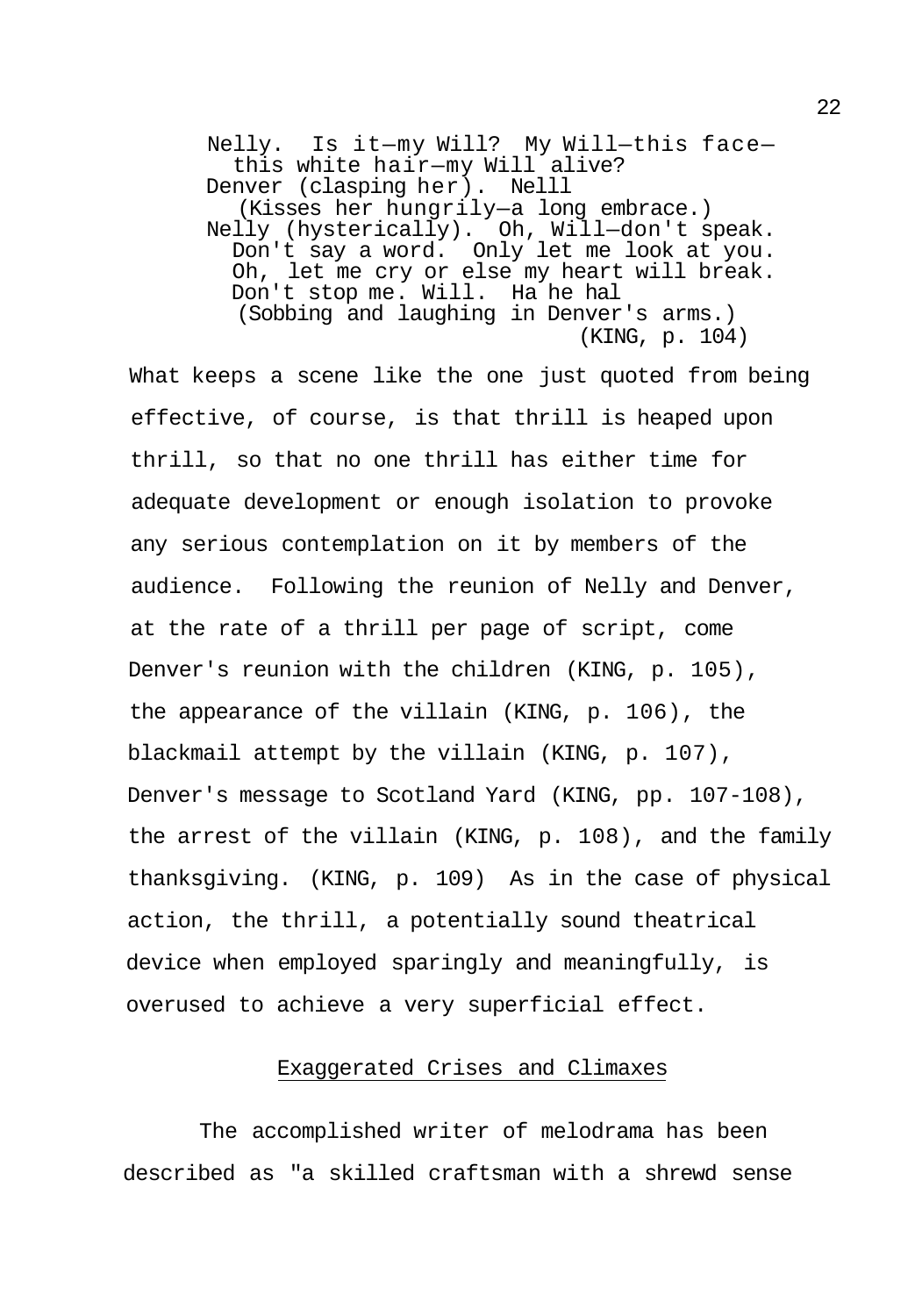of pace, rhythm, and a feeling for climactic action. ""^^ However, the effect of climactic action achieved by the melodramatist falls somev7hat short of the demands of conventional dramatic theory, which require that the plot be organic and consist of crises springing from or relating to an accumulation of motives and that the climax be logically justifiable.<sup>39</sup> "Melodrama aims at startling, not at convincing, and is little concerned v:ith causes so long as it attains effects." An attempt is made to reconcile the outlandish and the plausible. "The tragic dramatist asks himself, 'What is the one thing these people would do in these circumstances?' The writer of melodrama asks himself, 'VJhat is the most exciting thing these people might do?' and then, 'How can I make it appear that they might actually have done such an improbable thing?'"<sup>41</sup> The resultant structure of the play is "a series of peaks of action rather than a [\7ell-knit](file:///7ell-knit) steady progression of logically related units."

There is no dearth of exaggerated crises and climaxes in The Silver King. In the first tvo acts alone, the hero faces a baker's dozen of major and minor crises. Several of the minor crises throughout the play provide excellent revelations of how the crisis is isolated and exaggerated in melodrama. The first example occurs during the first scene of the first act.

23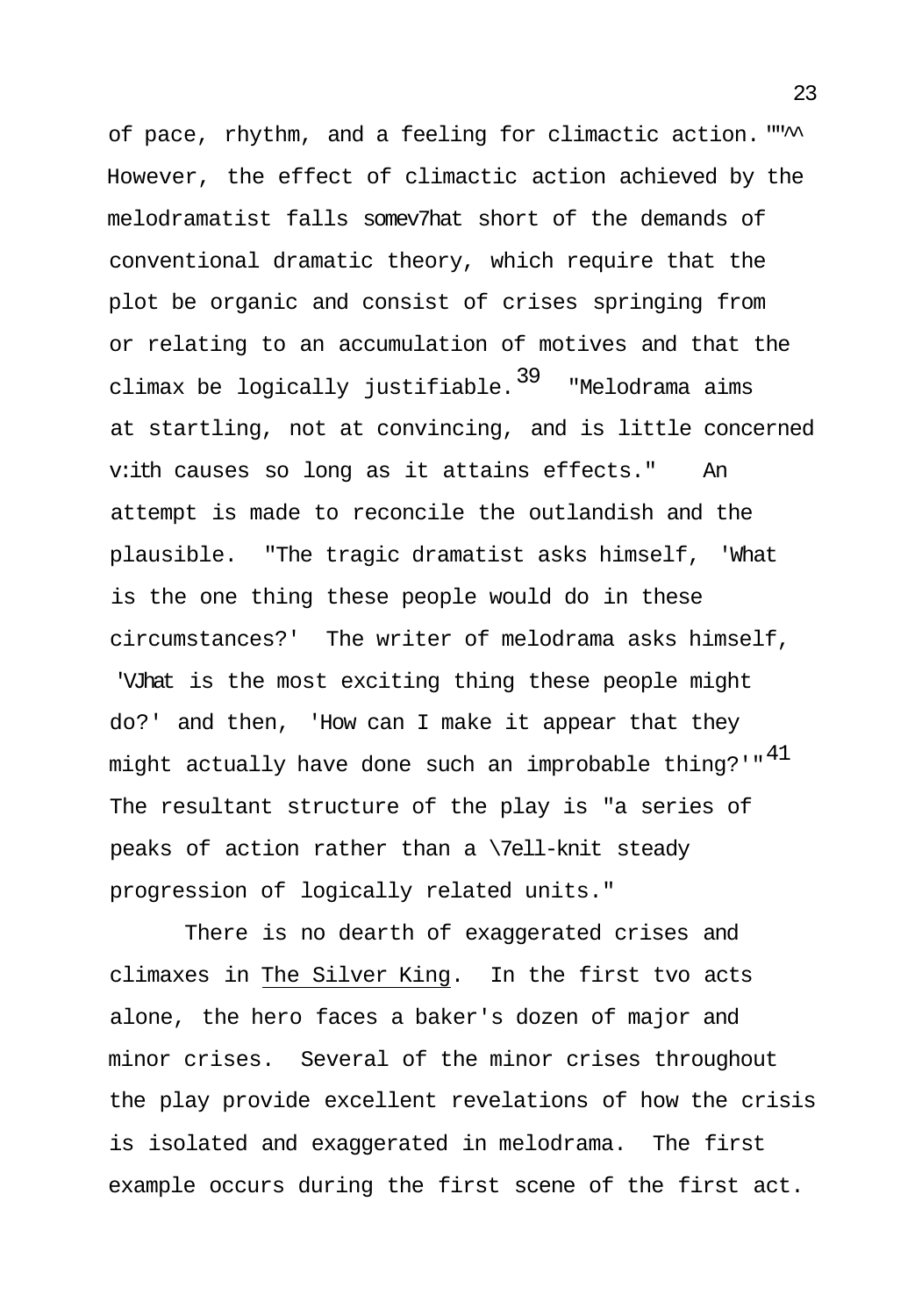Denver, recently ruined and currently drunk, is joined at the bar by Baxter, the detective.

> Denver (takes out revolver). There's always one way out of it. And if it wasn't such a coward's trick I'd do it. Baxter (in a low voice to Denver). If you don't know what to do with that, I'll take care of it for you. Denver (putting revolver in pocket again). Thank you, I do know v/hat to do with it, much obliged for your advice. (Aside.) I may want it, tonight. (KING, p. 8)

Certainly Denver seems to be entertaining rather suicidal thoughts. Hov7ever, although Denver's situation worsens progressively throughout this act and the next, never once does the thought of suicide return to the hero. The best example of the exaggerated crisis takes place in the last act of the melodrama, when Skinner attempts to blackmail Denver. He proposes, "vny not make a mutual concession, silence for silence—you keep quiet on my affairs, I V7ill keep quiet on yours—you allov: me to pursue my business, I allow you to pursue yours." (KIITG, p. 107) Denver's refusal to be blackmailed, even though he has no evidence of his innocence and Skinner's guilt, is perhaps justifiable on the grounds that this is what the hero must do. However, instead of giving Skinner a simple "no" ans $\Upsilon$ 'r, Denver calls Nell out. He says to her, "Nelll . . . There stands the murderer of Geoffrey Warel He wants to bargain with me: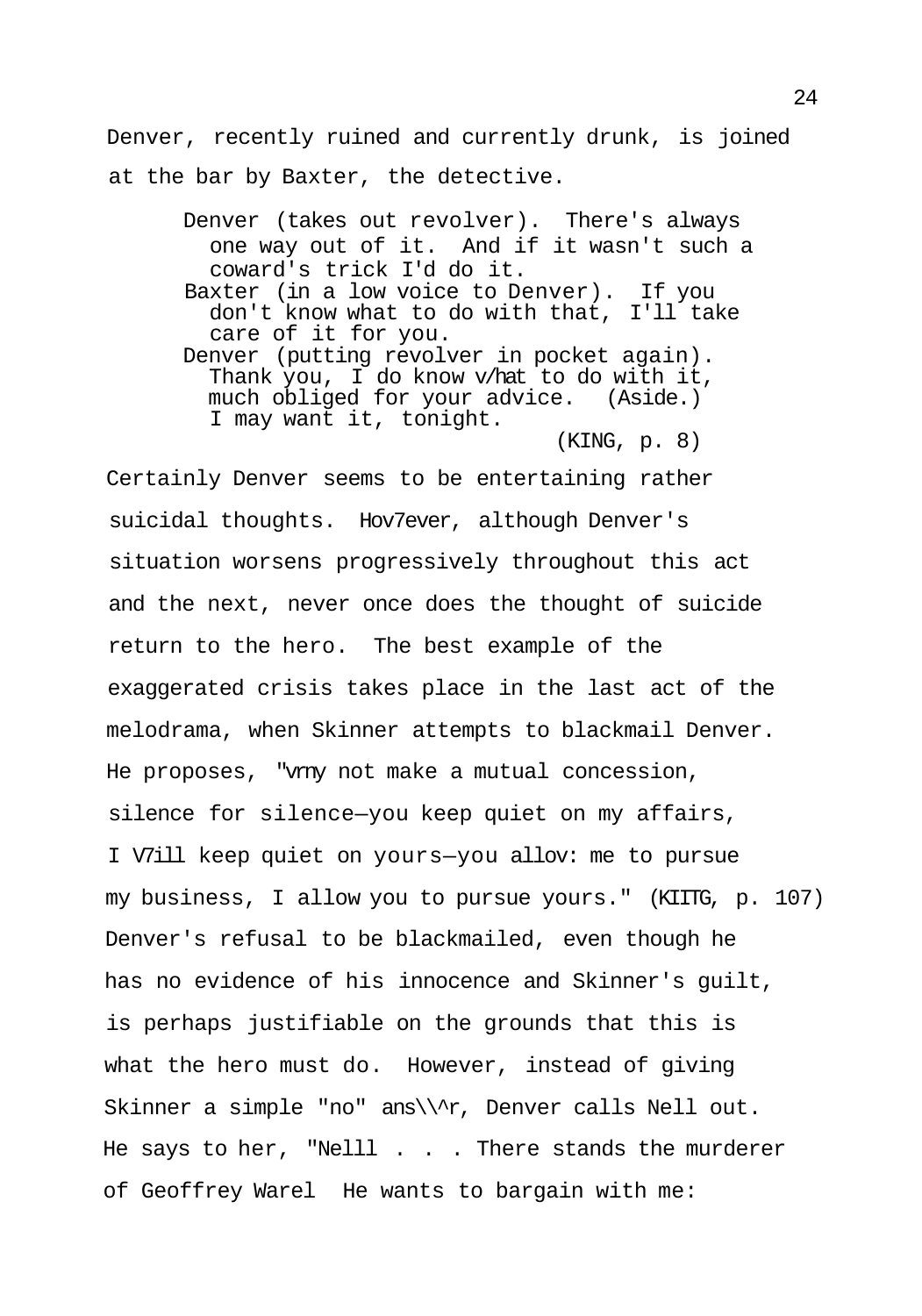shall I hide myself or shall I tell the truth to the world? Shall I make peace with him or shall I fight him? Give him his answer, Nelll" (KING, p. 107) Once more the crisis is embellished with a melodramatic flourish, superficially dramatic but completely theatrical and unrealistic.

None of the climaxes in the play are organically achieved. The murder of Ware and subsequent implication of Denver rest upon a series of coincidences. Denver's escape into anonymity at the end of Act II is granted him by an occurrence so completely coincidental as to bring into mind the ancient device of deus ex machina. (KING, p. 43) The Act III climax is so emotionally charged that it almost overshadows the Act IV climax. (KING, pp. 67-68) However, the Act IV climax avoids the melodramatic disaster of being anticlimactic by becoming the epitome of exaggeration. Why does Denver leap up from behind the bales in the presence of three professional criminals, shout out that he is their enemy, and make his escape from the warehouse, armed only with a crowbar, when he could as easily have remained concealed or continued his masquerade as Deaf Dicky, and either gathered some tangible evidence or discreetly informed the police? Indeed, how can three professional and presumably dangerous criminals allow one man armed only with a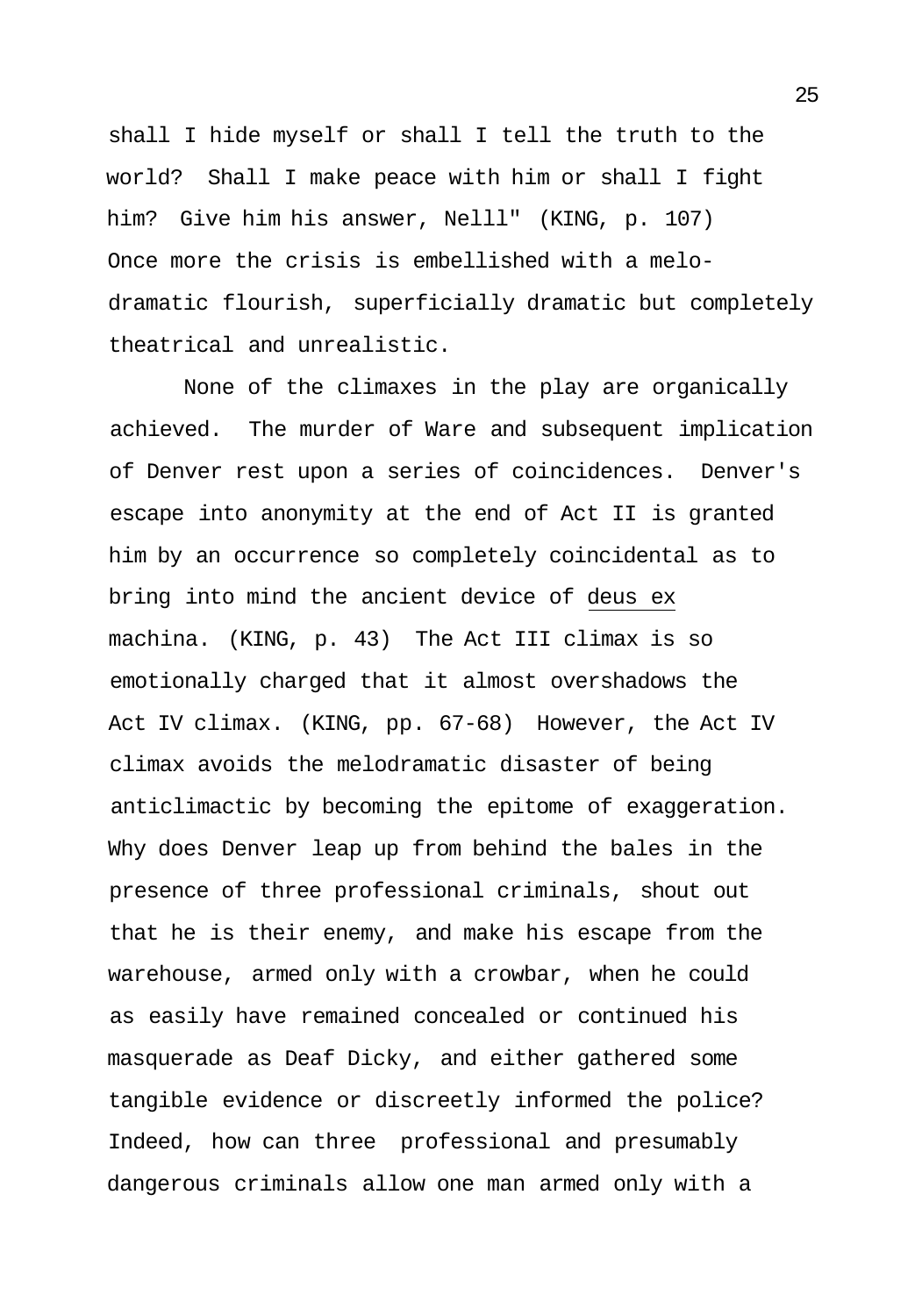crowbar to escape? (KING, pp. 95-96) In the light of what has been said heretofore, these questions need only be ansv7ered by the maxim that melodrama does not have to make good sense, only good (or thrilling) theatre.

# Outrageous Coincidence

If melodramatic action does not spring from character and does sacrifice causes to effects, it still must derive coherence from some aesthetic principle or vaguely rational frame of reference. The melodrama's loosely-structured, ill-related segments of action are held together by "that

notorious device: outrageous coincidence." An outrageous coincidence may be defined as a group of concurrent events or circumstances remarkable for lack of apparent causal connection. An example of outrageous coincidence might be a man swerving his car to avoid hitting an elderly woman who is crossing the street against the light and finding that the woman is his long-lost aunt. It is indisputable that such an occurrence is possible; however it is not probable. The man's swerving is in no way related to the fact that the woman is his aunt, nor is the woman's decision to cross against the light related to her nephew being the oncoming motorist.

*A* ^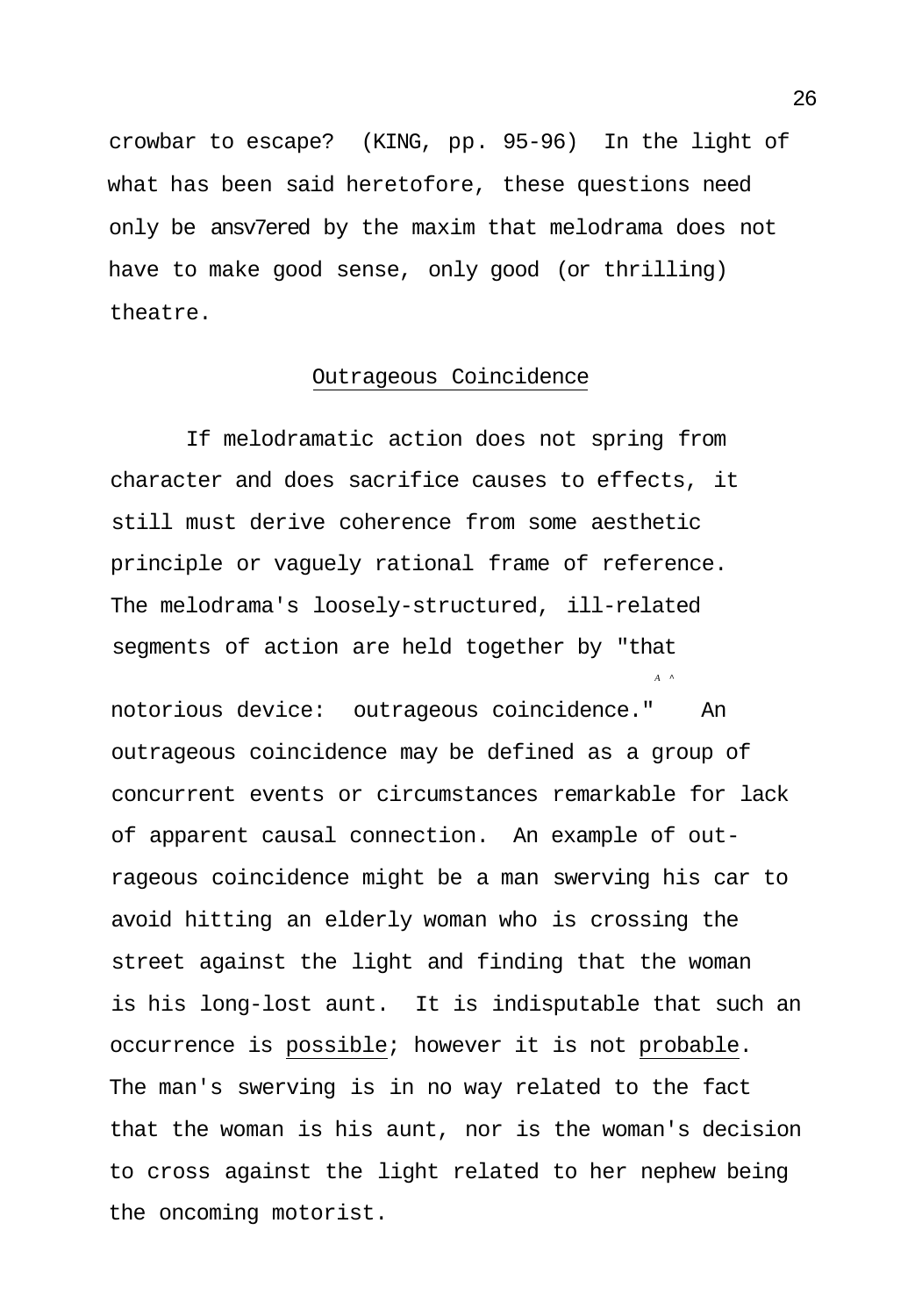Countless examples of outrageous coincidence are to be found in The Silver King; only the most important will be noted here. Five coincidences are involved in the inciting action of the play, the shooting of Geoffrey Ware. First, the robbery of Denver's foe. Ware, is planned on the night that Denver is ruined. (KING, p. 11) Second, Denver threatens to kill Ware on the same night Ware is eventually shot. (KING, p. 14) Third, Baxter, the detective, happens to be in the same saloon that Ware, the criminals, and Denver are frequenting. (KING, p. 8) Fourth, Denver arrives at Ware's house just after Ware has left and the criminals have arrived, only minutes before Ware returns and is shot. (KING, pp. 20-23) Fifth, Ware forgets something and has to return to his house while the burglary is still in progress. (KING, p. 23) Denver's freedom from pursuit by the police is granted him by a coincidence. He has jumped from the train he has been escaping on while it was still moving. Before detectives have a chance to check the passengers on the train, it is involved in a calamitous accident which destroys three of the cars, upon one of which Denver was supposedly riding. (KING, pp. 41-43)

Structurally, The Silver King divides into two parts, a three-year time gap occurring between Acts II and III. Therefore all the coincidence discussed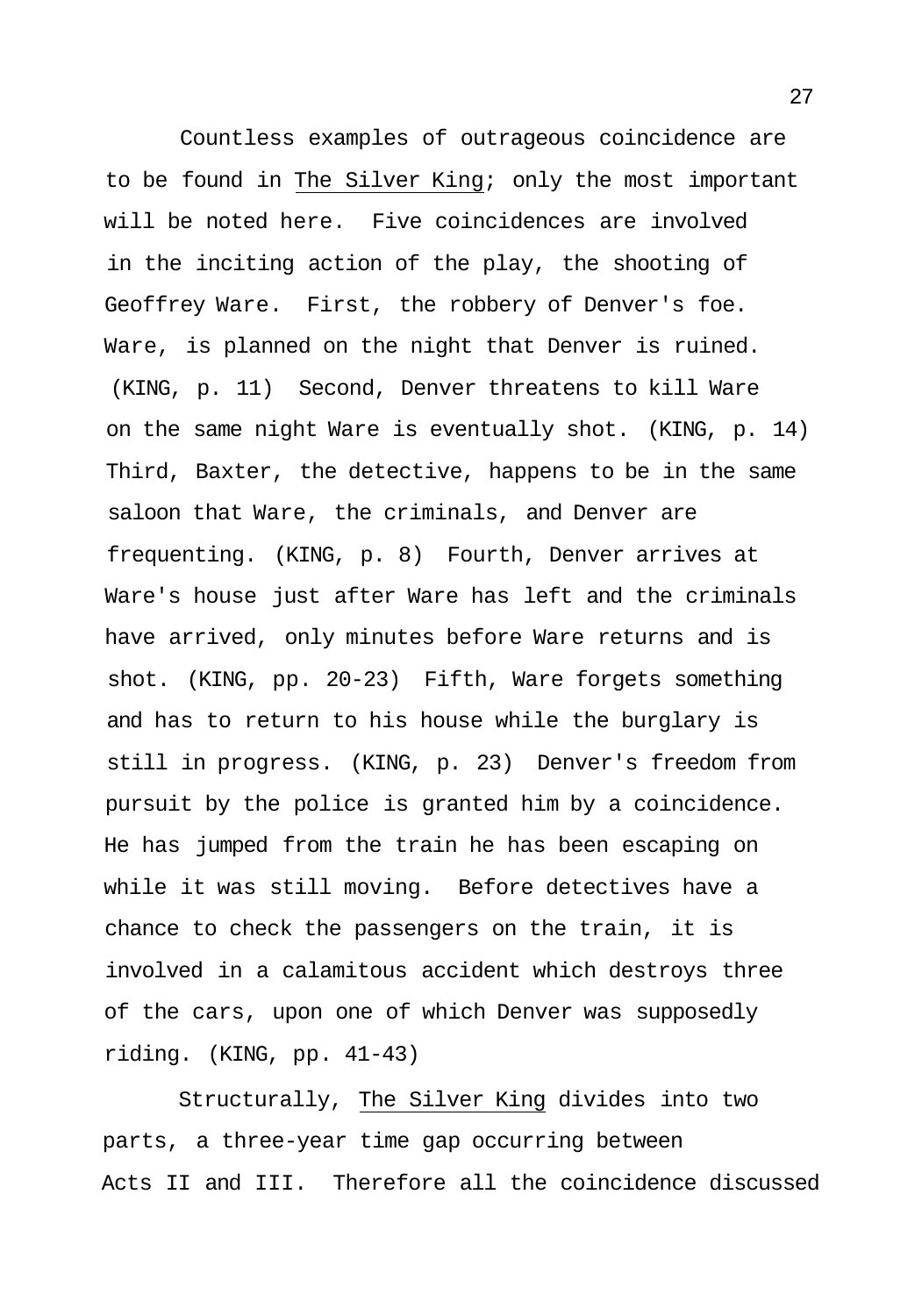above is virtually useless for the second part of the play. However, the realm of the improbable has one overriding advantage over the realm of the probable it is virtually inexhaustible. Skinner, the mastermind of the robbery and the murderer of Ware, is undone by two female tools of coincidence in the last three acts of the play. Nelly, who thinks herself Denver's widow, is now coincidentally a tenant of Skinner's. Olive, Skinner's wife, remorseful over her husband's misdeeds, happens to hint to Nelly that Denver may not have done the foul deed to Ware, coincidentally while Denver is concealed within listening distance. (KIITG, pp. 53-66) These two coincidences propel Denver into his dangerous mission of infiltrating into Skinner's gang and learning of Skinner's guilt and his innocence.

In addition to its use in controlling the main action, two other functions of outrageous coincidence are noteworthy. Coincidence may be used to facilitate the action of the moment. At the end of Act III, Denver is concealed from Nelly and Coombes, neither of whom he wishes to confront at the moment. However, if Denver cannot get some money to Nelly immediately, she and her children, one of whom is critically ill/ will be driven from their home in the dead of winter. Just as Denver is preparing to go through the door and reveal himself prematurely. Cissy, who does not know who Denver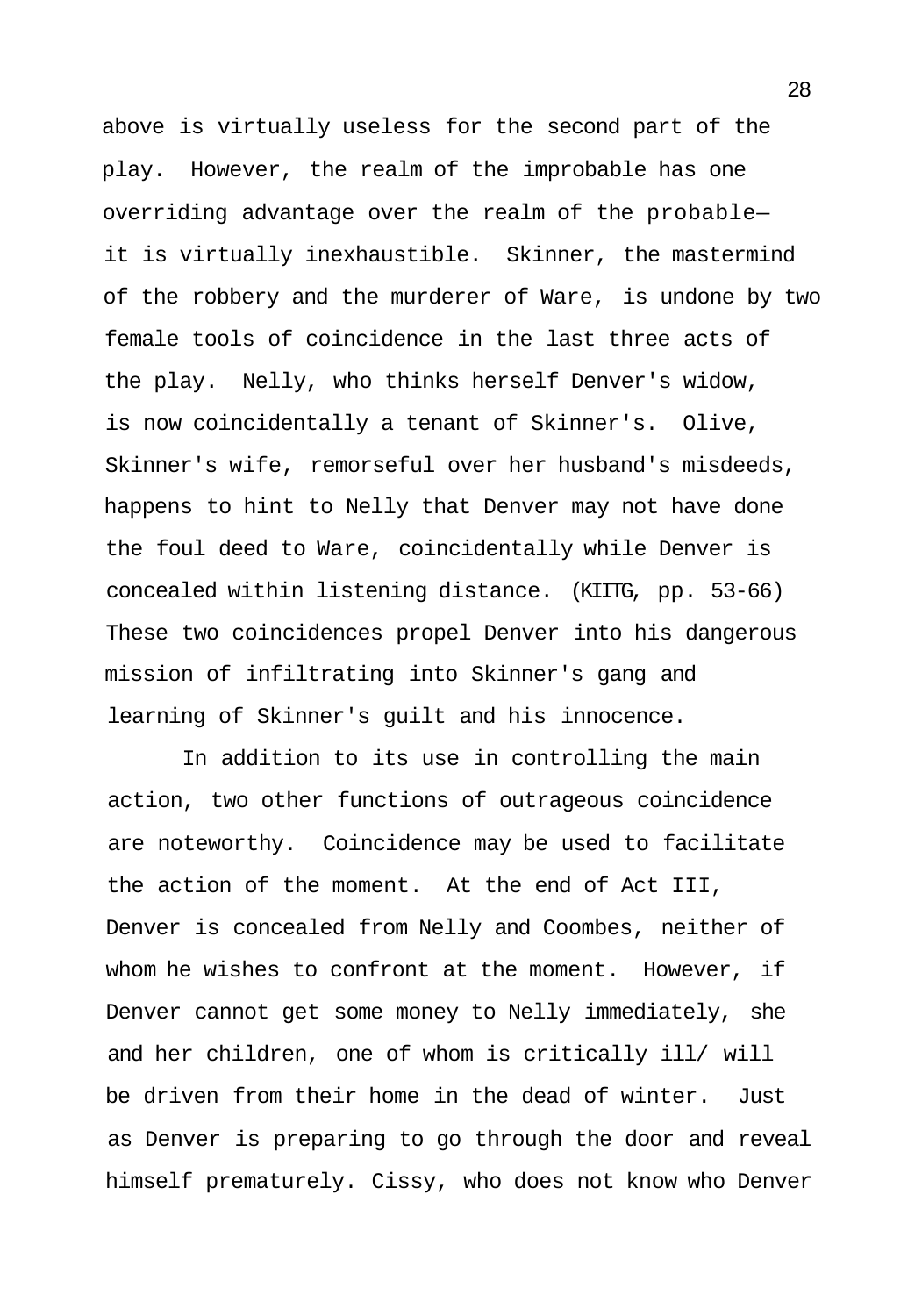is but has accepted a purseful of money from him, providentially runs on stage to Denver. Denver pushes her through the door to Nelly, who, by the third act of the melodrama, has learned not to look a gift coincidence in the mouth. The heroine seizes the money "eagerly," credits it to "an angel from heaven," and throws it on the table before Coombes. (KIITG, p. 68) Another instance of coincidence facilitating action occurs in the final act of the play when Denver expresses his desire to see the children. Nelly tells him, "I was v, ting for you to ask that; I've been watching them all night. Come, we'll go and V7ake them." (KING, p. 105) Immediately following her line is this stage direction: "(Enter Jaikes, with the two children, one on each side, dragging him by each hand." (KING, p. 105) It is almost possible to detect in this theatrical coincidence ritual, but ritual devoid of the depth inherent in classic drama, bringing to mind T. R. Henn's definition of melodrama as "that type of play which attempts to produce the emotions appropriate to tragedy on insufficient emotional pretexts: through inorganic conceptions of character and plot."<sup>44</sup>

The final function of coincidence is to produce the ever-needed thrill. An excellent example of this sort of coincidence is found in the final scene of the third act when Denver wanders on just as the children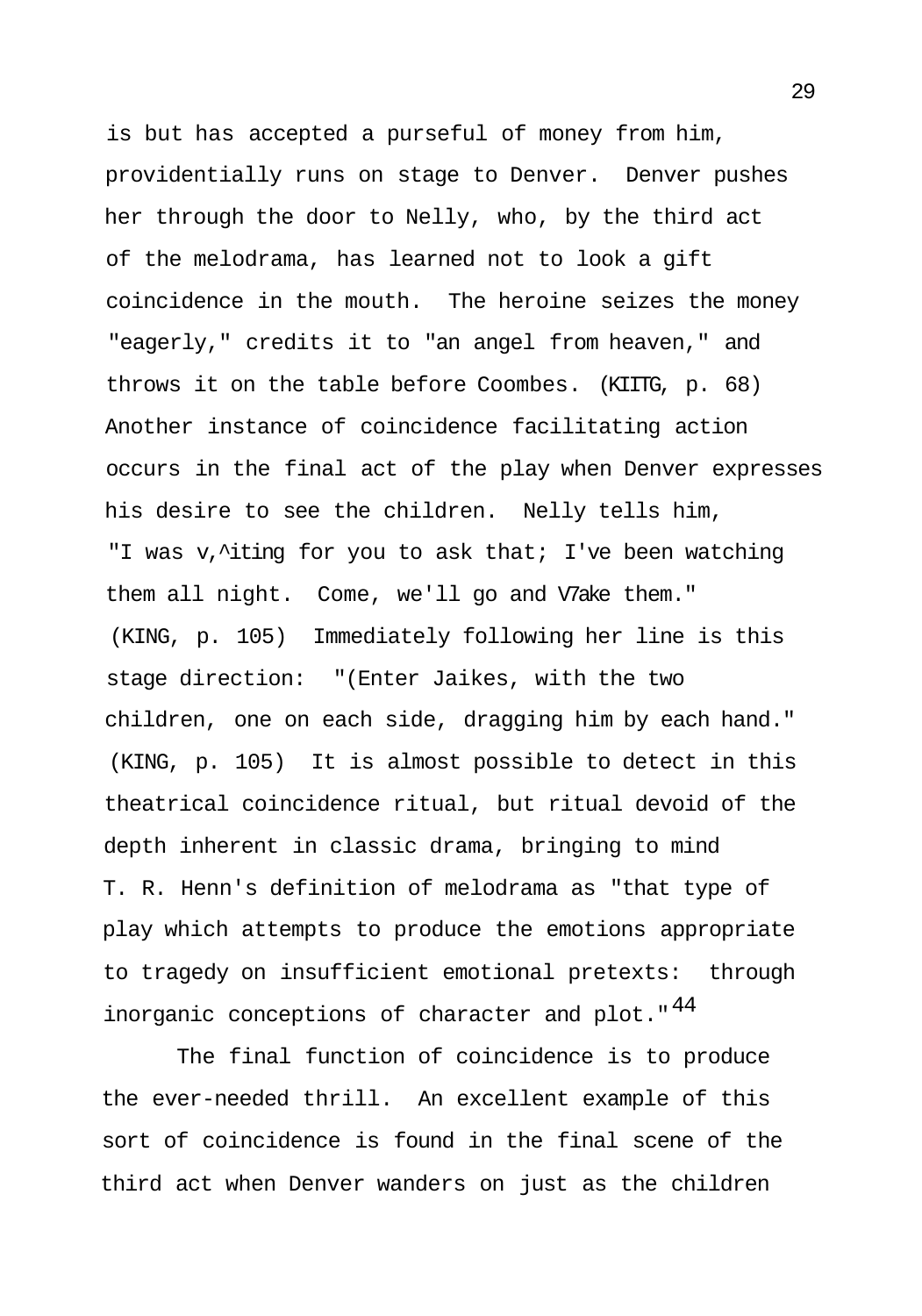are leaving school. They are singing the very sort of hymn which will evoke the greatest emotional response from Denver.

> What though my sins as mountains rise And reach and svrell to Heaven, Yet Mercy is above the skies; I may be still forgiven.

Then let me stay in doubt no more Since there is sure release; For ever open stands the door Repentance, Pardon, Peace. (KING, p. 57)

Denver responds, "Repentance, Pardon, Peace1 The old, old message 1 The sweet old message 1 That must be for me—yes, even for me." (KING, p. 58) Denver's last line here might be considered his  $\alpha$ . In unwitting pronouncement on the nature of his character. Indeed, the hymn is for him, as V7ere the robbery, the murder, the train wreck, Nelly's choice of lodgings, and little Ned's sickness. In all this welter of coincidences, Denver becomes more agent of chance than agent of his ov.m destiny, and it becomes increasingly uncertain v.here device ends and Denver begins.

## Arbitrary Poetic Justice and the Reassuring Ending

As much as outrageous coincidence contributes to the incredibility of the form, it must take second place to the rigged consequences $^{45}$  of arbitrary poetic justice and the reassuring ending at the conclusion of the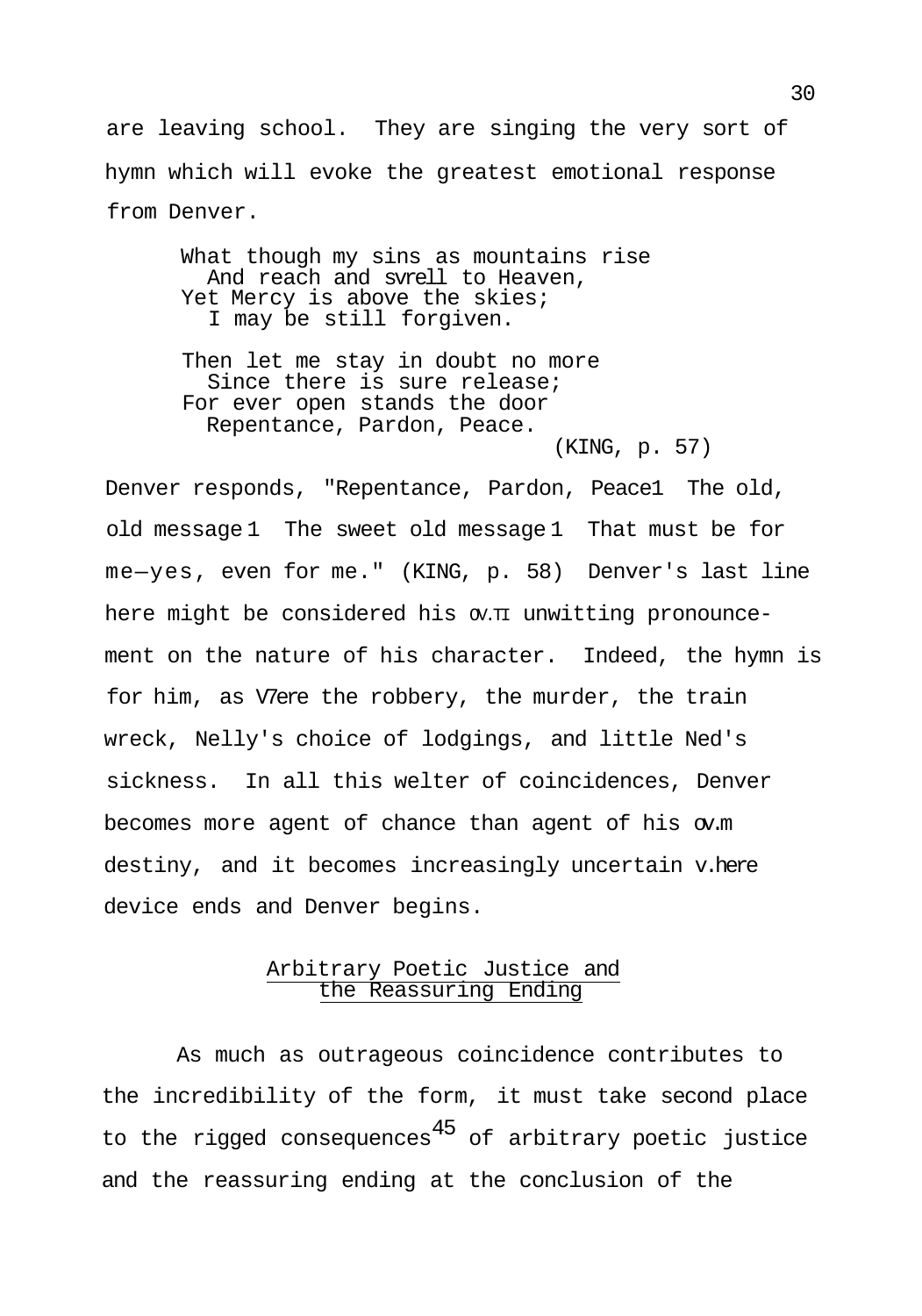melodrama for the ultimate derationalization of the form. Certainly this characteristic blasts to pieces any hope of authenticity within the play, for with it no enlightenment is possible, either for the characters or for the audience. "The world of melodrama is a just and lucky world where all things fall out fitly. Ue are granted from the outset an assurance that in the end the guilty V7ill be punished and the virtuous attain their due rev7ard." '''

The last scene of The Silver King provides some very interesting material for this discussion. The reunion of Nelly and Denver at the opening of the scene is certainly no more than a crude use of physical displays of love and hysteria to portray a potentially serious moment. Skinner's appearance and the blackmail scene have dramatic power, but reveal no new insight gained by any of the characters in the play. Then, in a moment which promises some authenticity for the drama, Denver writes a telegram to Scotland Yard, offering to put himself on trial for the murder of Geoffrey V7ard. This indicates new courage and resolution on the part of the protagonist. If so much as the period of a scene or two could have elapsed here, in which time Denver could be seen to realize what he has done, some amount of enlightenment could be credited to the play. However, no sooner does Denver give the telegram to his servant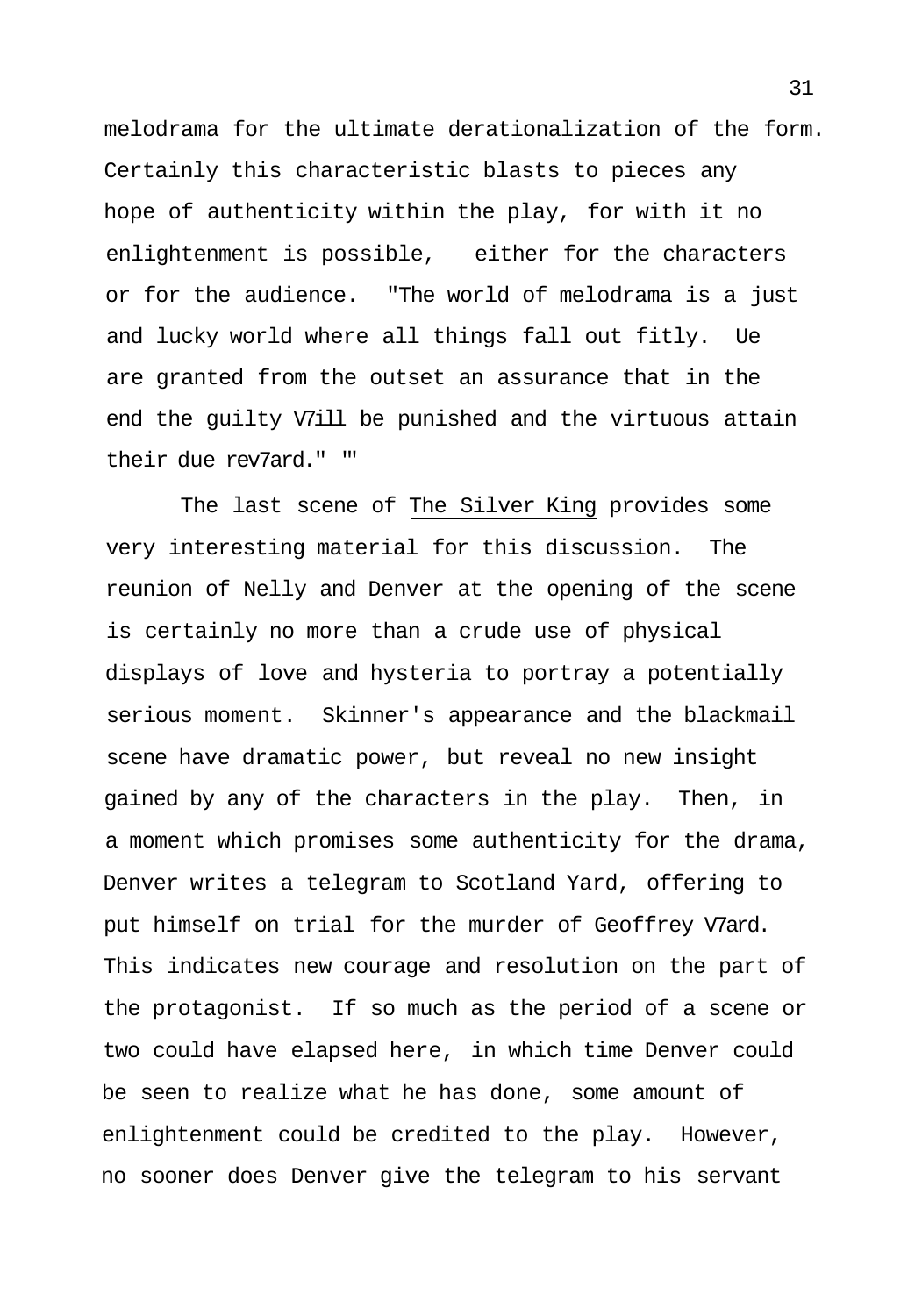than Baxter appears at the gate, arrests Skinner, and announces that Denver has been completely exonerated. (KING, pp. 103-108) Baxter ironically delivers a pronouncement on Denver as a dramatic character when he sa^ to him, "You've had a very narrow escape, sir." (KING, p. 109) Five acts containing countless crises and climaxes and three years which have changed Denver's appearance from that of a young man to that of an old man have netted for him nothing more than a "very narrow escape." Denver has taken the inevitable melodramatic roller coaster ride of thrills, rather than the more profound journey toward significant self-realization.

## Heightened Language, the Aside, and the Soliloguy

In a form whose mainstay is strong, often crude physical action, dialogue of the calm naturalistic variety will obviously be unable to compete seriously for the attention of the audience. Hence the melodrama is generally generously larded with heightened language, particularly including the emotionally loaded dialogue devices, the aside and the soliloquy. Alexander Dean defines the two devices thusly: "The aside is a short speech delivered at a time when other characters are on the stage. It usually expresses audibly what the character is thinking or what he knows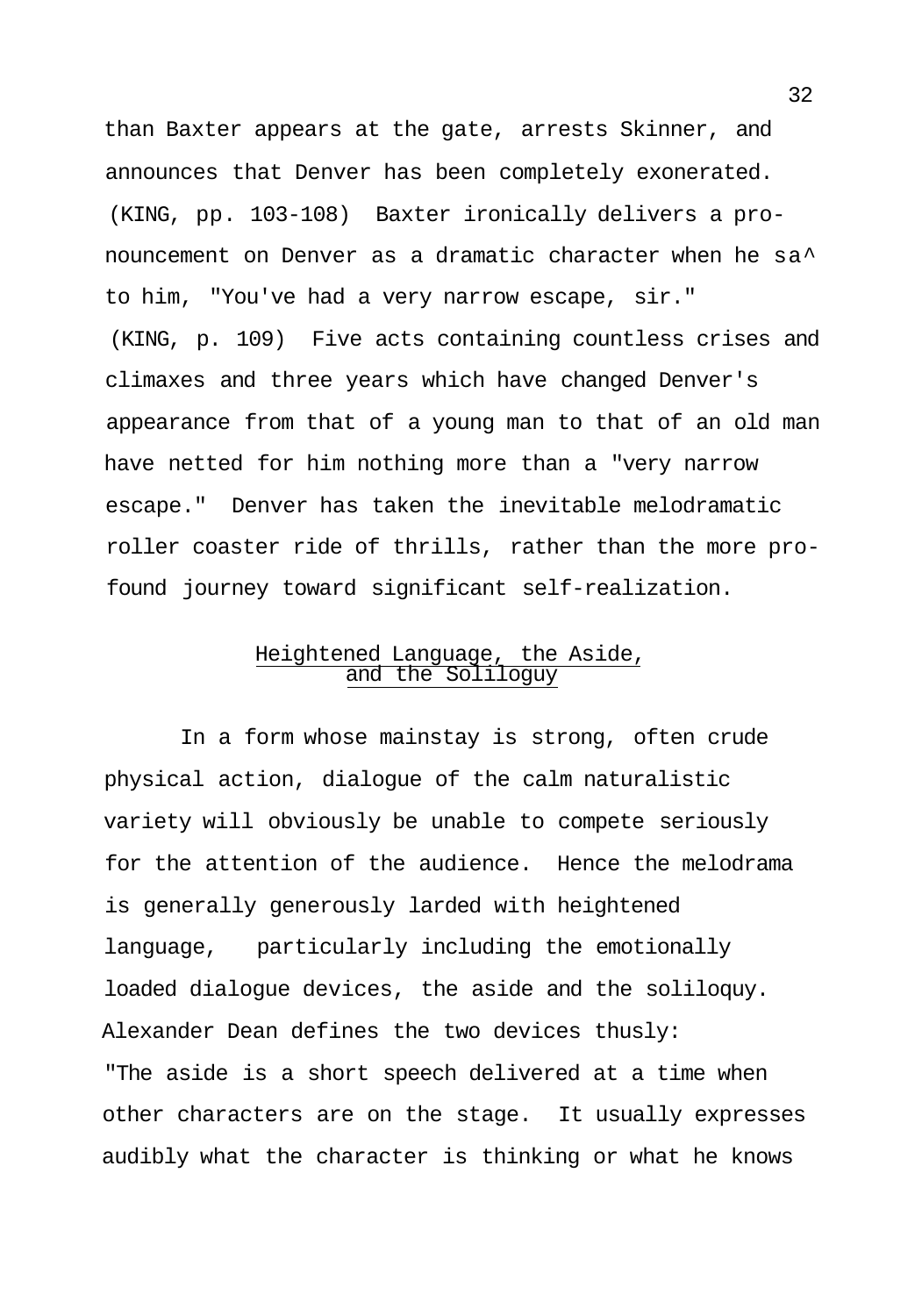that the other characters do not know and VThat the playwright V7ants the audience, but not the other characters, to hear.  $\ldots$  . The soliloquy is a long speech delivered when the actor is alone on the stage. The contents may be direct exposition, planning, plotting, explanation of situation, or, in the highest form, thoughts and mental predicament."'<sup>^^</sup>

In melodrama, asides and soliloquies may be used for two purposes. On the superficial level, the aside particularly may be used to help a character keep a secret with the audience. Thus Spider reveals with the aside, "Coombe's money comes in handy," (KING, p. 100) that he is paying Corkett with Coombe's money. V/hen the Spider's audacity at double-crossing his ecpially treacherous colleagues is considered, it is apparent that an aside such as this might also produce a minor thrill of jeapordy. The second purpose of the aside and soliloquy is to drag the spectator into the mind of the character. An aside used for this purpose is the one uttered by Nelly as she shows Cissy the locket picture of Denver. "(With sudden joy, aside.) Can it be? Oh, if it were he, if it could be, if it might be, if it were possiblel" (KING, p. 83) A much more finely-developed example of the psychological pulling in of the spectator is Denver's soliloquy, given when he awakens and finds himself by the body of VTare.

33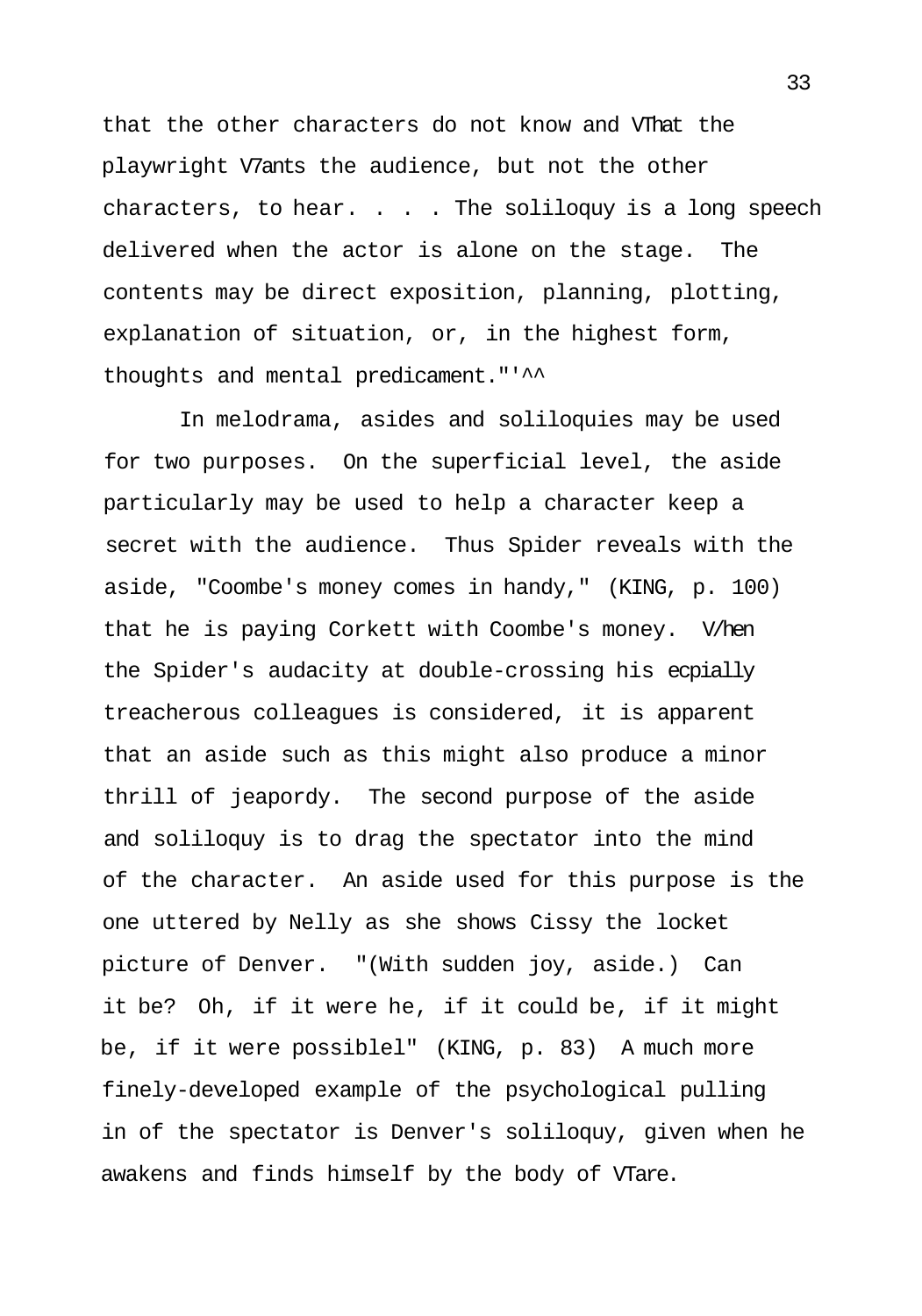Attempts are made to imitate the associative characteristic of thought and to recreate the emotion of mounting panic.

> Denver. (sits up and stares round him, tries to collect himself.) What's up? What's the matter" (Shakes himself.) What am I doing here? This won't dol Go homel Get home, you drunken scoundrel1 Aren't you ashamed of yourself. Will Denver? Keeping your poor wife sitting up half the night for you—get home, d'you hear, get home. (Raises himself with difficulty and stares round and staggers.) What's the matter with my head? I can't recollect 1 What place is this? (With a sudden flash of recollection.) Ah, Geoffrey Ware's room, I remember—yes, yes, I said I'd kill him and—Oh, my head, I'd better get home. Where's my hat? (Gets up, takes candle, staggers, steadies himself, comes round table, sees Ware.) ^-That's that? It's Geoffrey Warel What's he doing here? Get up, will you? (Kneels down.) Ah, what's this? Bloodl He's shotl My-God, I've<br>murdered.him. Nol Nol Let-me-think. \"Jhat murdered him. Nol Nol Let me think. happened? Ah yes, I remember now—I came in at that door, he sprang at me, and then we struggled. (Looking at revolver.) My revolver. One barrel fired—I've murdered him. No, he's not dead. Geoffrey Warel Is he dead? (Eagerly feeling Ware's pulse.) No, it doesn't beat. (Tears do\^7n Ware's waistcoat and shirt, puts his ear over Ware's heart.) No, no, quite still, quite still. He's deadl Deadl Dead! Oh, I've killed him—I've killed him. (Rising frantically, takes up revolver and puts it in his pocket.) What can I do? (With a great cry.) Don't stare at me like thatl (Snatching off table cover arid throwing it over body, his eyes fixed and staring at it, unable to take off his glance.) Close those eyes, Geoffrey, close them. Ah, yes, I murdered him—I•ve done it—I've done it murdered himl I've done itl I've done it:<br>I've done itl I've done itl I've done itl I've done itl I've done itl (Exit, his lips mechanically jabbering.

> > (KING, p. 25-26)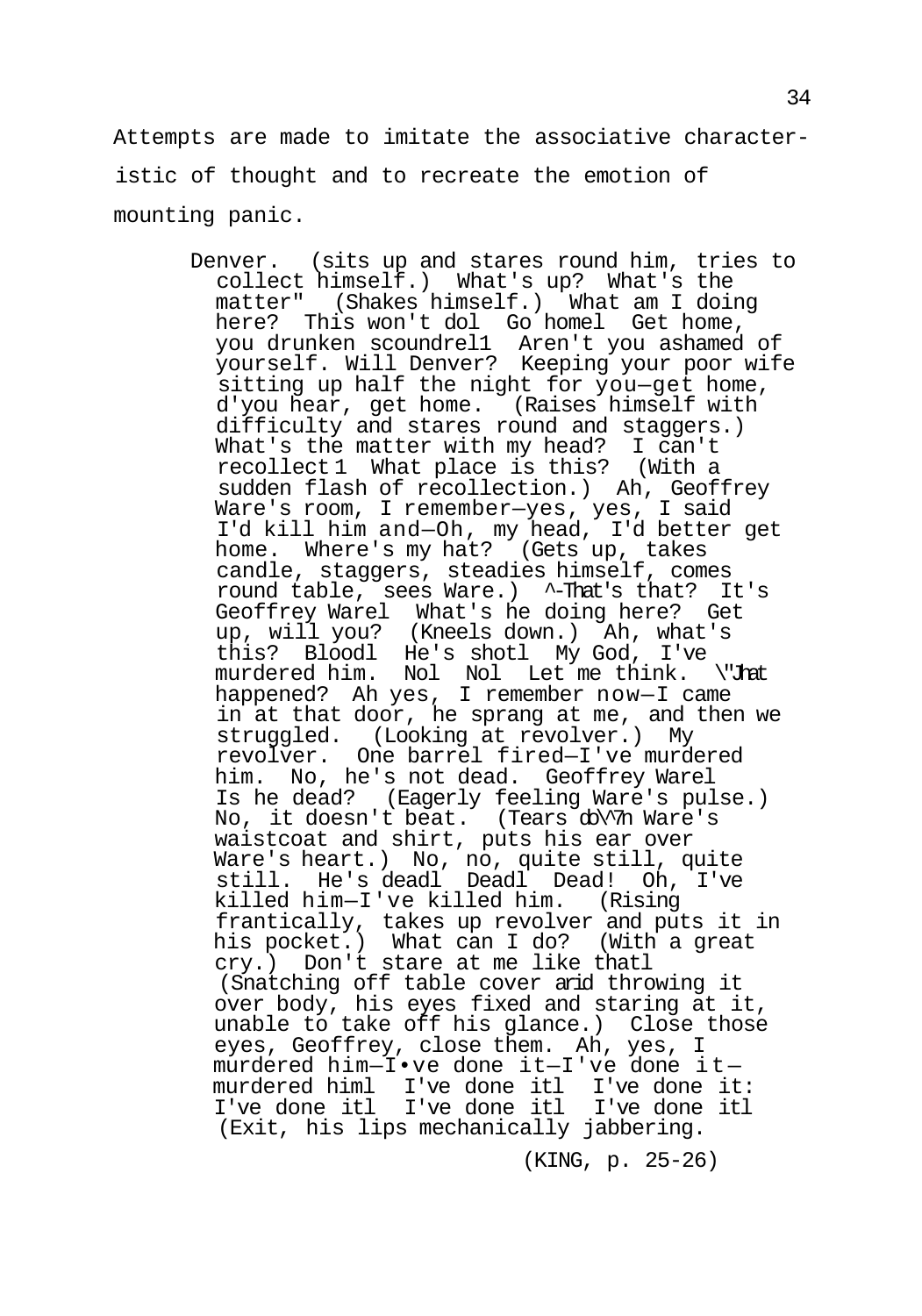This soliloquy of Denver may seem to hint at some psychological depth of character denied by the earlier definition of melodrama. However, in the next chapter, melodramatic character will be shown to be stereotyped, inconsistent, and shallow in the light of principles of rational drama which attempts to imitate real life. Only on the assumption that the characters are follovTing a rationality, or anti-rationality, of their own and based on an orientation to life particular to the Victorian Age may the characters be found somewhat defensible.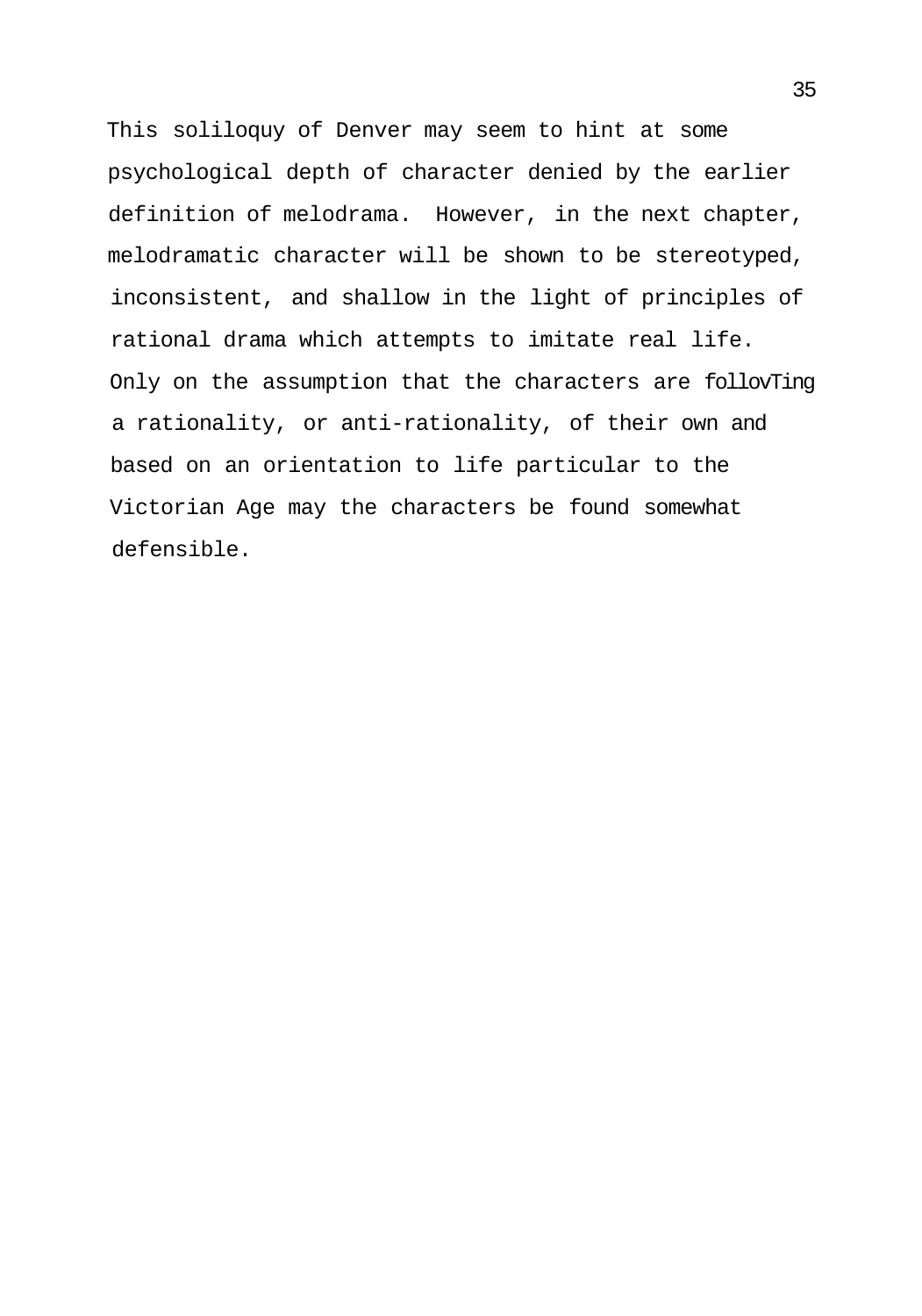## CHAPTER III

### MELODRAMATIC CHARACTER

## Melodramatic Character Defined

Although an analysis of melodramatic action is necessarily a key to understanding the basic failure of melodrama as drama, it is melodramatic character which reveals the anti-rational nature of the form. As with melodramatic action, melodramatic character can be fully understood only when it is established what is meant by the term "character" in drama.

From the Aristotelian standpoint, "Character is defined as 'habitual action,' and it is formed by parents and other environmental influences out of the comparatively formless pathos (appetites, fears, and the like) which move the very young. As the growing person acquires habitual motives, he begins to understand them rationally, and so becomes ethically responsible. . . " This definition has withstood the test of time, for in the twentieth century Archer is found defining character as "a complex of intellectual, emotional, and nervous habits. Some of these habits are innate and temperamental. . . . But this distinction does not here concern us. Temperamental bias is a habit, like another, only somewhat older, and, therefore, harder to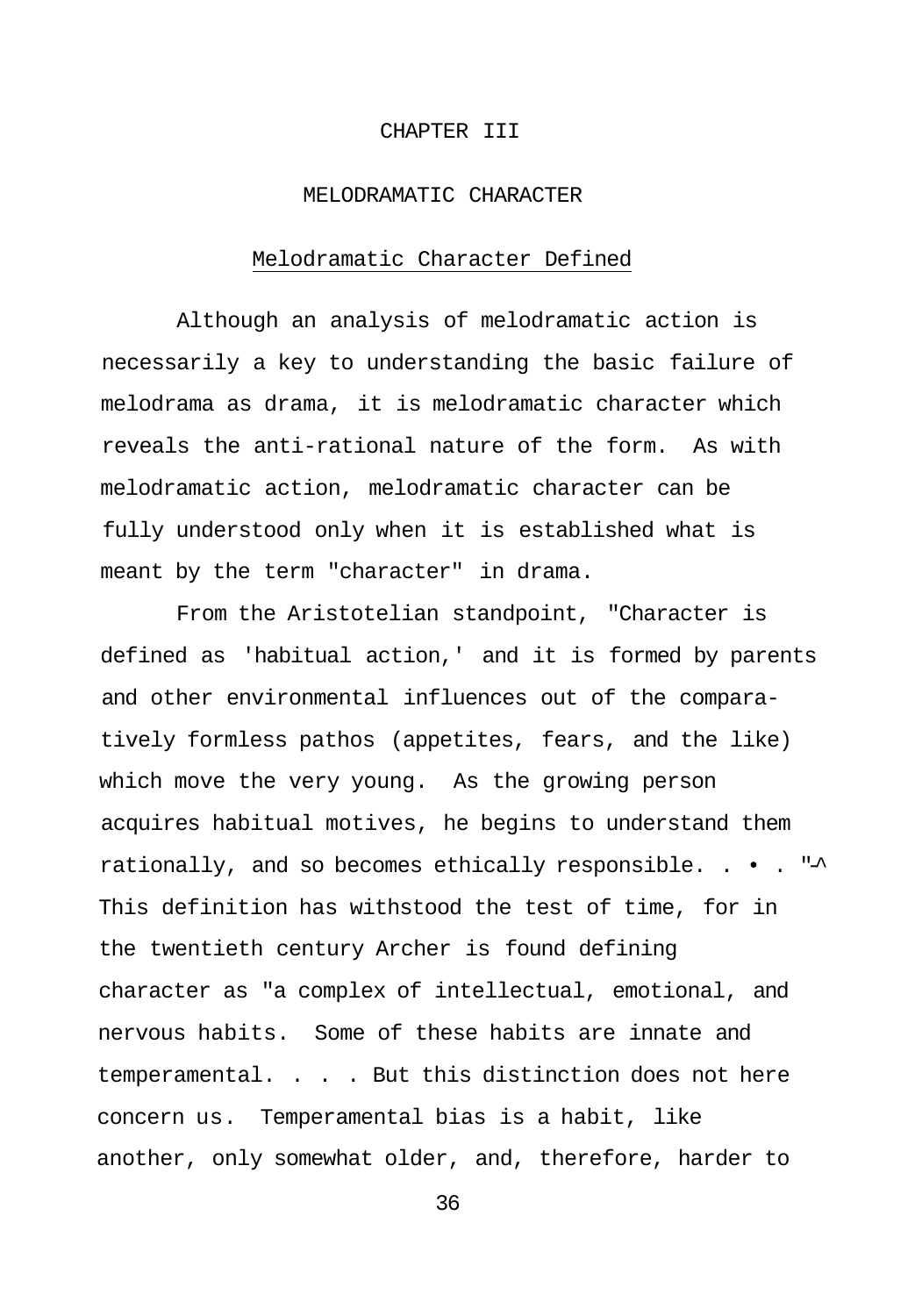2 deflect or eradicate." Archer goes on to discuss **two** dramatic methods of portraying character, "character drawing . . . the presentment of human nature in its commonly-recognized, understood, and accepted aspects," and "psychology . . . the exploration of character, the bringing of hitherto unsurveyed tracts within the circle of our knowledge and comprehension." He calls 3

character-drawing "synthetic" and psychology "analytic." What Archer is driving at is a psychological dichotomy of the character. Character-drawing deals with only one part, the outer self, roughly equivalent to the conscious. Psychology deals with both this outer self and an inner self, roughly equivalent to the subconscious, also close to Aristotle's pathos. In character drawing, this outer person, the person that is seen by the world, is presented. In psychology, the outer person is again shown, but now his actions reveal the inner person, the "person" unseen by the world at large and often unseen by the character himself. That the inner person is only revealed through the actions of the outer person must be stressed, for action is the 4 traditional means of expressing character in drama.

The body of criticism concerning melodramatic character is divided into two opinions, each of which is partially true and partially false. The first, held by the larger number of critics, judges melodramatic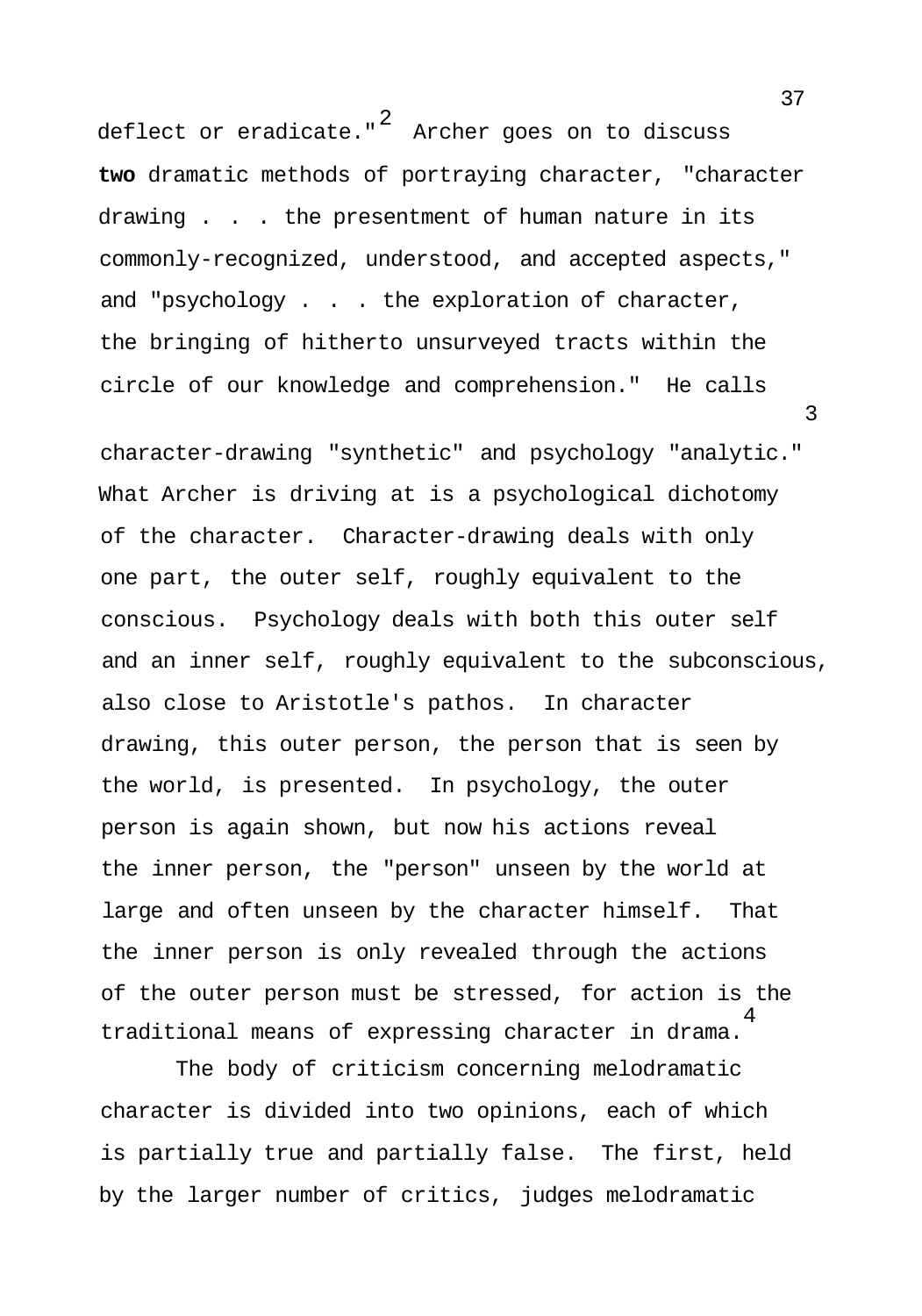character by the dictum that drama concern itself with the actions of the outer person. In this light, the characters of melodrama are found to be plot-dominated types who fall into two categories, the good and the bad. The group of critics holding this opinion would find two major deficiencies manifest in melodramatic character. First, as has been previously discussed, the characters are motivated by the action rather than 7 motivating the action by the force of their wills.  $\dot{\phantom{a}}$ Second, the characters are two-dimensional, generalized

Q

stereotypes" rather than specific persons. This is a violation of what critics call the concrete universal. "Ultimately every successful character represents a fusion of the universal and the particular and becomes an example of the concrete universal. It is in this dramatic particularization of the typical and universal that one of the essences of the dramatic and of 9 characterization is to be found." A dramatic character that is not particular is not potentially memorable. Clara F. Mclntyre, in fact, attributes to this lack of memorable characters the inferior nature of melodrama. She states, "The progress from melodrama toward tragedy, from farce toward comedy is marked by the degree of reality which the author has succeeded in giving to his characters. And melodrama and farce are inferior to tragedy and comedy mainly because in them character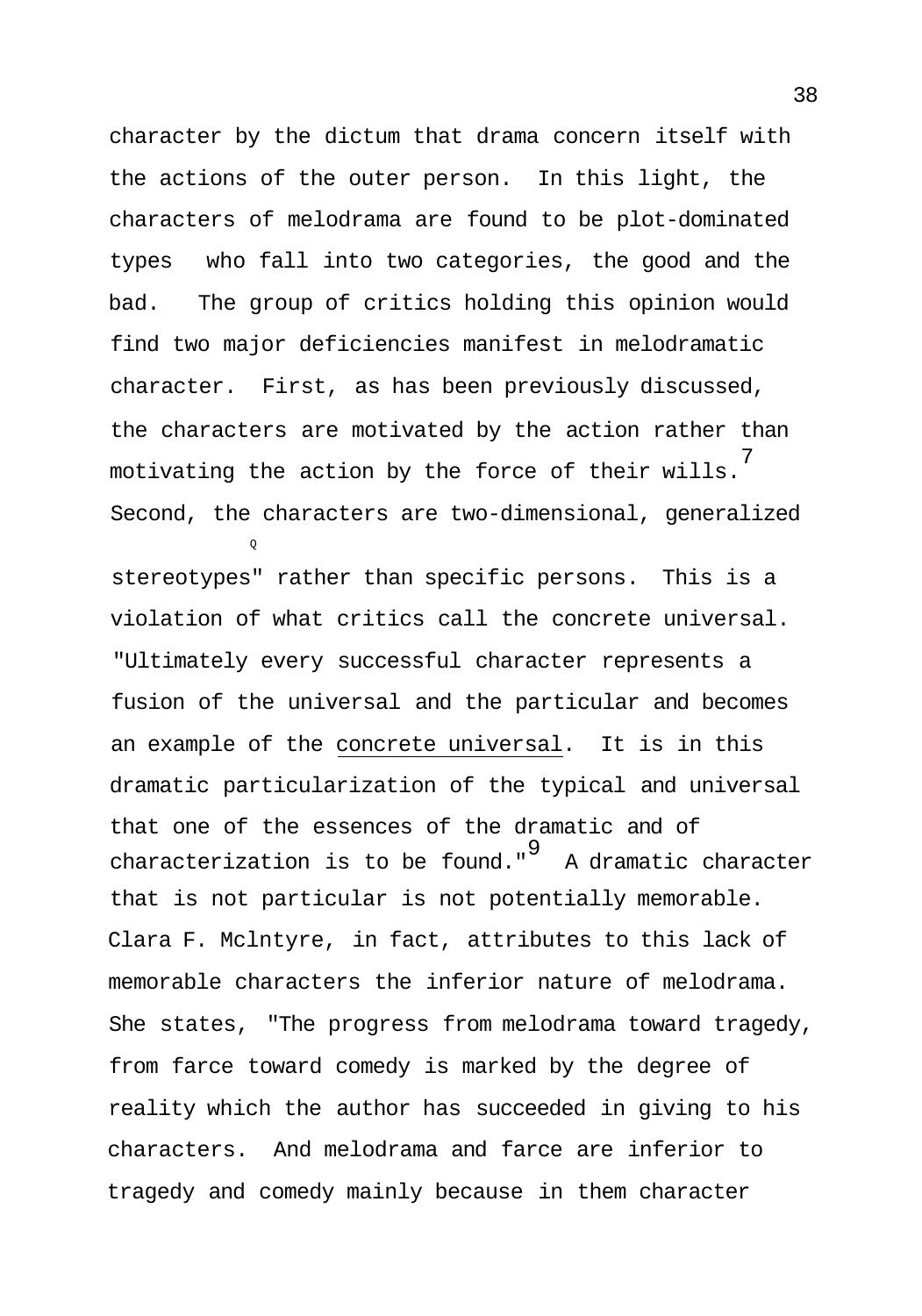interest is reduced to a minimum. After all, has any representation of life which has not given us at least one memorable character been ranked permanently with great literature?"

However, if nineteenth-century melodrama provided no memorable characters in its extensive action, it did so for a particular reason, a theatrical effect. This effect was the "maximum identification" of the spectators with the characters. The characters were left generalized and unspecific so that spectators could identify more easily with them. Precisely because of this, the second group of critics would argue that melodrama does not fail because it fails by realistic standards, for the simple reason that it should not be judged by realistic standards. Calling melodrama the "naturalism of the dream life," Eric Bentley asserts in this arresting passage that the spectator of nineteenth-century melodrama found a satisfaction which is necessary for the mental health of the human animal:

> If you have dismissed tears and loud lam^entations from your daily life, you might check whether they are equally absent from your drearryS at night. You may be no more sentimental than the next man, and yet find you have many creams in which you weep profusely and at the same time disport yourself like an actor in the old melodrama: throwing yourself on your knees, raising your arms plaintively to heaven, and so forth. For you, in that case, grandiose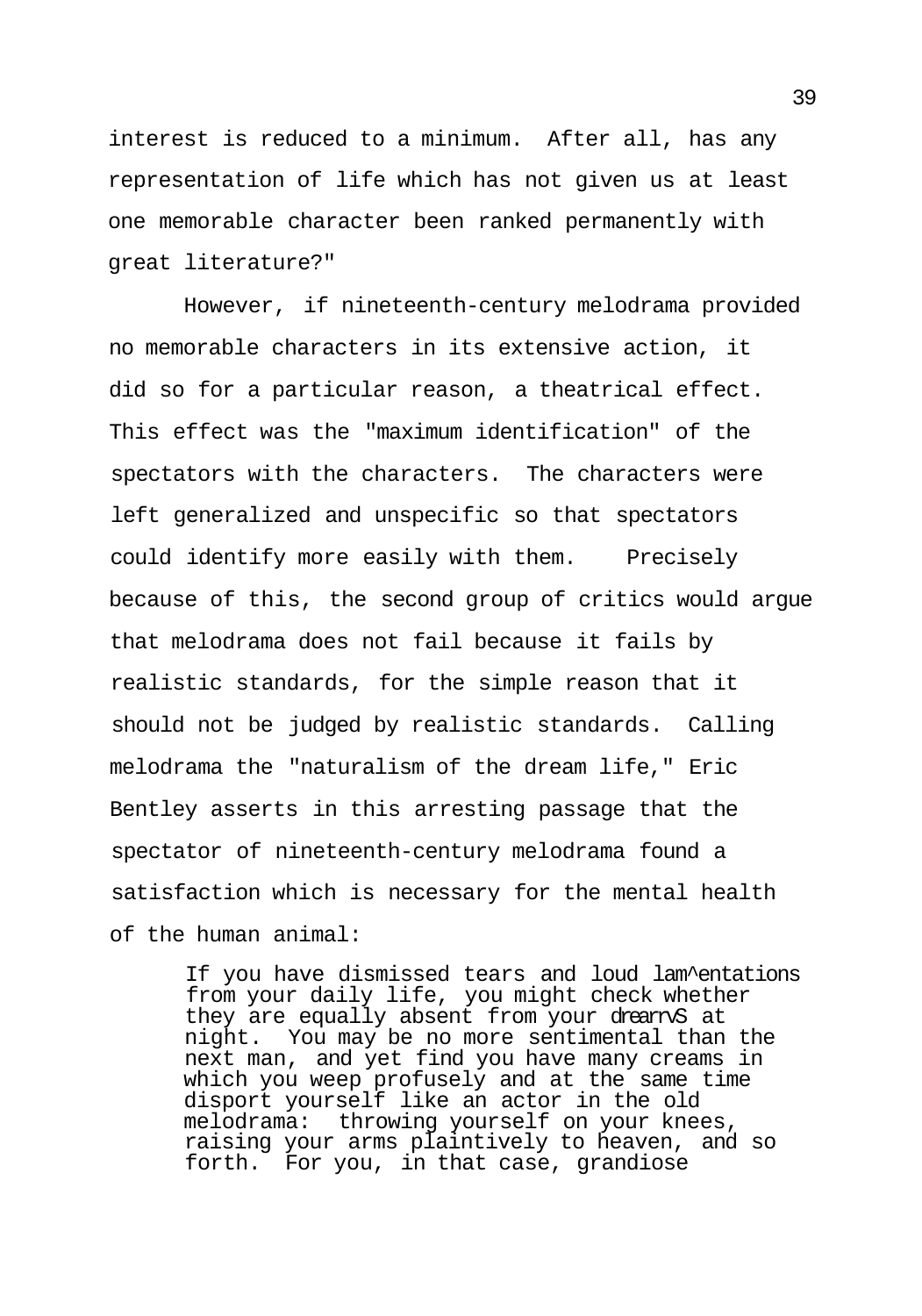self-pity is a fact of life. As it can only be copied by the use of grandiose style, the grandiosity of melodrama would seem to be a necessity.

Bentley goes on to describe the emotions involved in  $melodrama$  as "irrational" $13$  and the characters as types who cannot distinguish between wish and fulfillment. He states that the spectators enjoy melodrama as "children and dreamers--one might melodramatically add: as neurotics and savages too." He concludes his argument by denying that melodrama, in this context, actually exaggerates. "Exaggeration of what? of the facts as seen by the sophisticated, scientific, adult mind. The primitive, neurotic, childish mind does not exaggerate its  $o\$ m impressions."<sup>15</sup>

Bentley's interpretation of melodrama, though strikingly presented, must be translated into more conventional terms before its relationship to this study of the form is clear. What he is saying is that the inner person, rather than the outer person or a combination of the two, is presented in melodramatic character. This accounts for the wish-fulfillment action pattern, the seeming inconsistencies of character, and the simplicity, or lack of sophistication, of the characters. Melodrama, then, becomes a forerunner of expressionism, "the willing yielding up of the realistic and naturalistic methods, of verisimilitude, in order to use objects in art not as representational but as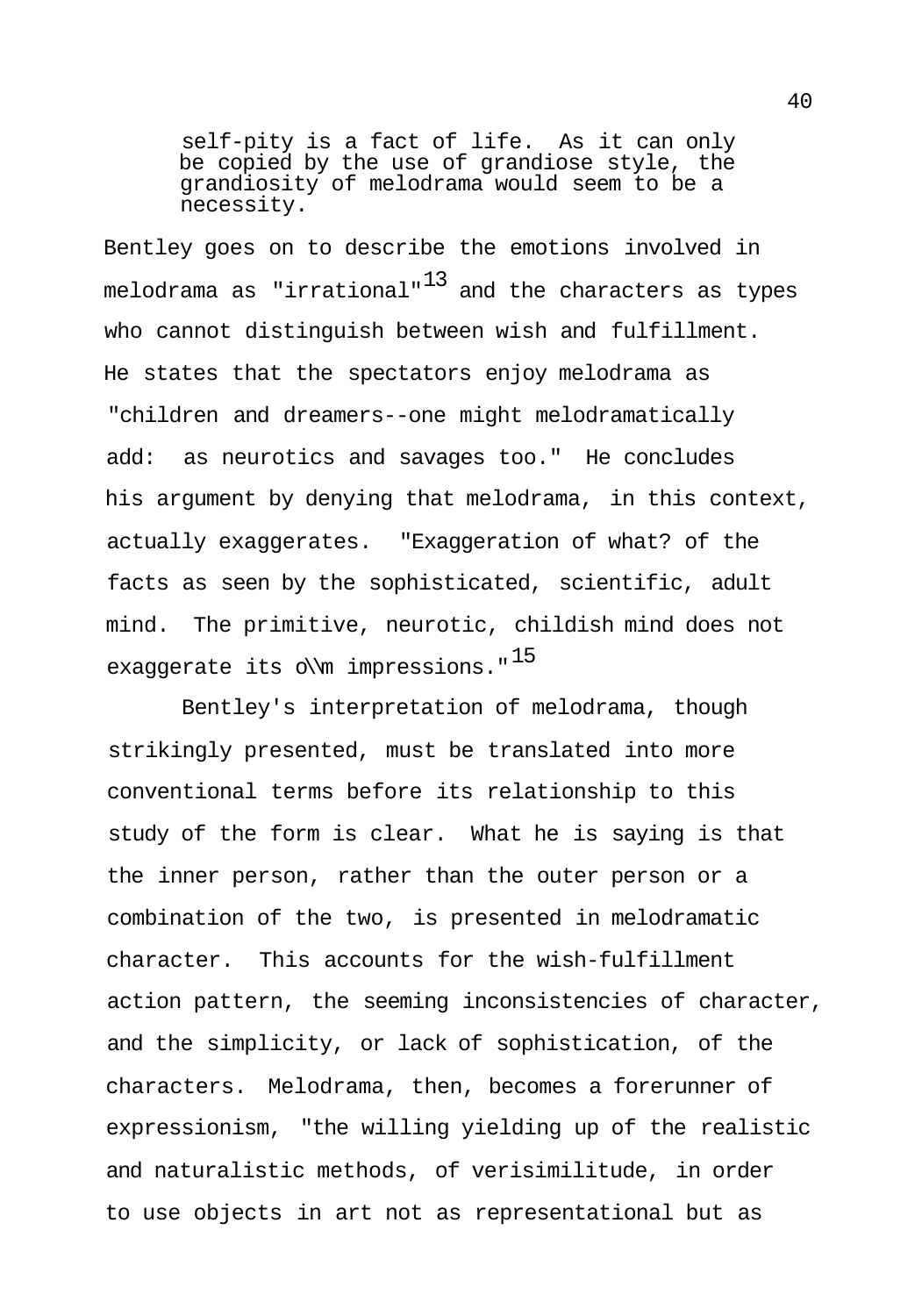transmitters of the impressions and moods of a character or of the author or artist." Expressionism attempts "to objectify inner experience." Strongest in the nineteen-twenties, expressionistic drama was marked by "unreal atmosphere, a nightmarish quality of action, distortion and over-simplification, the de-emphasis of the individual (characters were likely to be called the 'Father' or the 'Bank Clerk'), antirealistic stage settings, and staccato, telegraphic dialoque-"-^^ If melodrama is expressionistic rather than realistic, it cannot be judged by the standards of realism imposed by the first group of critics.

Melodrama, however, is not completely expressionistic, not merely an honest setting forth of the inner persons of characters, for there is an attempt at surface realism and characters do exhibit "a certain verisimilitude." $17$  There is an effort made to justify the extremely unlikely action upon and choices made by the characters. $1^{\text{ft}}$  In effect, melodrama is the dream life attempting or pretending to be real life. Melodramatic character is the presentation of the inner person a^ the outer person. The judgement of the form, then, is appropriately given to neither the realistic vie\7point nor the expressionistic one. In order to fully discuss melodramatic character, it will be necessary to study it from a viewpoint of realistic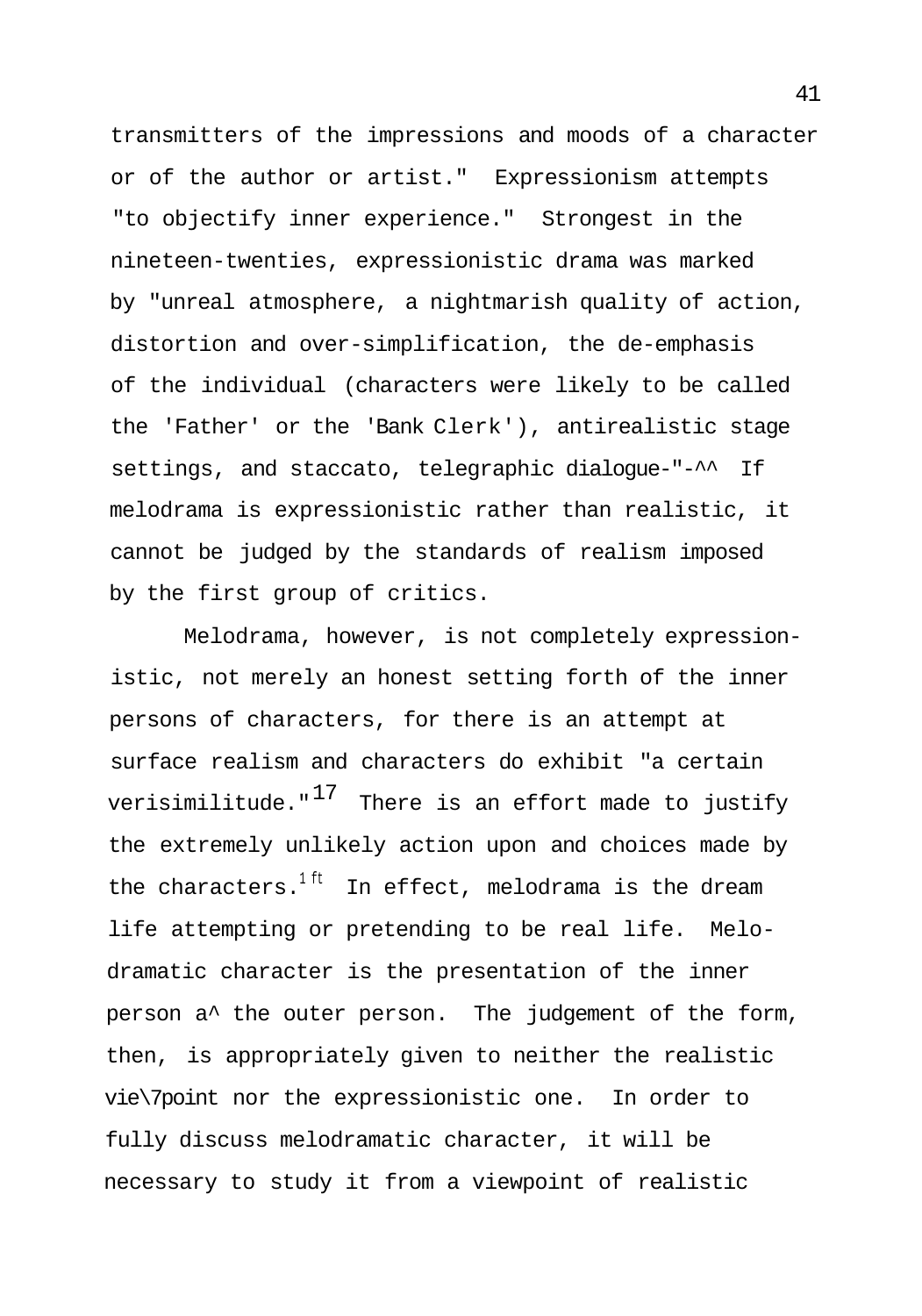drama which may be called the rational viewpoint. From this viewpoint, melodramatic character will be seen to be essentially anti-rational.

A discussion may now be in order concerning what is meant by the "rational viev/point" of drama. Many modern critics, including certainly the existentialists, may mock the contention that there is a rational viewpoint inherent in drama. Allardyce Nicoll, for one, argues that this "rationality" is synonymous with the movement of realism and has nothing to do with the "Poetry" of Sophocles and Shakespeare.<sup>19</sup> The desciples of Brecht see all drama V7hich is essentially Aristotelian as too dependent on empathy to be really rational. They say the extreme identification involved in empathy precludes any sort of rational vie^N/point on the part 20 of members of the audience.<sup>2</sup>

However, contrary to the railings of the New Critics, when an analysis of the effect of drama is undertaken, the investigation must go further than a discussion of the relationship of the audience to characters on the stage, for dramatic characters can no more explain reality to real people than Caliban could carry wood for King James. This basic nonreality is vital to the existence of dramatic characters, to their "poetry." However, the very fact of this non-reality points out the need to seek out the real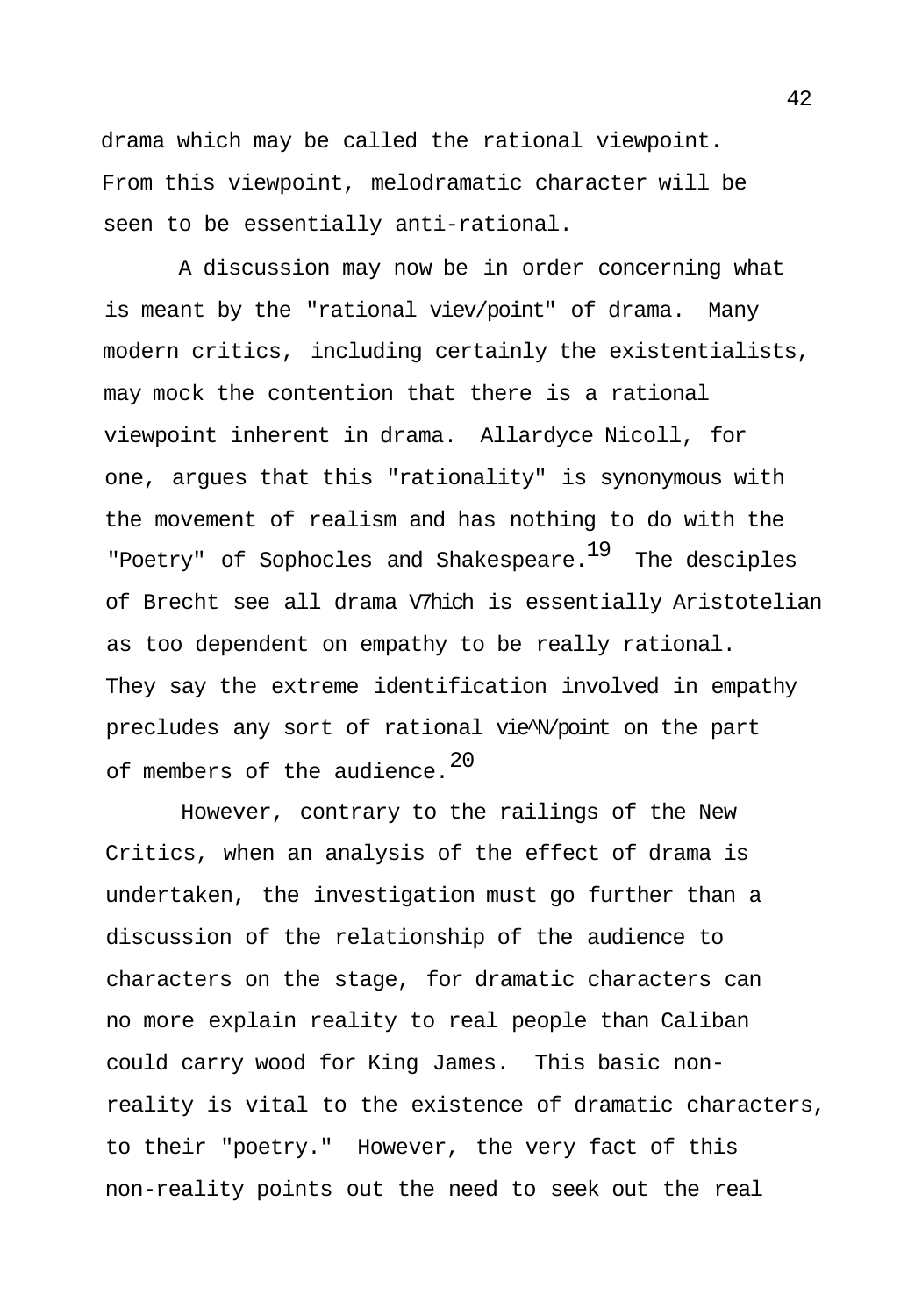people concerned with drama, the audience and the playwright, for an explanation of the relationship of drama to reality. Francis Fergusson says of Oedipus Rex and Hamlet, "Mysterious they are and will remain; but we can see that they mirror human life and action, both with extraordinary directness, and from many angles at once, catching the creature in the very act of inventing those partial rationalizations which make the whole substance of lesser dramas." $21$  The member of the audience may, then, identify with the character Hamlet very strongly, but he will at the same tim^e see Hamlet's faults, his "partial rationalizations." Further, the playwright creates his dramas with the knowledge that the spectator will do just this, with faith, in other words, in the ability of the spectator to retain his rationality in spite of extreme emotional involvement in the drama. If it were otherwise, a character of an extremely irrational but emotionally loaded nature, such as Lady Macbeth, might dominate the action of the drama. Such is not so in the great drama of Europe. To the plays of Sophocles, Shakespeare, Moliere, the spectator responds emotionally, but with emotions informed by his rationality. It is, therefore, legitimate to examine a dramatic form from the rational viewpoint.

From the rational viewpoint, melodrama is seen to be a totally distorted form. Empathy, emotional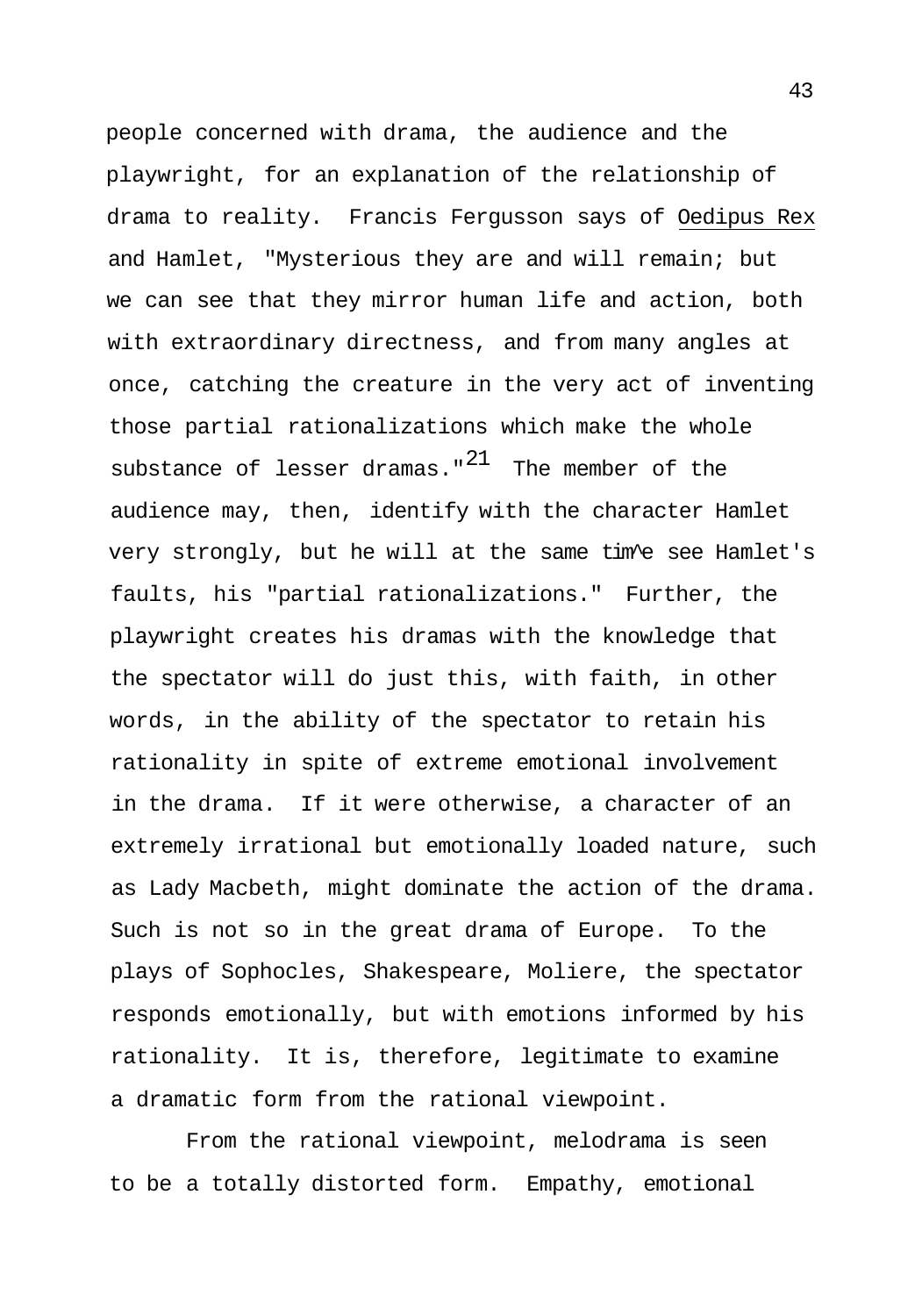involvement which should be informed by rationality, is perverted into identification with characters v7ho are so absolutized with respect to morality as to be totally incredible. Shaw said of the characters of melodrama, "The persons are the same—if one may be allowed to apply such a misleading word as persons to these conventional abstractions of gentility, virtue, innocence, vice, patriotism, and manliness."^^ What appealed to the Victorian playgoer about these stereotypes? Put another way, what deprived him of that rationally-informed capacity for empathy which the playwright usually expects of his audience? John Morley sheds some light on this problem in this passage concerning the effect of Puritanism on the Victorian intelligence.

> Nowhere has Puritanism done us more harm than in . . . leading us to take all breadth, and colour, and diversity, and fine discrimination out of our judgments of men, reducing them to thin, narrow, and superficial pronouncements upon the letter of their morality, or the precise conformity of their opinions to accepted standards of truth, religious or other. Among other evils V7hich it has inflicted, this inability to conceive of conduct except as either right or wrong, and, correspondingly in the intellectual order, or teaching as either true or false, is at the bottom of that fatal spirit of parti-pris which has led to the rooting of so much injustice, disorder, 23 immobility, and darkness in English intelligence.

The Victorian playgoer wished to generalize and dull his judgment; the melodramatist acceded to his v.dshes. As will be shown in the discussion of the two basic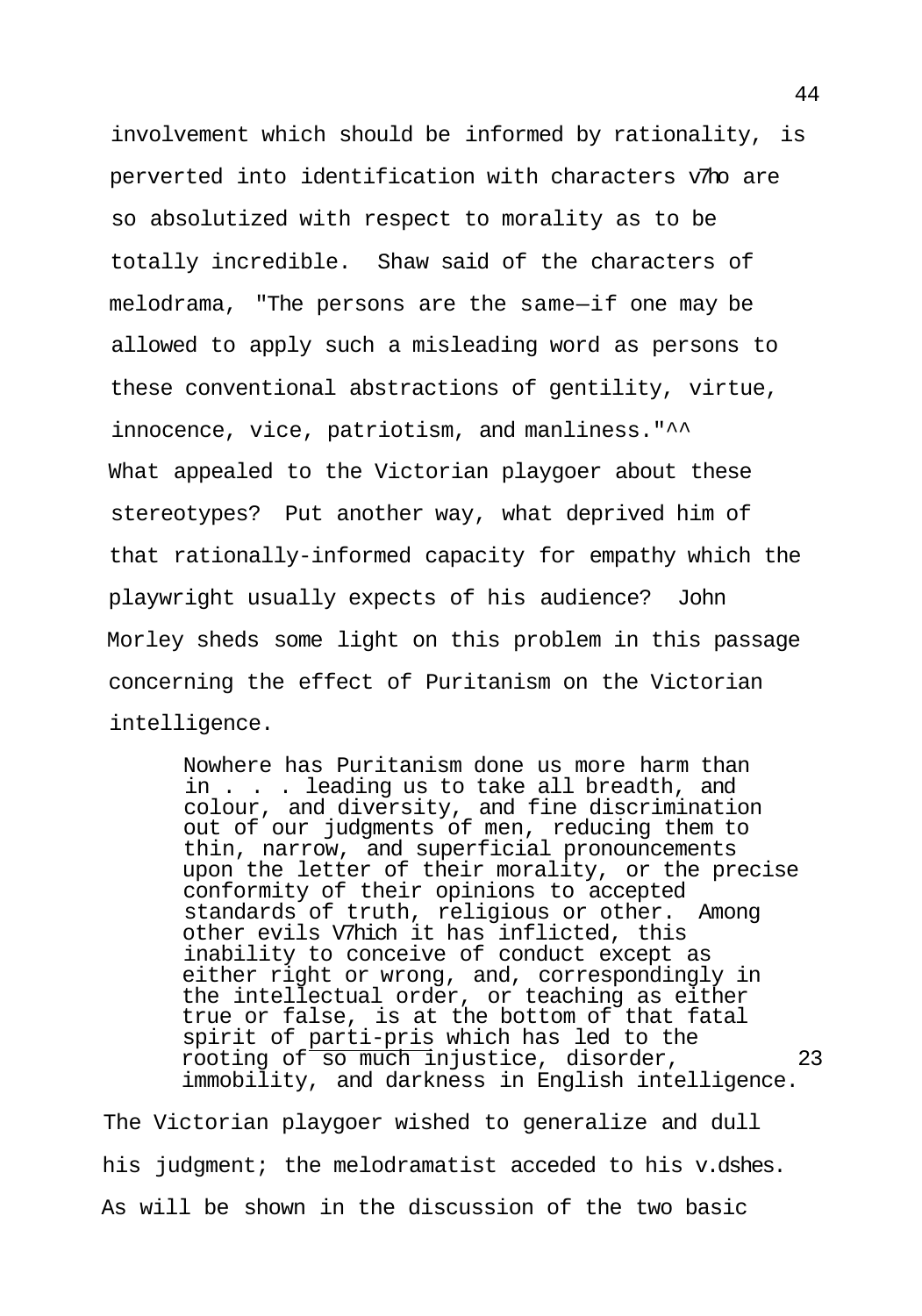stereotypes, the Victorian melodramatist also constructed **a** universe in which morality is strongly associated with anti-rationality and immorality associated with all that the anti-rational imagination abhorred. The **spectator is invited** to participate in a struggle in which the less intelligent of the two opponents, the anti-rational hero stereotype, overcomes the more intelligent because of his reliance on intuition and superficial virtue. Actually, as has been shown in the discussion of melodramatic action, the hero does not accomplish the victory himself; it is accomplished for him by the melodramatic device of poetic justice. However, the melodramatic reassuring ending is thus achieved, the anti-rational hero's foe is vanquished, and the world is shovm to operate on a logic peculiarly satisfying to the anti-rational imiagination. Now that this anti-rational interpretation of melodramatic character has been established, a consideration may be attempted of the two basic character types, the hero and the villain, and their manifestations in The Silver King.

# The Melodramatic Hero

The Victorian melodramatic hero is a sharply limited figure. He is not a leader-hero, one of the "the geniuses of Romantic theory, more demigods than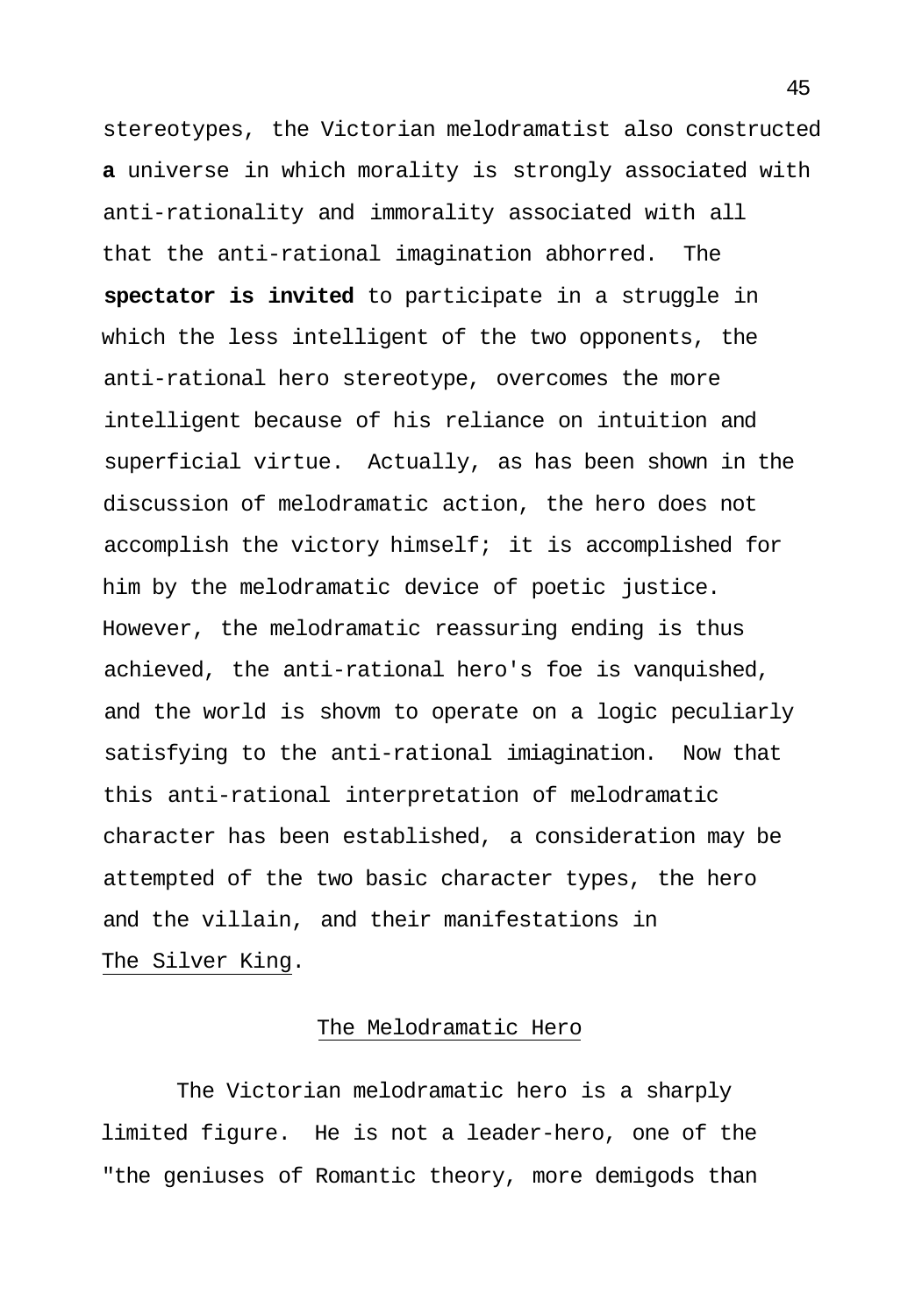men, possessed of supreme wisdom and extraordinary powers of action"^^ that commanded the awe of the Victorian. Because maximum identification was desired, the playwright usually used "characters from ordinary walks of life."<sup>^^</sup> Although the hero of Victorian melodrama is indeed a man of action, he is not a thinking man. "/Melodramatic heroes/ do not think, they act, and as a result of their thoughtlessness, they become involved in all sorts of absurd entanglements such as being caught on a train trestle at midnight without a lantern or match, lost in the snow barefoot, or trapped in the villain's net because they misjudge the character of their adversary." The hero obeys intuition rather than logic. This antirational characteristic of the forrr.'s hero may be explained in term^s of the age by this remark of a character in Disraeli's Tancred, or the ITe\7 Crusade: "No one has confidence in himself; on the contrar^i^-, everyone has a mean idea of his own strength and has no reliance on his own judgment. Men obey a general impulse, they bow before an external necessity, whether for resistance or for action. Individuality is dead; there is a want of inward and personal energy in man; and that is v/hat people feel and mean when they go about complaining there is no faith." "^ Walter Houghton says of this widespread feeling of impotence, "vrnatever its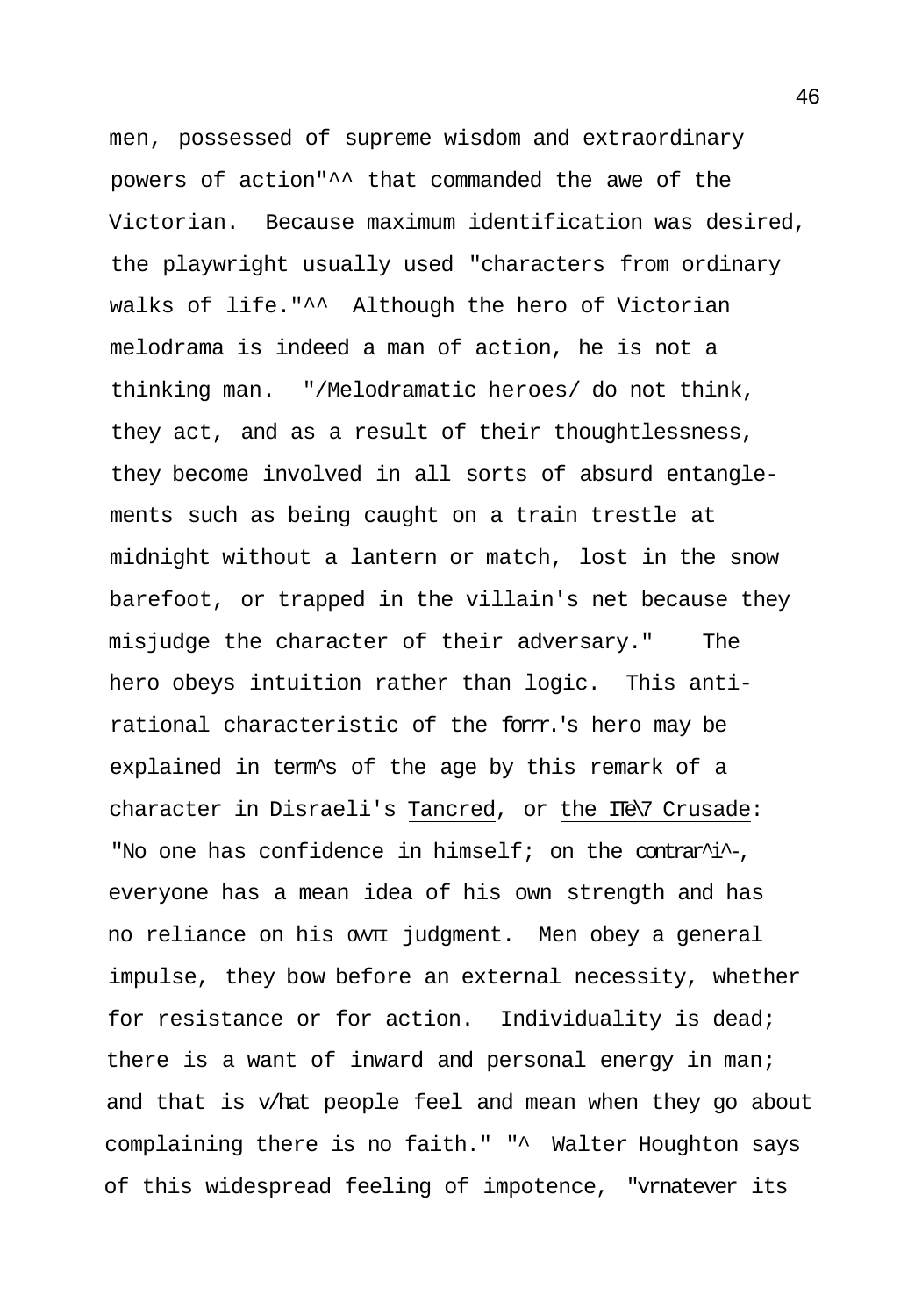origin, the mood of weakness found the antiself in the image of **the** hero, strong in both decisive force and

28

mastery of circumstance." This last-named characteristic is superficially achieved in the melodramatic hero, for the device of poetic Justice insures that, thoughtless as his actions are, he will in the end master his circumstances. The moral strength of the melodramatic hero is superficial. Although he is "upright, manly, brave and noble, . . . /reveres/ womanhood and country, and /stands/ steadfastly for justice and honor,'"<sup>^</sup> he does not have the strength of will associated with dramatic heroism, for melodramatic chance pre-empts dramatic will. "^/hereas the characters in melodrama are drifted to disaster in spite of themselves, the characters in tragedy go down to destruction because of themselves." $30$  Thus, no matter how laudable his motives and actions might seem, the melodramatic hero does not have that "enduring sense that man seems to have of the tragic nature of his existence and of the grandeur of the human spirit in facing it." $31$ 

Although Will Denver, "the Silver King," upon first consideration, may not seem to fulfill the requirement that the melodramatic hero come from an ordinary walk of life, actually he does so quite admirably, When he is first presented, he is a squire, but he is bankrupt, thus on an equal with the poorest drinkers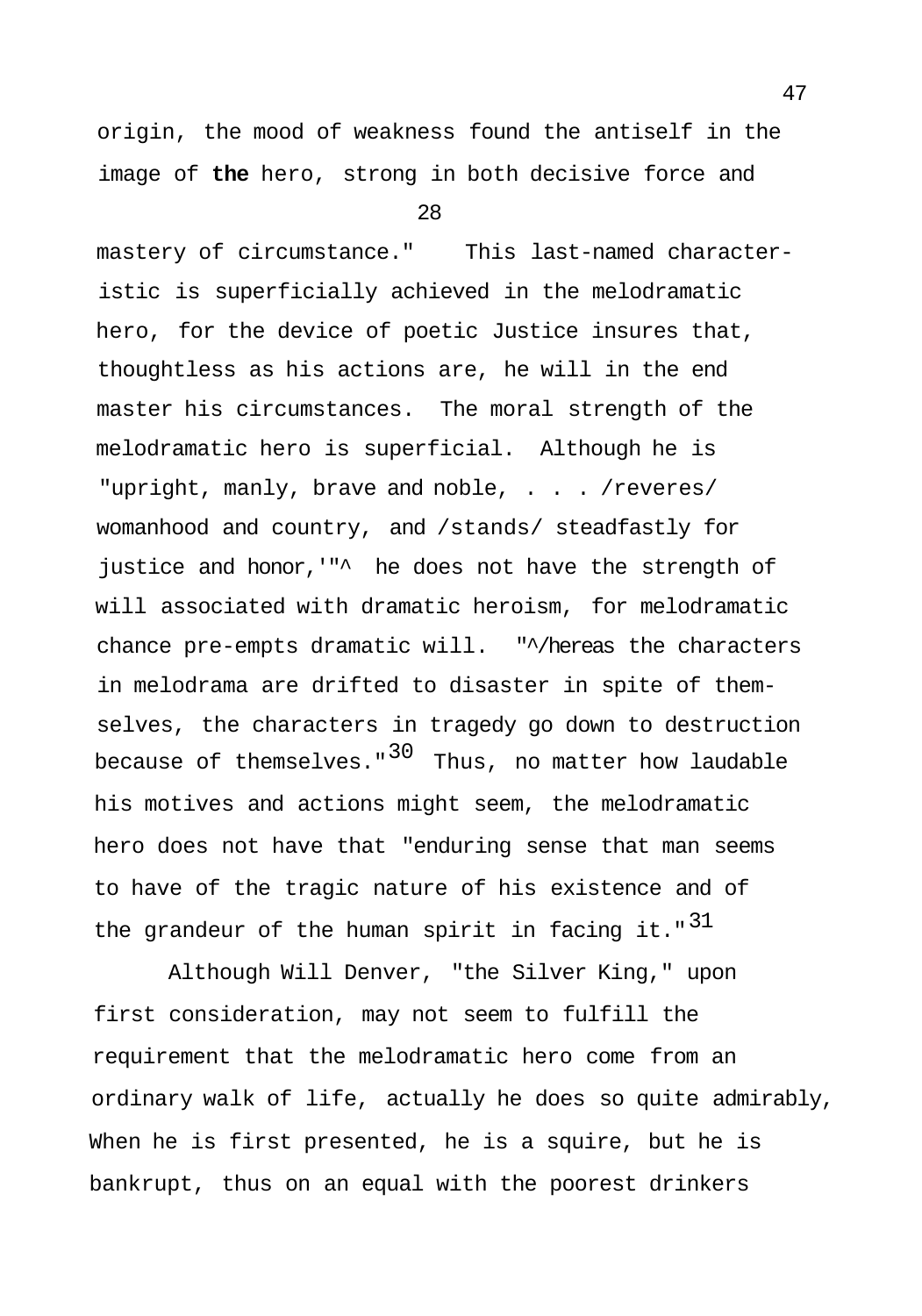in the bar in which he is carousing. (KING, p. 5) Then, when he escapes to America, he takes up the proletarian profession of silver mining to make his second fortune. (KING, p. 63) Thus, although Denver again has money, he has regained it in quite an ordinary profession. The mining profession is an ideal one for Denver in another way; it involves taking gambles. Denver's gambling is his passion, what might be called his "melodramatic flaw." In the first scene of the play, Denver, having gambled most of his fortune away at horse races, gambles again and loses the rest to Corkett in the bar. (KING, pp. 6-12) However, this passion of Denver's for gambling is merely an expression of his reliance on intuition rather than logic. Denver's jump from the train (KING, p. 41), his implied suspicion that he is not the murderer of Ware (KING, p. 64), and revelation of himself in the criminals' hideout (KING, p. 94) are three of many actions based entirely upon his intuitive impulses. Great care is taken by the authors to provide a portrait of an irrational character. Jaikes, the loyal family retainer, calls Denver "wild" at the beginning of the play (KING, p. 7); Denver says of his supposed murder of Ware, "I was mad- dazed" (KING, p. 28); and as late as the climax of the fourth act, Denver leaps out of his hiding place because he is "no longer able to restrain himself." (KING, p. 94)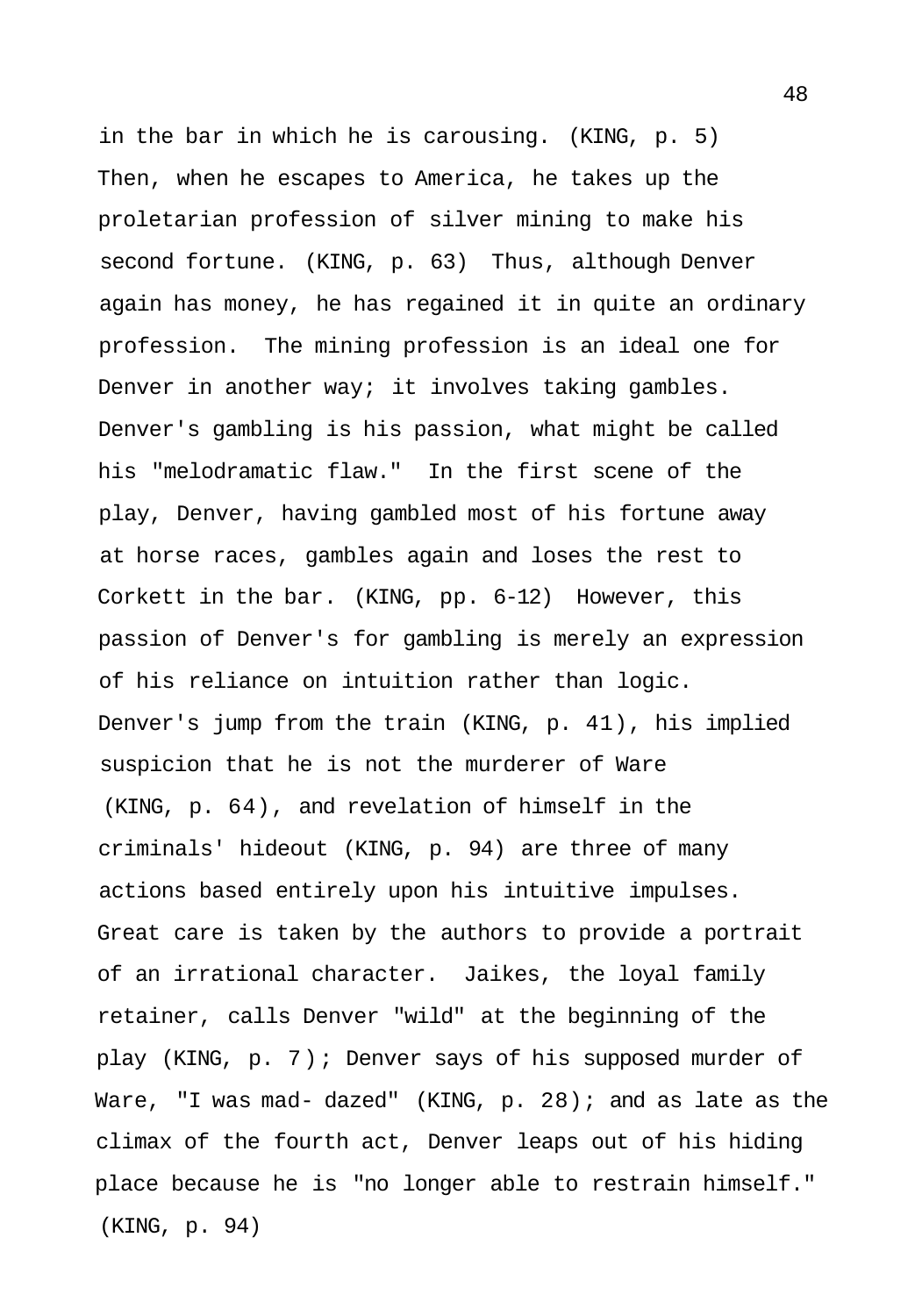Superficial morality is also evidenced sufficiently by Denver. Although Denver ruins himself financially and then involves himself in a murder because of drunkenness and stupidity, his retainer Jaikes repeats over and over again during this troublesome period that there is "no harm in him." (KING, p. 7) Denver himself has the moral consciousness of a minister at the very moments of his real and imagined offenses against God and man. In the first scene, when Jaikes tries to persuade him to come home, Denver replies, "Homel What should I go home for? To show my poor wife what a drunken brute she's got for a husband? To show my innocent children what an object they've got for a father? No, I v7on't go home, I've got no home. I've drunk it up." (KING, p. 8) His speech upon finding Ware's body is completely dominated by a mood of selfaccusation. (KING, pp. 25-26) Besides his moral consciousness, Denver displays reverence for womanhood (KING, pp. 16-17), philanthropic generosity (KIITG, p. 69), forgiveness of the faults of others (KING, pp. 11-12, p. 109), sense of justice (KING, pp. 80-81), faith in God (KING, p. 41), love of hearth and home (KING, p. 109), and bravery. (KING, pp. 41, 94, and 107-108) However, these moral qualities manifest themselves in rather superficial acts. To take the quality of bravery as an example, jumping off a moving train and revealing

> **trXAS TECHNOLOGICAL COLLEGE LUBBOCK,** TEXAS LIBRARY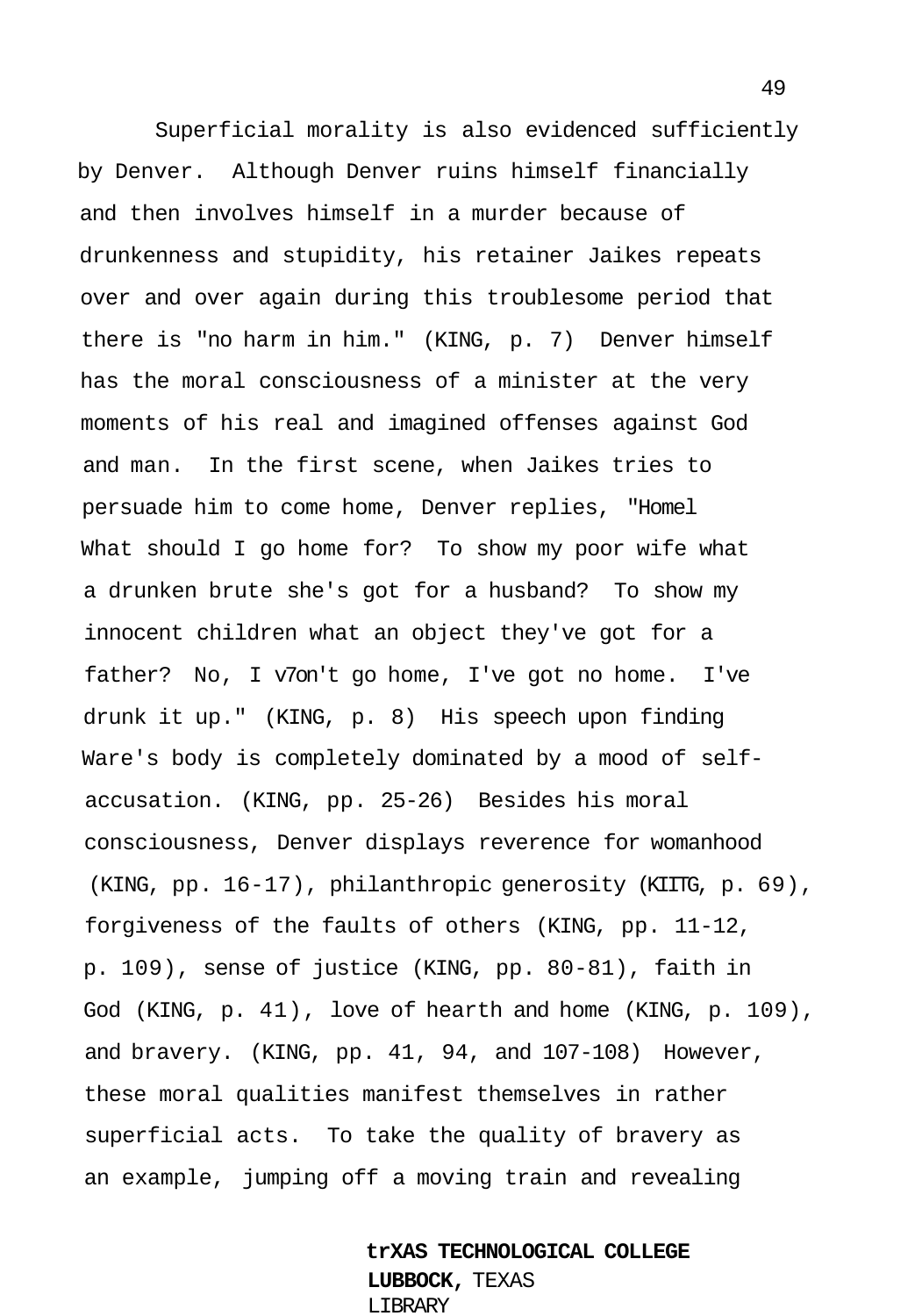himself in a den of criminals show Denver to be so audaciously brave as to be foolhardy. Also, his bravery about giving himself up to the police at the end of the play (KING, pp. 107-108) seems rather ironic, for Denver is v/illing to give himself up only when he knows he is innocent. Earlier in the play, while Denver thinks he is guilty, he says about giving himself up, "I've started a hundred times to give myself up, but I have always been held back by the thought that I was not myself that night; but it will come, Jaikes." (KING, p. 64) Indeed the time does come, and it has been noted when.

If moral strength in a dramatic character may be said to consist of completing some major action, Denver's character must be judged as an abysmal failure. The only major action completed by Denver is the achievement of the happy ending, and that action is given him by the device of poetic justice. Each of Denver's four major actions of will are aborted by chance. Denver's first action of will, as predicted by his behavior in the early scenes of Act I, is to kill Ware. Denver has the justification; Ware has purposely ruined him and insulted his and his wife's honor. (KING, p. 16) This action is circumvented by the criminals' execution of the crime. (KING, p. 23) Denver's next major action is to escape; his ultimate escape is granted him by a coincidental train wreck. (KING, p. 43) His third action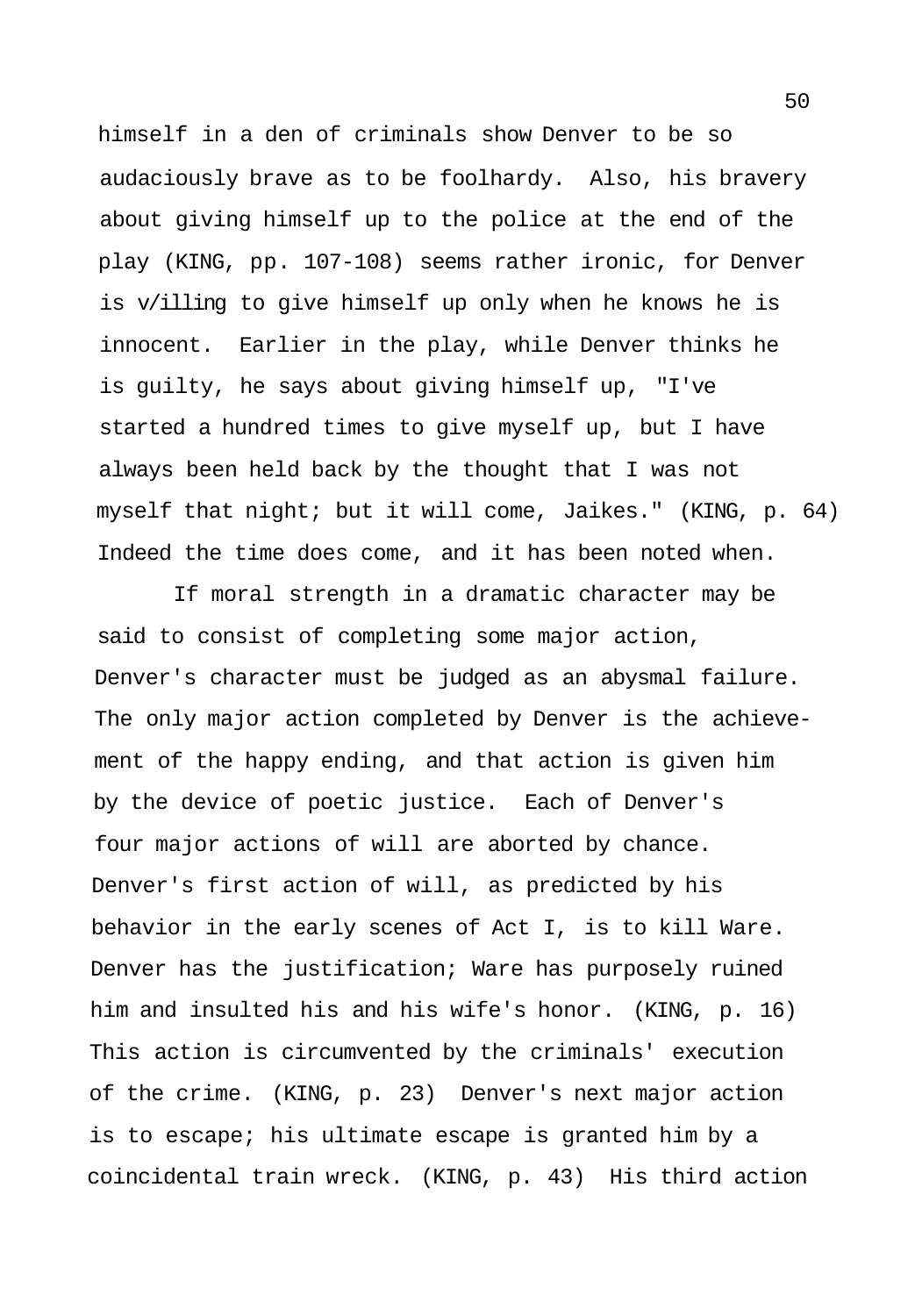is to make enough money to finance returning to England and clearing his name. This action is obscured in the play; it occurs in the interval between Acts II and III. However, apparently Denver's fortune has come to him through some single lucky mining strike, for Baxter says of his success, "Went to bed one night a common miner, and the next a millionaire." (KING, p. 69) Denver's last and vital action is to clear his name. Although he incites this action by revealing himself alive, the action is completed by Baxter and Skinner's double-crossing accomplices. (KING, p. 108) Each of these aborted actions of Denver is of course camouflaged by a number of smaller actions on his part. For example, to compensate for not completing the last action, Denver does some minor detection after overhearing Olive's remark (KING, p. 66), sneaks into the thieves' lair (KING, p. 91), flourishes a crowbar and escapes (KING, p. 96), and, at play's end, writes a telegram which is completely superfluous to the outcome of the play. (KING, pp. 107-108)

Certainly this inability to complete a major action weakens the character of Denver. However, what makes Denver completely incomprehensible to the rational observer is his typical melodramatic inconsistency. In Act I, Denver threatens to kill Geoffrey Ware, then comes to Ware's house v.dth a loaded revolver. As he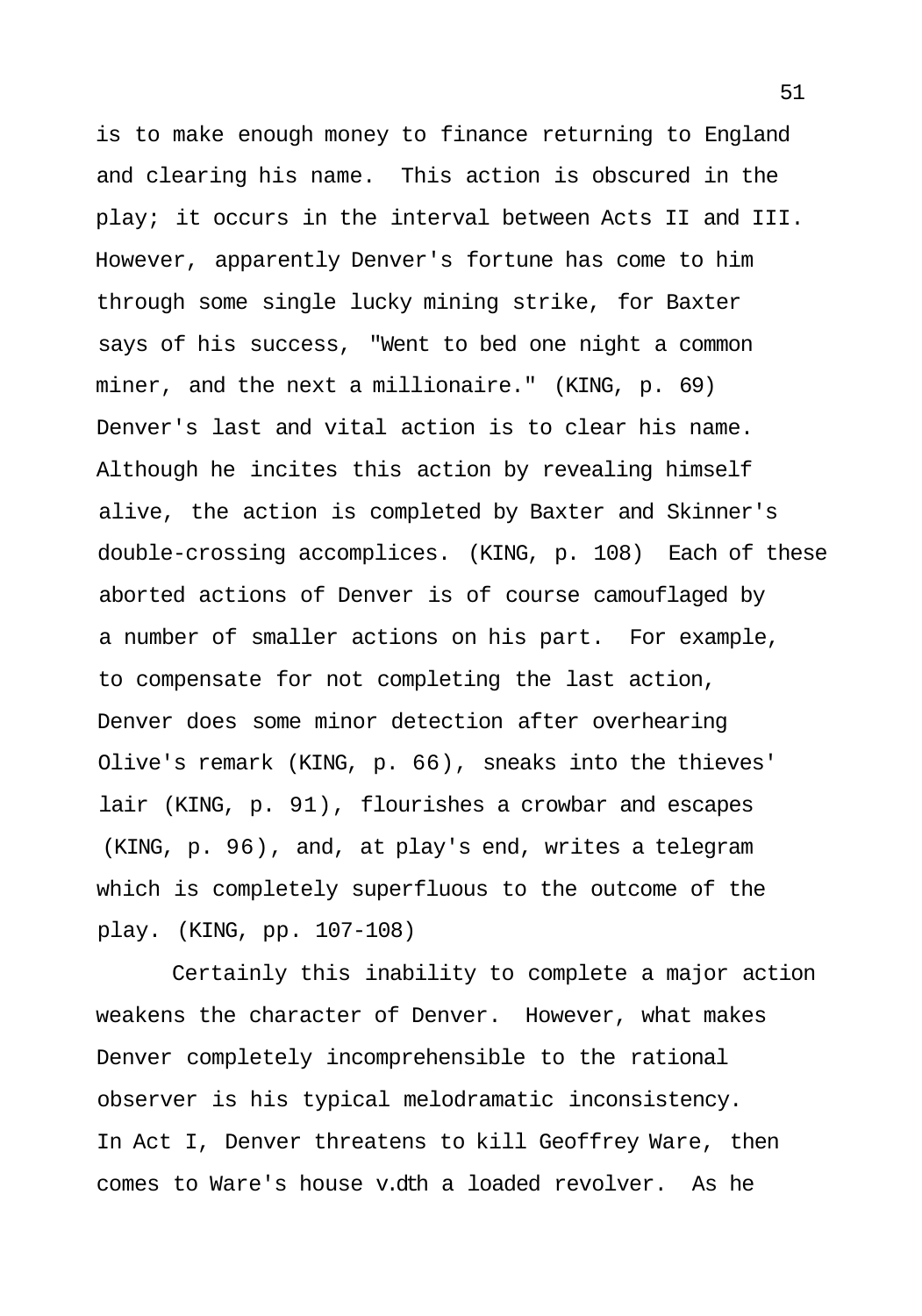**enters** the **room he** thinks Ware is in, the hero says, "Now, you hound, come out and settle accounts v;ith me." (KING, p. 22) Upon awaking from being chloroformed and finding himself beside Ware's body, he says, "Ah, what's this? Bloodl He's shotl My God, I've murdered him. Nol Nol" (KING, p. 25) After expressing shock at having done what he'd said he'd do, Denver leaves the house, being careful to take the revolver with him, indicating he intends to try to avoid identification as the murderer. (KING, p. 26) In the next scene, however, when Nell proposes he hide, he says, "Hidel Nol let them come and take me; you will be well rid of me." However, this resolution proves to be short-lived, and he begins his escape just as the detectives arrive. (KING, p. 31)

The most severe inconsistency involves the entire last three acts. The play, as has been stated before, divides into two parts, dealing with Denver before and after he becomes the Silver King. The first stage direction describing Denver after he returns from America explains, "He has changed very much, his hair is almost white, and his face vx>rn, his manner grave and subdued." (KING, p. 57) For the most part, Denver's manipulation of Nelly's affairs throughout the third act points to a more conservative bearing on his part. However, even during this act he betrays the old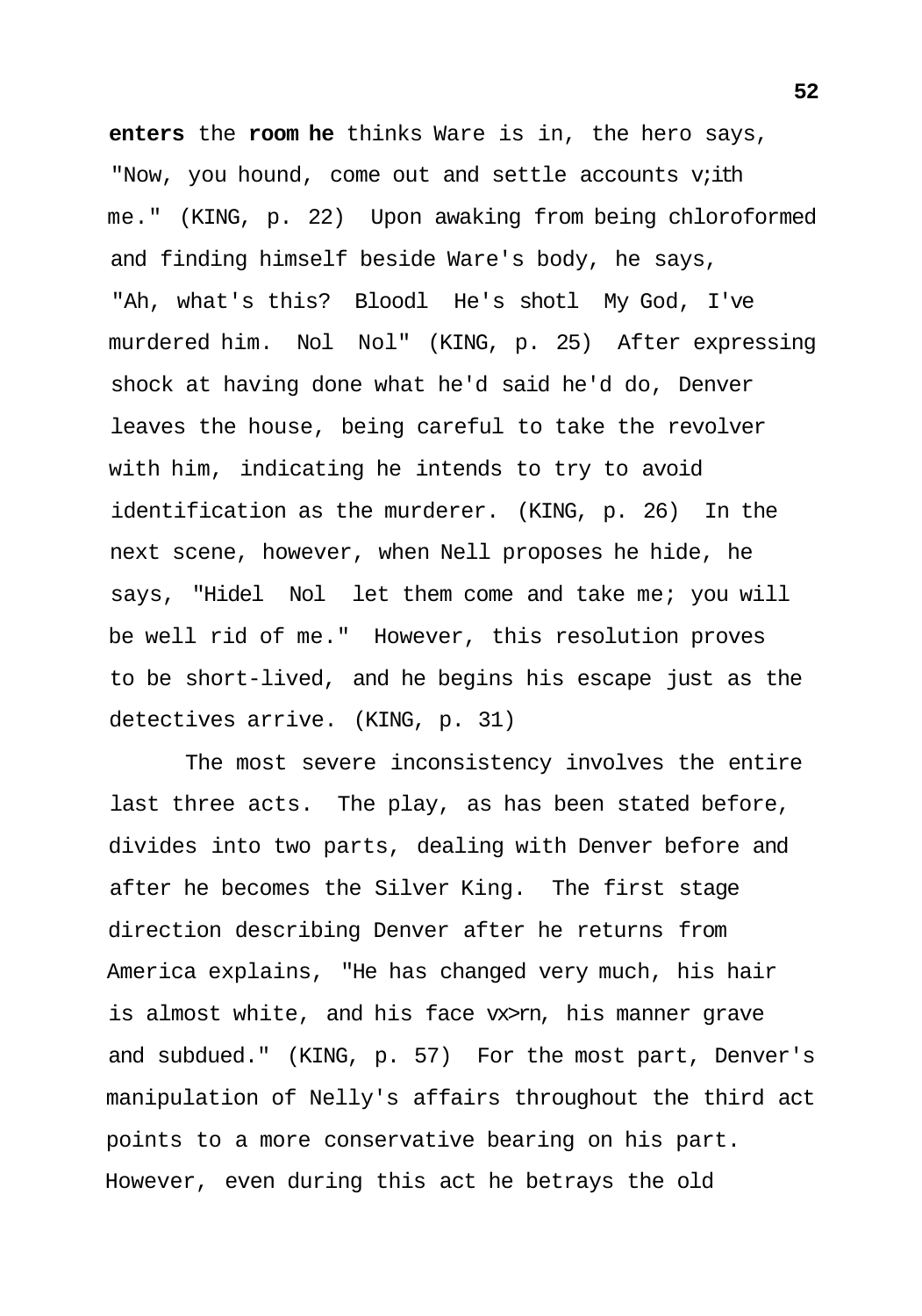impulsive Denver when he, though not saying he is her father, both "takes Cissy in his arms and kisses her hungrily" and "clasps her in his arms eagerly and kisses her again and again." (KING, p. 61) These actions during Act III merely presage Denver's return to the impulsive, irrational character he was at the beginning of the play. During Act IV, Denver alternates his cagy impersonation of an idiot at the thieves' lair with some rather loud, incautious asides— "Shut outl Shut outl" (KING, p. 87), "At lastl At lastl At lastl" (KING, p. 88), and "How long? How long?" (KING, p. 90) Then, immediately upon hearing Skinner has killed Ware, Denver is "no longer able to restrain himself" and "leaps up with a terrific scream of joy." (KING, p. 95) Act V reveals Denver in a veritable flurry of irrational activity, calling his wife out to advise him on being blackmailed and writing a telegram of confession to Scotland Yard before he has any tangible evidence. (KING, pp. 107-108) Certainly this inconsistency in the latter part of the play is due to the rather impossible idea that a change can be effected in the hero's character—particularly a change from impulsive anti-rationality to cautious rationality. If one writes by the rules of Victorian melodrama, it simply cannot be done. As Nell says to Will when he asks if she thinks he is changed, "Yes, and no-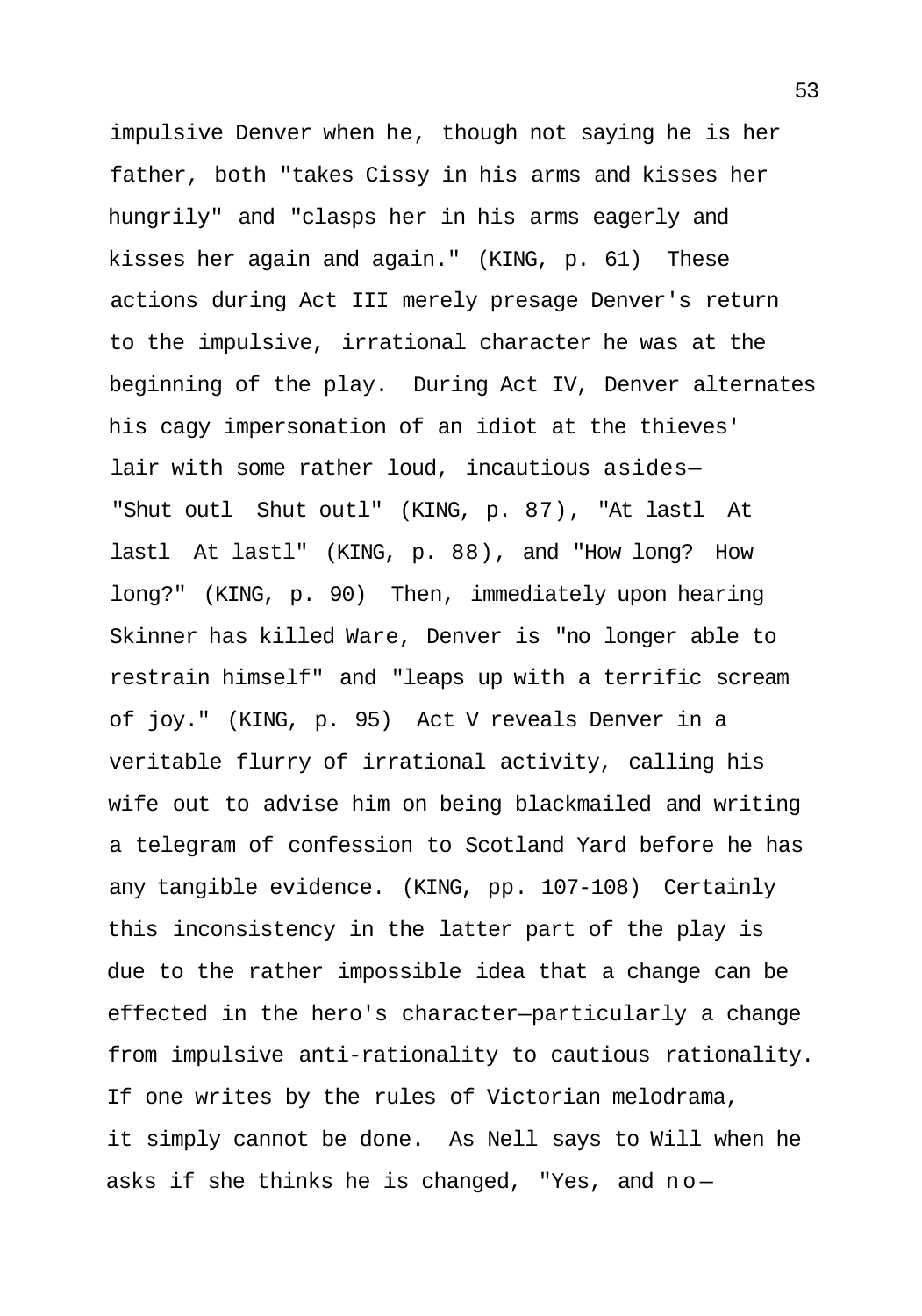**changed** and **not changed**—**you** are always the same to me **you** are always my **Willi You are** not changed **a** bit." (KING, p. 104)

## The Melodramatic Villain

There is **a** troubling ambiguity about the melodramatic villain. He is at once clearer and more obscure than the melodramatic hero. Superficially he certainly is often more unredeemedly evil and conscientiously destructive than the hero is either virtuous or constructive. Stephenson Smith, reminiscing on the old melodramas, notes, "The villains were . . . unredeemed in their villainy. Not for the melodramatist any soft-hearted theories on the sociological explanation for criminal types, 'more to be pitied than censured.' A villain was a villain, to be shot down at the end by a just avenger; or if no human agency would suffice, an act of God vrould do the trick.'"<sup>^</sup>"^ Indeed, the villain is so unredeemedly evil that Bentley speaks of his 'diabolical' nature, asserting that the villains in literature stem from 33 the archvillain Lucifer. However, although the melodramatic villain is more theatrically striking, 34 he is ultimately even less convincing than the hero. This lack of authenticity is directly related to the "evil" nature of the villain. Thompson rightly

dichotomizes the dramatic antagonist into the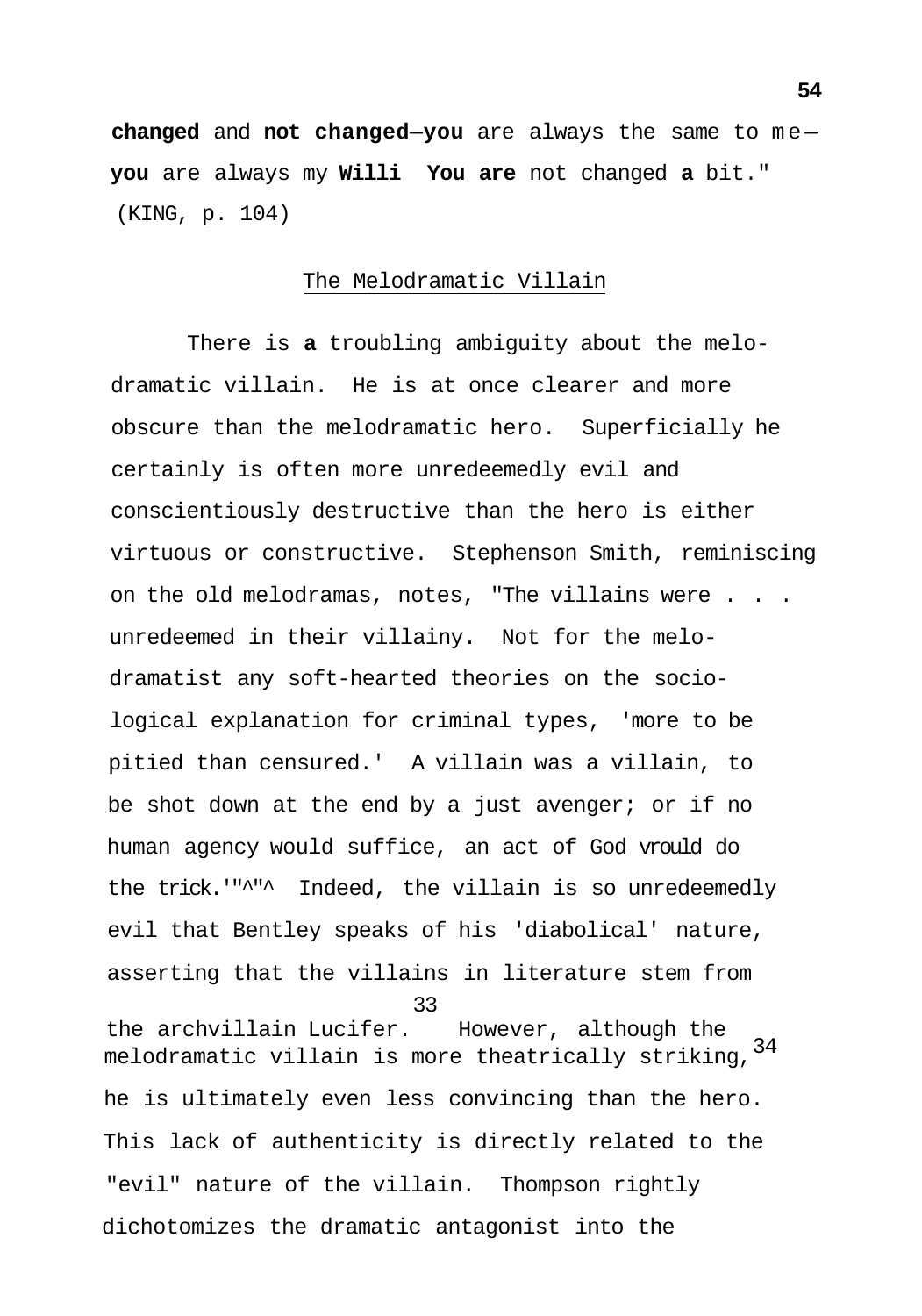unsympathetic side in tragic and realistic plays and the villainous side in melodrama.  $35$  The spectator is out of sympathy with, or experiences a certain lack of understanding or approval for, the first type of antagonist; however, he does not necessarily personally dislike or totally condemn this type of antagonist. He realizes that there may be perfectly defensible motives for the antagonist's actions. In the case of the villain of melodrama, a judgment is made virtually before the onset of the play and, what is more, because of the spectator's identification with the agent the villain is persecuting, he experiences negative emotions, such as fear, hatred, desire for vengeance against the antagonist of the form. Even considering this difference, the condemnation of the villain would be valid, were one to say that a totally evil character was believable. George Bernard Shaw admirably attacks that viewpoint in this passage from his preface to Saint Joan.

> There are no villains in the piece. Crime, like disease, is not interesting: it is something to be done av/ay with by general consent, and that is all about it. It is v.hat men do at their best, with good intentions, and what normal men and  $v$ . men find that they must and will do in spite of their intentions, that really concern us. . . . A villain in a<sup>^</sup> play can never be anything more than a diabolus ex machina, possibly a more exciting expedient than a deus ex machina, but both equally mechanical, and therefore interesting only as mechanism. It is, I repeat, what normally innocent people do that concerns us; and if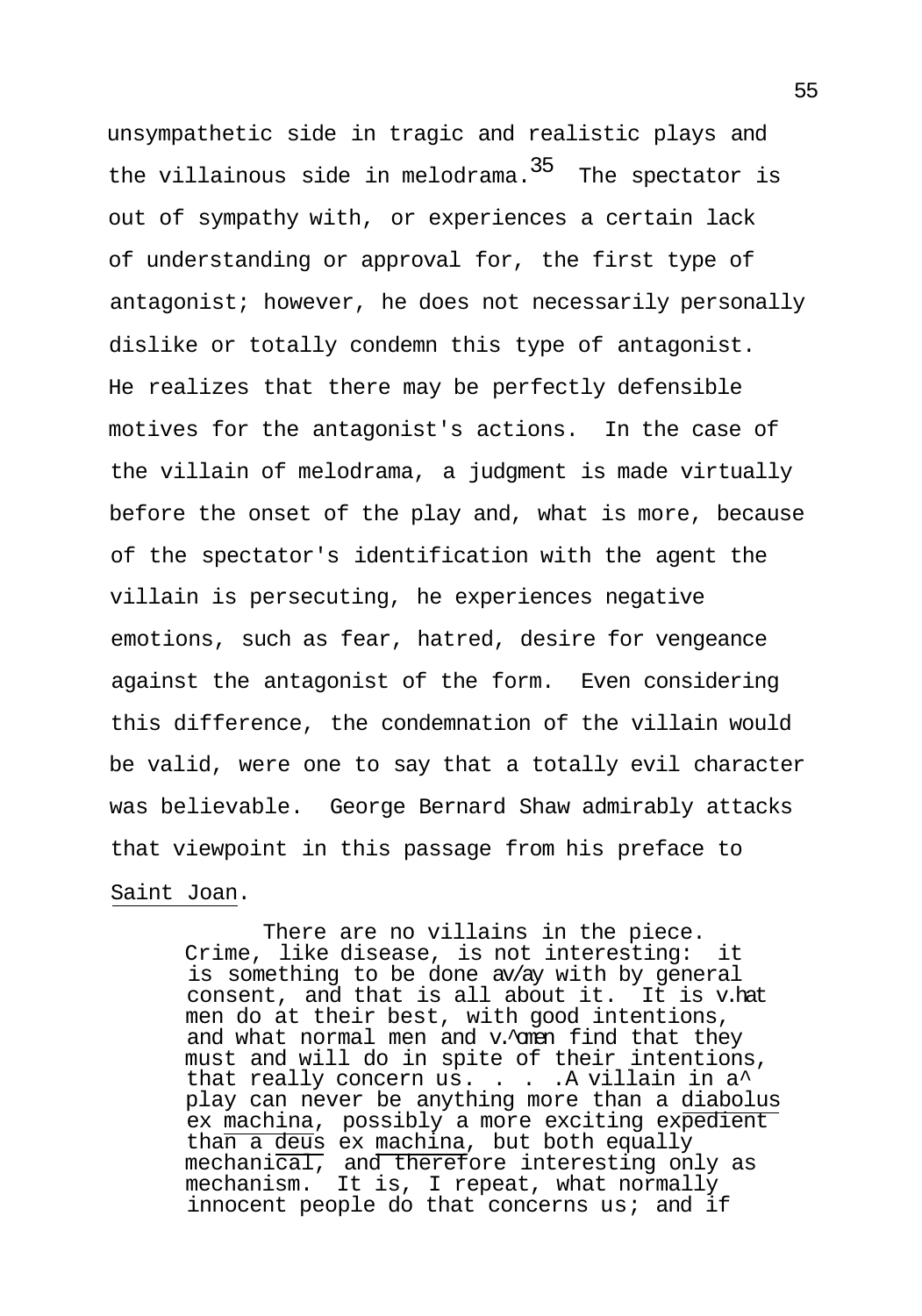Joan had not been burnt by normally innocent people in the energy of their righteousness her death at their hands would have no more significance than the Tokyo earthquake, v/hich burnt a great many maidens.-^^

The villain, then, is just too bad to be true.

Since the melodrama's aim is a surface realism, its "diabolus ex machina" must be particularized to some extent. The villain is often associated with, if not a member of, the leisured wealthy class.<sup>^</sup> Like the hero, the villain is a man of action, but, since the structure of melodrama dictates that the villain will hold the upper plot hand until the end of the play, the villain seems more logical and purposeful in his course cf action. He invariably has a quicker wit than the hero<sup>38</sup> and often has a greater amount of force at his disposal. (All of this is to no avail, of course, in the face of omnipresent poetic justice.) The evil of the villain, like the virtue of the hero, is manifested rather superficially. The villain is often made an outlaw; he 39

is invariably a "moral or social dissenter.""^^ Thus his downfall becomes not only a matter of interest for the hero, but for the sake of the safety of society. Ludwig Lewisonn provides an interesting description of the relationship of society to the villain. "Society sees itself righteous and erect, and the object of its pursuit, the quarry, discomfited and dead. For the great aim of melodrama is the killing of the villain. . . .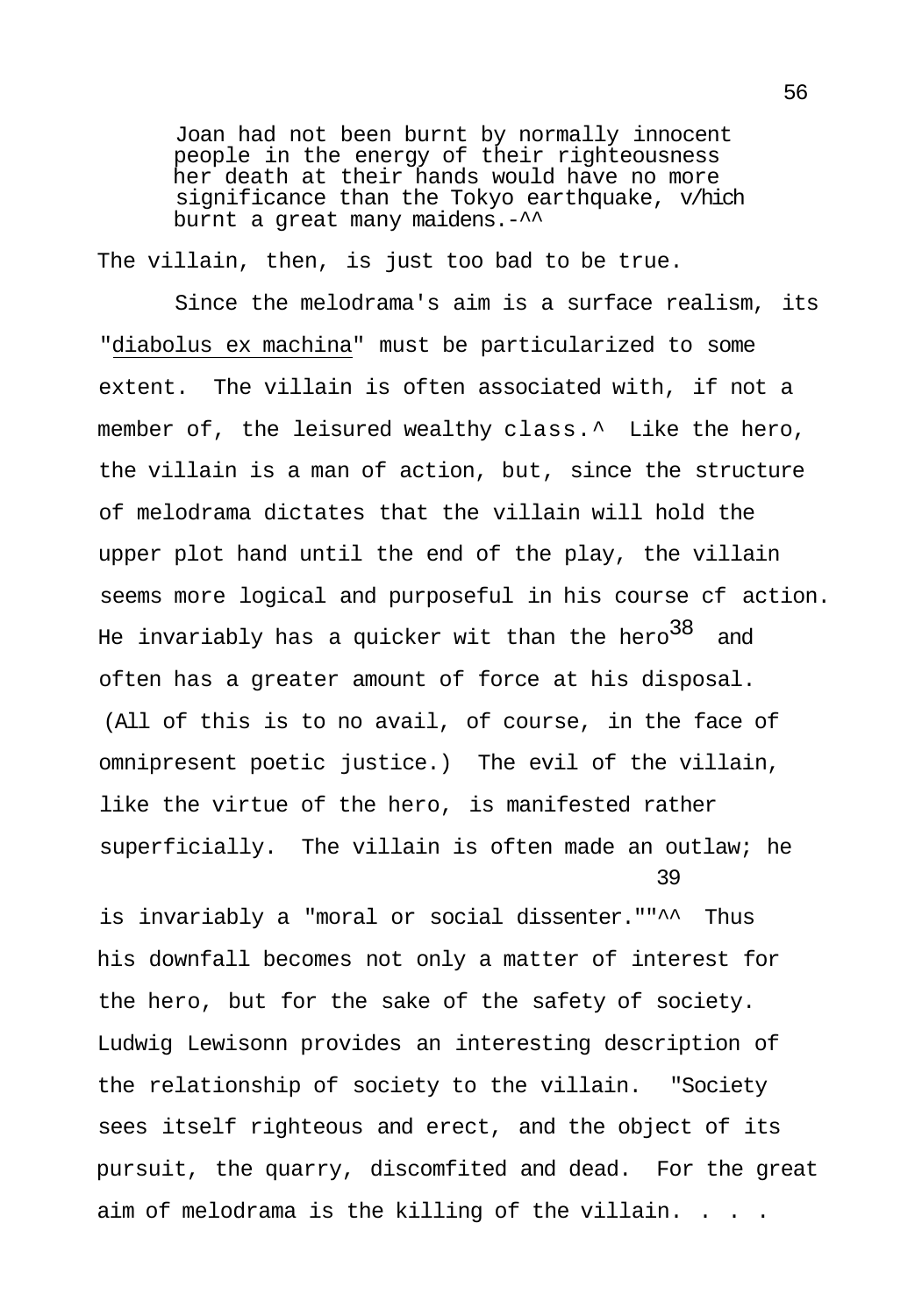He is permitted small successes, shadowy evasions, brief exultations. But these are known to be momentary, and felt as rudely ironic. The net tightens, its cords cut closer into the victin's flesh until the magnificent instant of the clicking handcuff or the whirring bullet IS ripe." $40$  If the hero, as the agent of empathic identification, represents all that the anti-rational imagination admires, the villain, with his greater theatricality, more logically reinforced actions, and potential threat to society, proves an admirable opponent. Also, because stereotyped virtue can only affirm itself in the face of stereotyped vice, the villain is central to the melodramatic experience.

There are two villains in The Silver King, Geoffrey Ware and Captain Herbert Skinner. Although this is not unusual in melodrama, it is perhaps strange that Ware, the villain who is first disposed of, is in some ways a stronger figure than Skinner, the major villain of the play. Ware is stronger in that he is more determinedly and explicitly the malicious persecutor. He exhibits the singularity which characterizes the strongest villain stereotypes in literature, perhaps too strong a singularity for melodrama. One event, Nelly Hathaway's rejection of him (KING, p. 6), is all that is revealed of V^are's past, but it is this one event alone which motivates all of his subsequent villainy. With a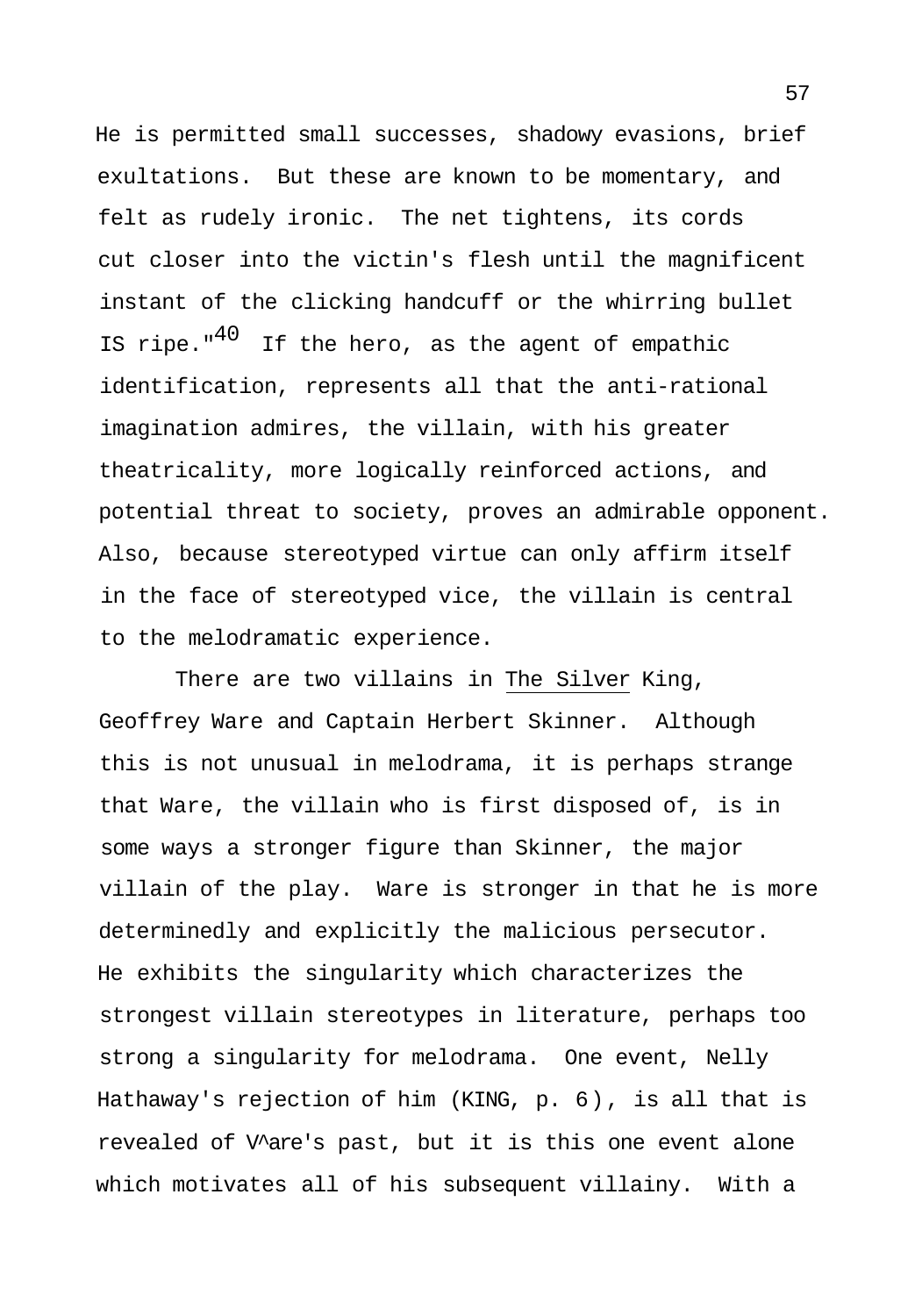complete singleness of will. Ware ruins Will Denver and then mocks the hero and his wife. There is nothing good which can be said of V7are. He is considered inhuman, sub-human, by the hero; Denver calls him a hound, a cur, and a dog. (KING, pp. 16-17) Whatever Denver may call him, however. Ware shows himself to be shrewder than the hero. He manipulates Denver's affairs v/ithout Denver knowing of or struggling against the manipulation.

It is when Ware dies that he completely takes on the aspect of diabolus ex machina, for, dead, he presents a much more powerful and superhuman threat to the hero than he did when alive. Ware alive threatened to bring Denver down to the workhouse (KING, p. 13), but Ware dead causes all the wrath of the British legal system to descend unjustly upon the hero. Hence, the death of Ware has a far more important function than the most obvious one of fulfilling the requirement for poetic justice. It supplies a corpse that is a nemesis to Denver nearly to the end of the play. In the scene when Denver first finds the body of Ware, Denver believes Ware to be staring at him and exclaims, "Don't stare at me like thatl . . . Close those eyes, Geoffrey-close them." (KING, p. 26) Again, when he first describes the murder scene to Nelly, Denver has an hallucination in which Ware is staring at him. "Lookl Lookl he's staring at me. Lookl Lookl He'll stare at me for e-er.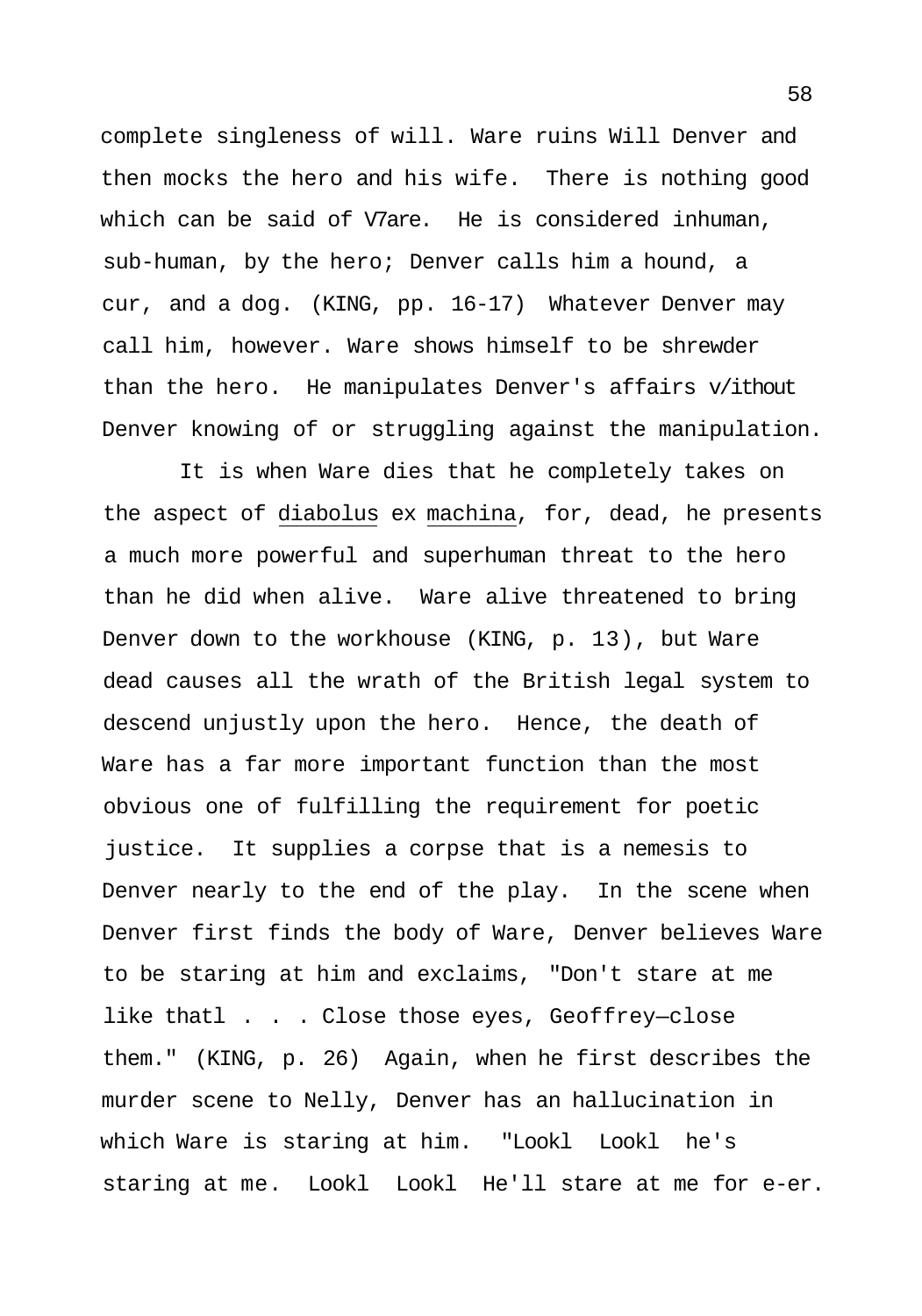There 1 Don't you see him? (Pointing to the floor.) Hide him—hide him from mel" (KING, p. 29) Even after Denver has gained the cloak of anonymity through the train accident and made his fortune in America, he cannot escape Ware. He explains this to Jaikes as he describes a dream he has had.

. . . I fell asleep last night, and I dreamed that we were over in Nevada and we were seated on a throne, she and  $I$ ; and it was in a great hall of Justice, and a man was brought before me charged with a crime; and just as I opened my mouth to pronounce sentence upon him, Geoffrey Ware came up out of his grave, with his eyes staring, staring, staring, as they stared at me on that night, and as they will stare at me till I die, and he said, "Come downl Come downl You whited sepulchre 1 How dare you sit in that place to judge men?" And he leapt up in his grave—close to the throne where I was—and seized me by the throat and dragged me down, and we struggled and fought like wild beasts—we seemed to be fighting for years and at last I mastered him, and held him down and wouldn't let him stir. And then I sav/ a hand coming out of the sky, a long, bony hand with no flesh on it, and nails like eagle's clav/s, and it came slov.dy—out of the sky, reaching for miles it seemed, slowly, slowly it reached down to the very place where I was, and it fastened on my heart, and it took me and set me in the justice hall in the prisoner's dock, and when I looked at my judge, it was Geoffrey Warel And I cried out for mercy, but there was nonel And the hand gripped me again as a hawk grips a [\vxen,](file:///vxen) and set me on the gallow^s, and I felt the plank fall from my feet, and I dropped, dropped, dropped—and I awoke. . . . Then I knew that the dream was sent for a message to tell me that, though I should fly to the uttermost ends of the earth as high as the stars are above, or as deep as the deepest sea bed is below—there is no hidingplace for me, no rest, no hope, no shelter, no escape.

(KING, pp. 80-81)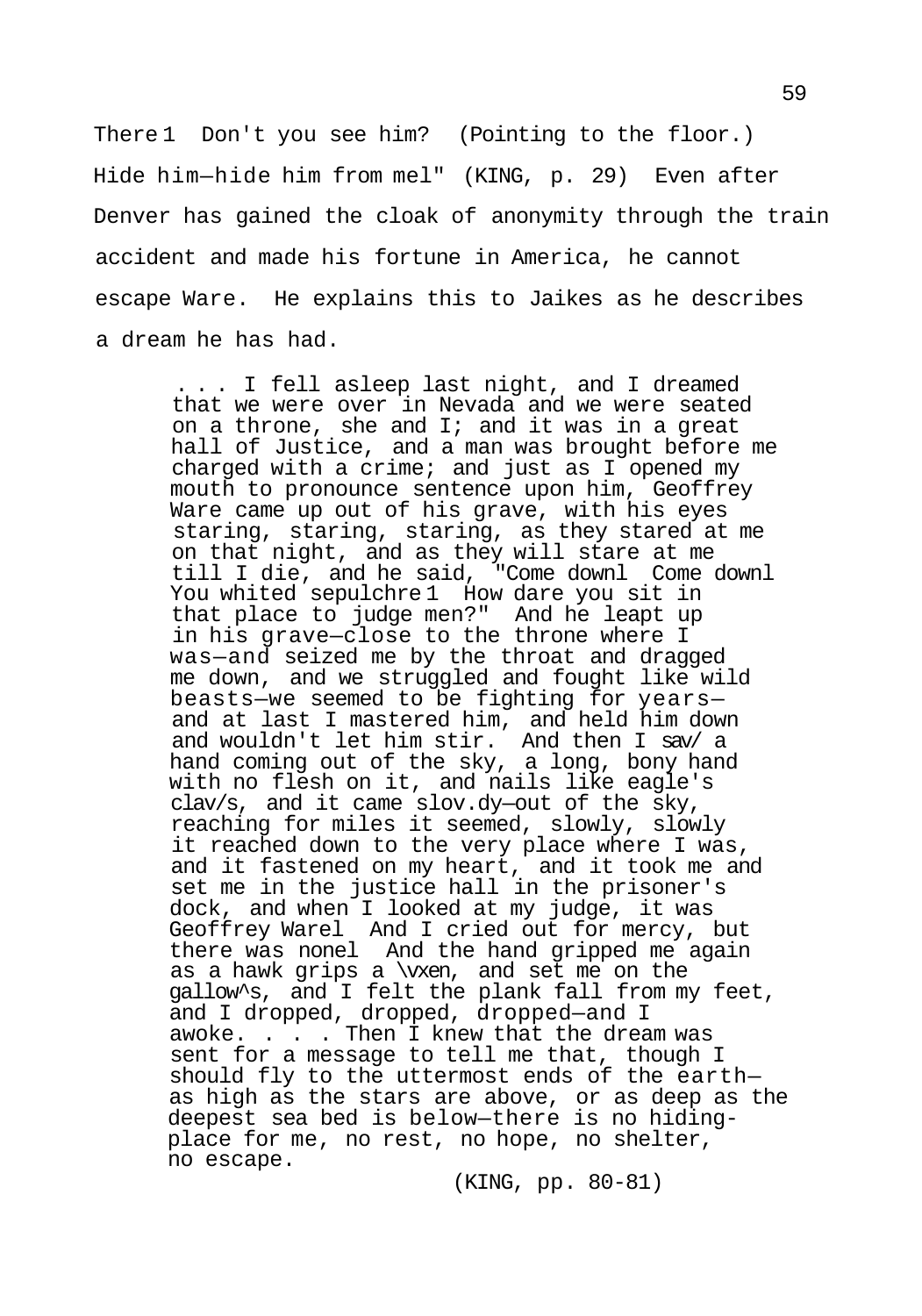In the above passage. Ware is shown in his fullest and most sinister strength. For the anti-rational hero Ware has become a peculiar threat: an agent for the established authority. Through an outrageous coincidence, his murder by thieves on the night Denver has threatened him, the unjust persecutor of the hero seemingly becomes his just persecutor; a villain of the basest sort seems to have divine reinforcement. It is not until the fourth act climax that Denver, discovering he is innocent, is able to dissipate the dead villain's power. (KING, p. 95)

If Ware's evil singularity comes closer to traditional villainy. Skinner can be said to be the more distinctively Victorian of the two melodramatic antagonists. Skinner's unredeemed evil springs not from any personal hatred, but from the rather prosaic roots of the profit motive and the instinct for survival. Skinner's principal crime against Denver is committed simply because Ware's staying alive presents the threat of arrest for burglary. Even as he is escaping the murder scene. Skinner is regretful over his crime. He says, "I've gone a step too far this time. The fooll Why wouldn't he let me passl" (KING, p. 24) However, the regret is strictly rational, a selfevaluation of an act performed in the line of duty. This is the key to the villainy of Skinner: he is the ultra-efficient professional criminal, completely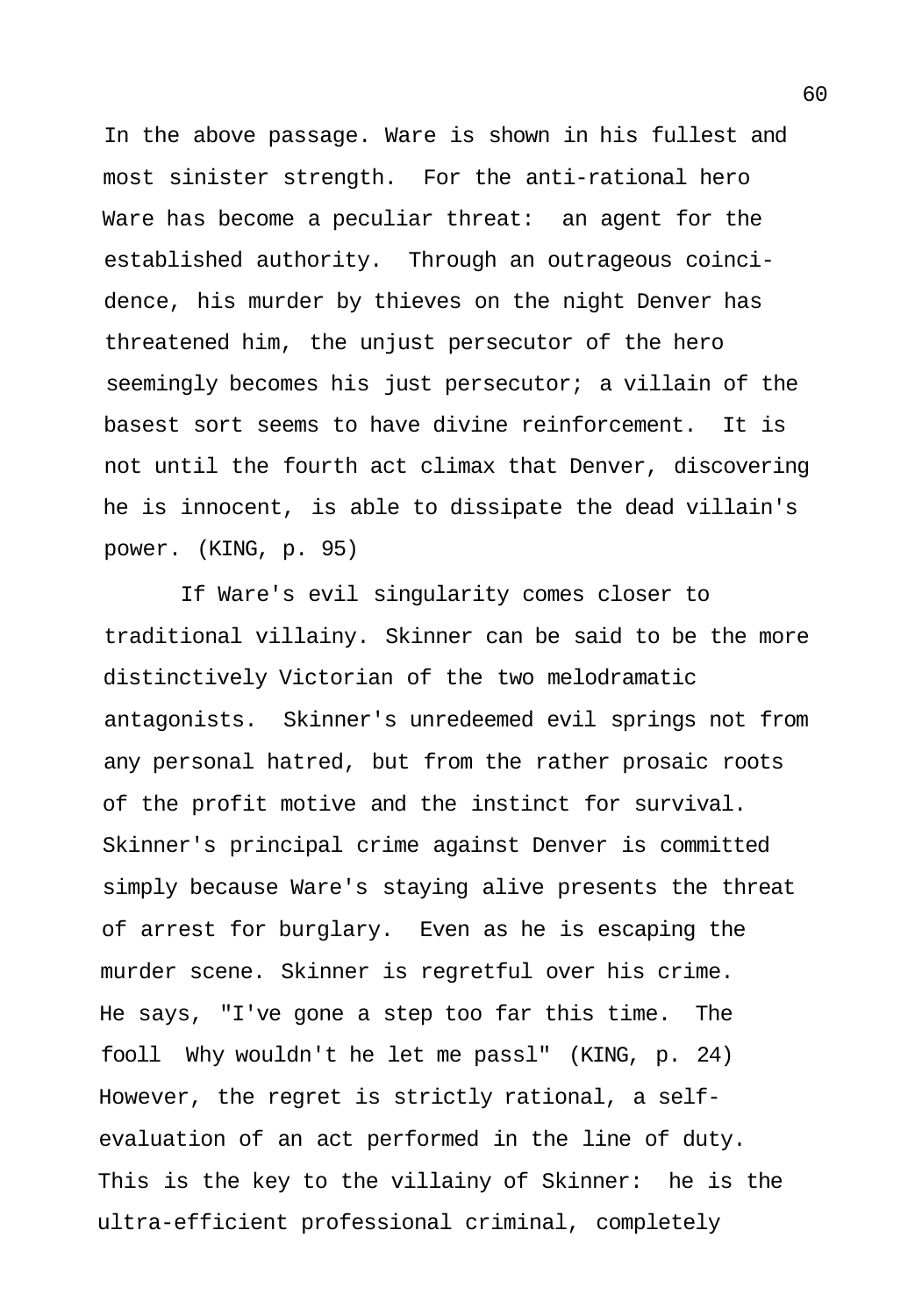engrossed in his job and the material rewards it brings. Not only has he no time for any of the emotions of compassion or hate; he cannot afford them. W. E. H. Lecky noted this tendency during the Victorian period, pointing to "a marked decline in the spirit of selfsacrifice" and noting that many had become "mercenary, venal, and unheroic." Skinner reveals himself to be a very different diabolus ex machina from Ware; he is a machine of rationality and materialism, an antithetical reflection of the needs of the age.

The anti-rational prejudice that intuition should be preferred to logic is strengthened by Skinner's cruel use of that logic. He wisely refrains from revealing that he is the murderer of Ware, knowing full well that he is ruining Denver and his family. When confronted with the suffering Nelly and her sick child, he provides a very rational basis for his evicting them: "My good woman, you'll be much better off in the workhouse. You will be provided with food and your child will be attended by a doctor." However, when Nelly appeals to his compassion, saying the child may die if he is moved. Skinner merely counters with a different but equally logical argument. He warns her, "Now please don't make a scene. I've made up my mind to pull down that cottage. It isn't fit for a dog to live in." (KING, p. 51) Skinner's rationality is geared then to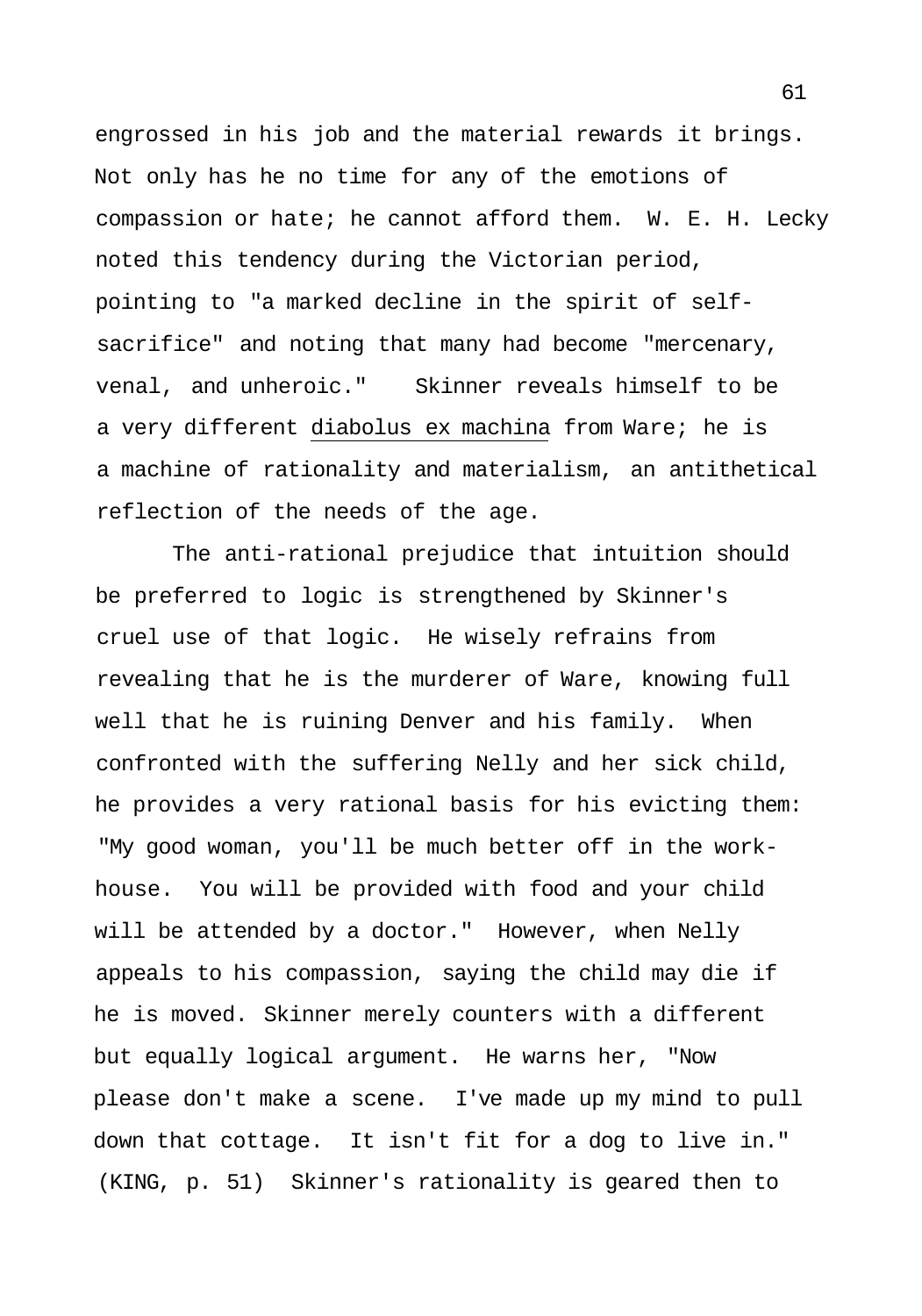his survival, just as Denver's irrationaltiy is so morally oriented that it almost brings about the hero's destruction. This complete self-interest of Skinner's originates from that characteristic of his that is his greatest affront against Victorian sensibility: his universe is a completely materialistic one in which God either does not exist or is of no consequence. His description of life to Olive, his wife, seems a crude travesty on Darwin. He proposes, "My dear Olive, all living creatures prey upon one another. The duck gobbles up the worm, the man gobbles up the duck, and then the worm gobbles up the man again. It's the great law of nature." (KING, pp. 45-46) Whereas Denver constantly turns to God for guidance of his actions. Skinner's only reference to him is in reply to Nelly's fervent "God bless youl God bless youl" He ansv.'ers, "Yes, we know all about that. Now go away and don't make any more fuss." (KING, p. 52)

However, this basic sin of Skinner's is ultimately a weakness rather than a strength in melodrama, where the outcome depends on providential, if seemingly coincidental, turns of fortune. Skinner's symptoms, his complete ruthlessness and machine-like efficiency, provide the more immediate threat. Too miuch emphasis cannot be placed on the machine-like nature of such a villain, for in a mechanistic universe, the machine is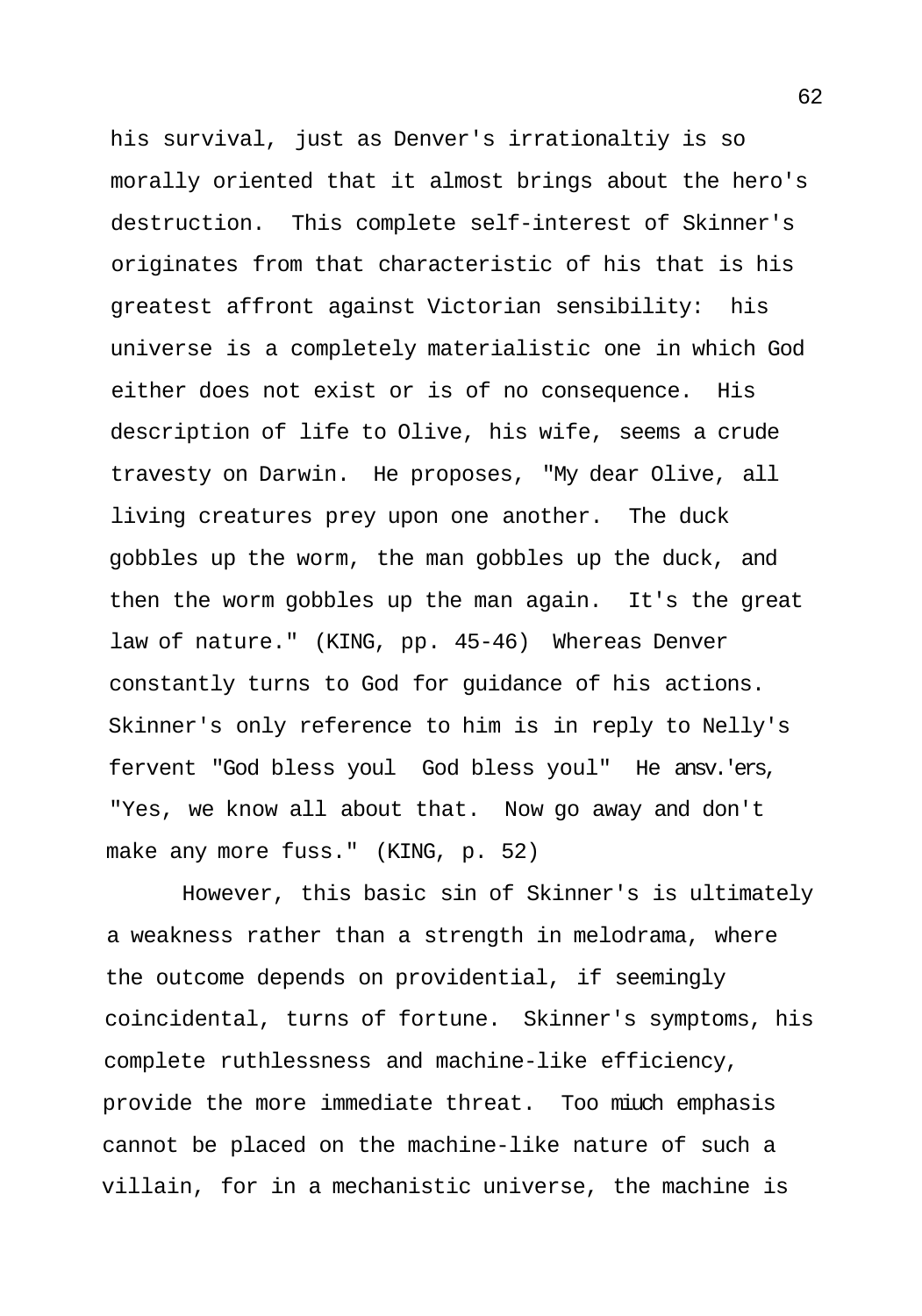merely set running, with no provisions for those who get in the way. Occasionally the machine breaks down in The Silver King, but, especially in the early part of the play, this breakdown is short-lived. Adding to the machine effect is the efficiency of Skinner's gang. The only weak cog in the gang-machine is Corkett, whom Skinner refuses to recognize as a member of the gang and who finally leads to the undoing of the gang and Skinner. Until this undoing, Denver's situation is that of the anti-rational hero confronted with a driverless tank. If he gets in the way, there is no one at the controls to stop the tank from running him down. This is assuming that the hero is subject to the mechanistic rules of the game. Of course he is not, in the Victorian melodrama. At the last moment a hand from Heaven will not only avert the hero's destruction, but overturn the tank as v;ell. However, up to the moment of poetic justice, the Victorian playgoer, identifying with the hero, could surely experience sincere terror at this embodiment of a major nemesis of the age.

Because the authors reverse the situation mid-way in The Silver King and set Denver tracking down the villain. Skinner and his gang lose some of this terrifying edge. In fact. Skinner particularly seems to becom.e progressively more stupid and impotent in the fourth and fifth acts. In the first three acts, he has been completely in control of himself and his environment.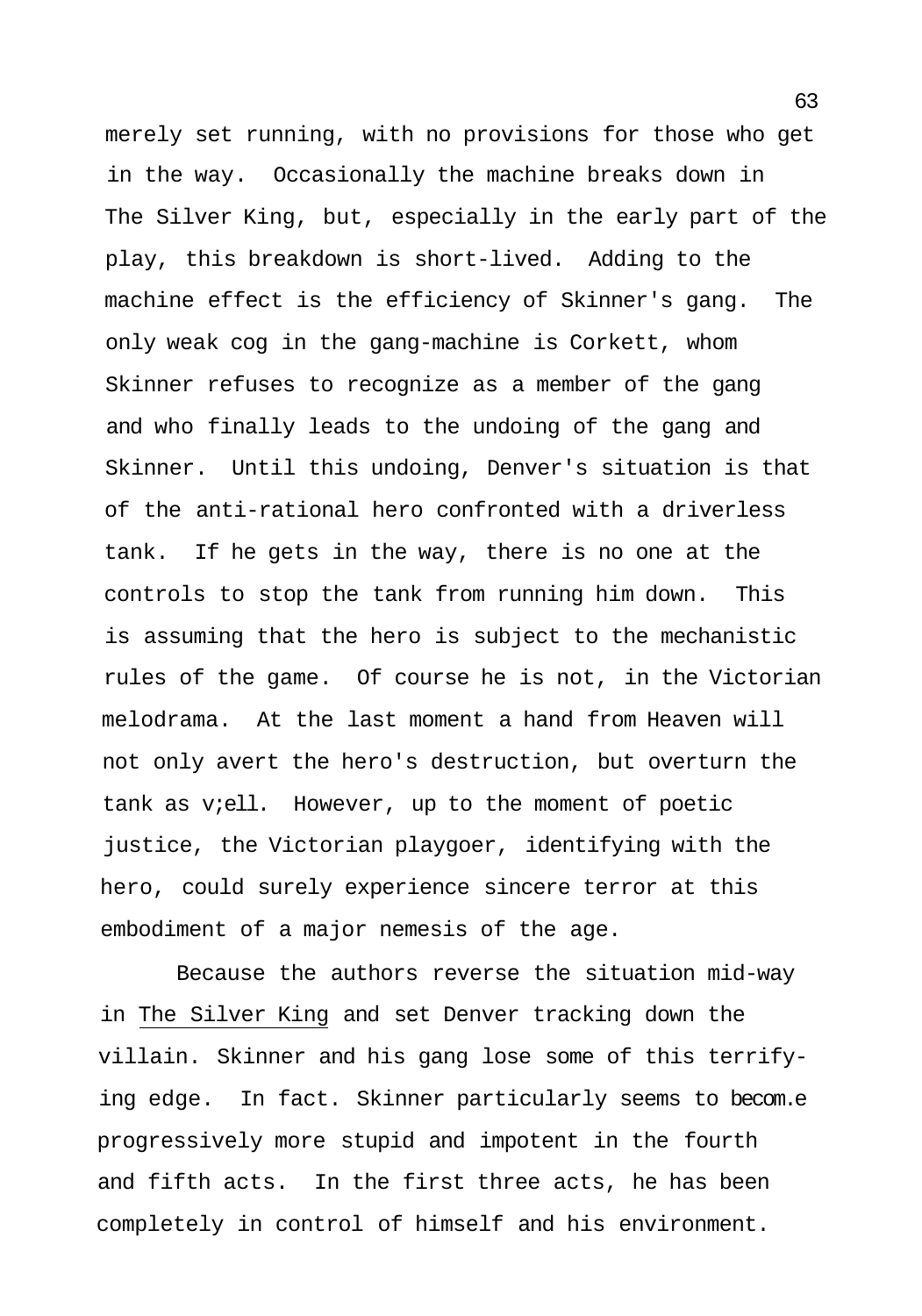foiled only by the outrageous coincidence of Denver's supplying Nelly the money to pay the rent. In the fourth act climax, however. Skinner, who has never been at a loss for verbal or mental resources, does nothing except to participate in a unison "overcome, helpless" chant of "Stop himl Stop himl" as Denver escapes. (KING, p. 96) Surely this is the weakest bit of writing in the entire play. Melodramatic expediency or not, the fact remains that Skinner would not have reacted in an identical fashion with those people he is so far superior to in resourcefulness. Further, from his past actions, it is almost inevitable that he could have stopped Denver, if not inside the warehouse, then at least outside. At the beginning of the fifth act. Skinner is again in complete control during his getaway scene with Olive and the criminals, even though he is playing a dangerous game in double-corssing his colleagues. However, from the time he enters in the second scene of the act, the scene which he shares with Denver, he is a changed man. He enters "looking anxiously round. His face is livid and his whole appearance betokens intense anxiety." (KING, p. 106) Not much later in the scene. Skinner's self-confidence is "shaken by Denver's coolness." (KING, p. 106) Considering the established coolness of Skinner throughout the play and the near-hysterical volatility of Denver, this stage direction is scarcely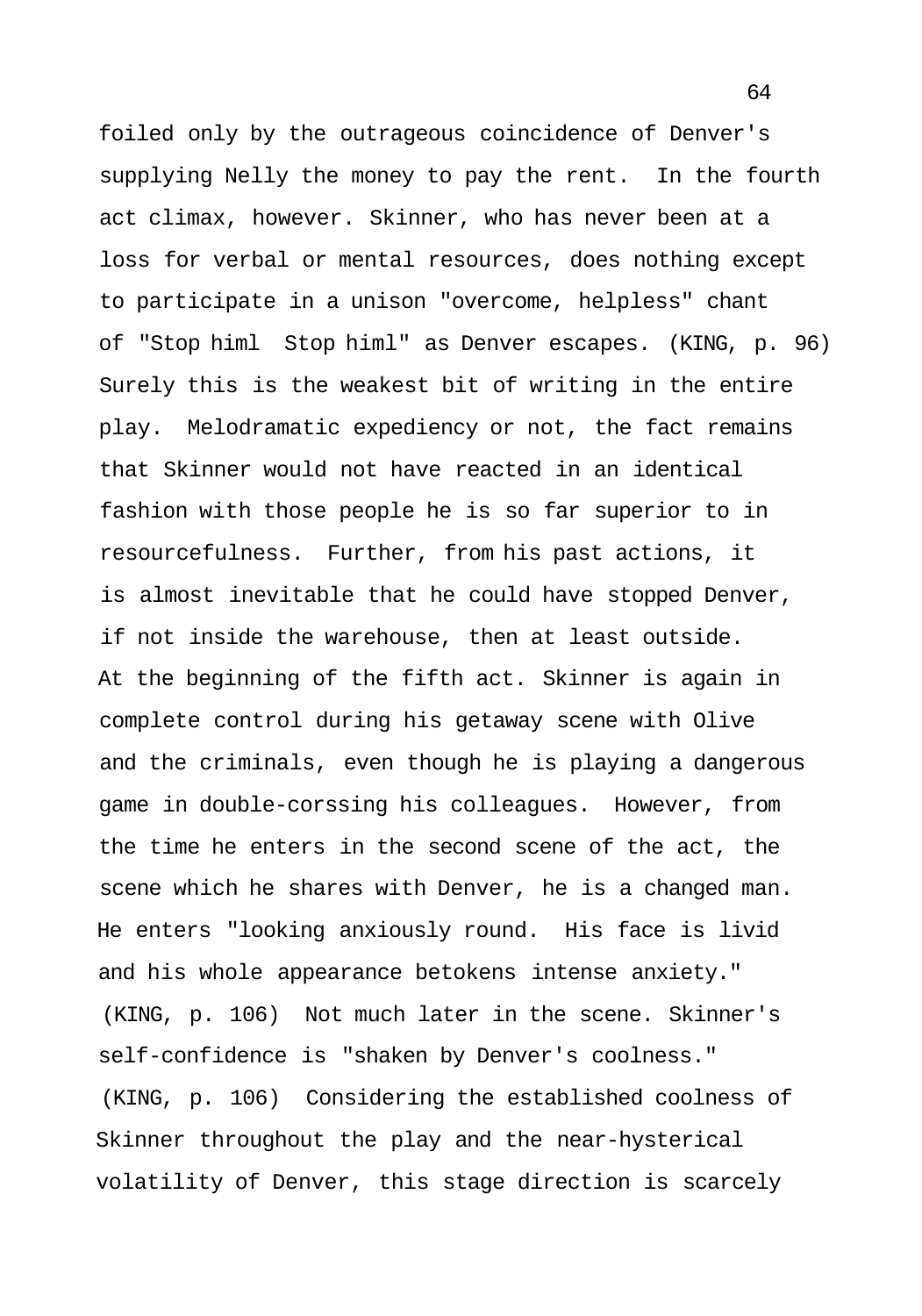believable. It is as if rationality (Skinner) is meant to appear as ultimately the least controllable, and anti-rationality (Denver) is meant to appear the cool, "logical" one. However, Denver's "coolness," when confronted even with a less confident Skinner, soon reassuringly explodes into the anti-rational heroism more natural to his character. It is left to Baxter, the play's symbol of law and thus ultimate authority, to dispense to Skinner poetic justice in a manner at least plausibly strong enough to subdue him. For a few brief moments at the end of the play. Skinner does show some of his old spirit in a rather cool interchange with Baxter, but he has actually become a villain denatured, a character whose confused conception equals the confusion of the form.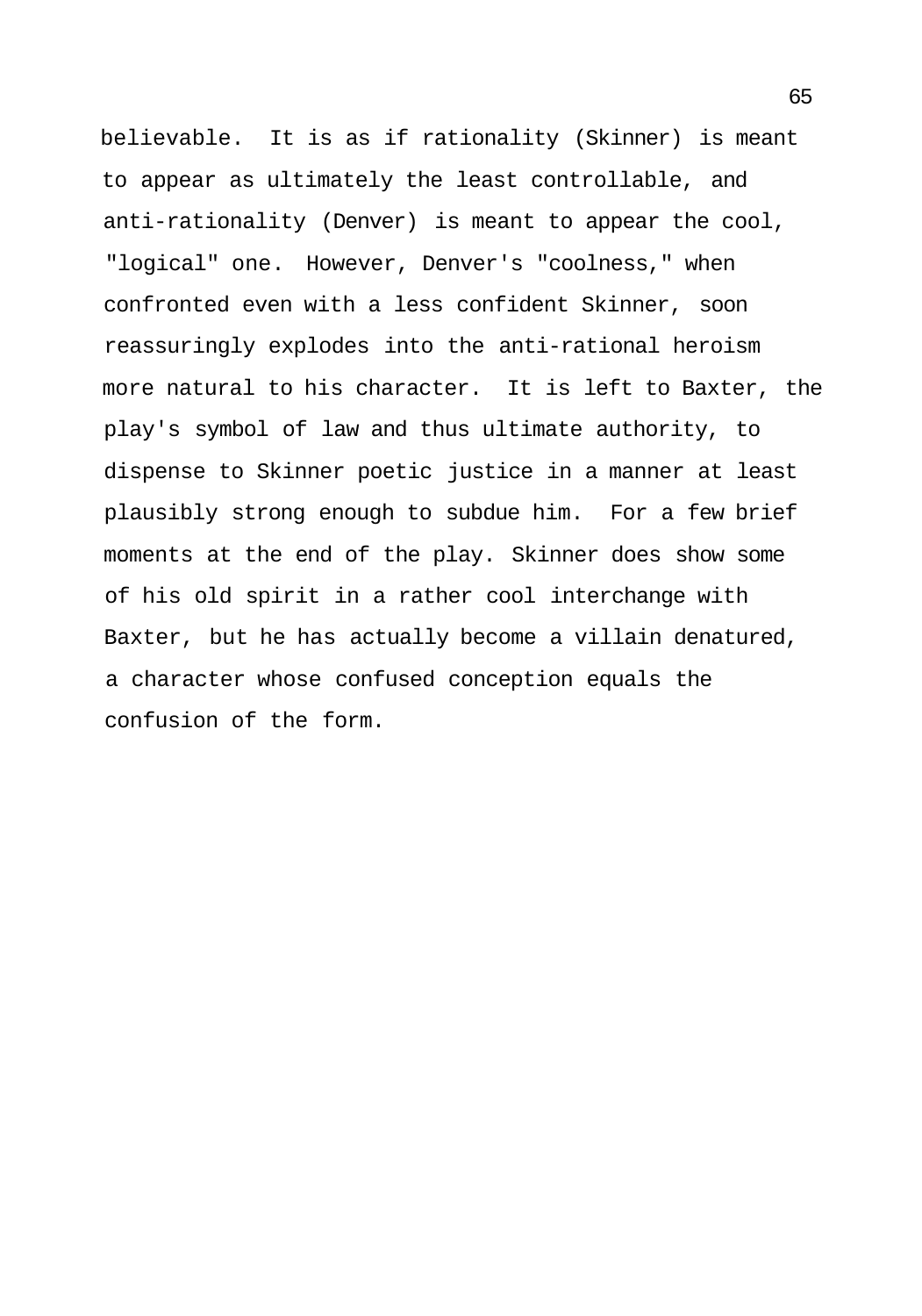### CHAPTER IV

## CONCLUSIONS

Victorian melodrama, despite its popular and critical success in the nineteenth century, has failed to withstand the critical test of time. Although theatrical conditions were not ideal during this period, the actual failure of Victorian melodrama may be attributed to the distinctive dramatic and intellectual features of the literary form itself. These features, to a great extent, derive directly from various attitudes of the Victorian age. Most influential upon the form is that attitude which may be called "anti-rational." Anti-rationality may be defined as an attitude which, contrary to rationality, relies upon authority or intuition rather than upon logical reason. The Silver King, by Henry Arthur Jones and Henry Herman, one of the most successful melodramas of the time, exemplifies those features of Victorian melodrama which have contributed to the failure of the form in the face of posterity.

Melodrama contains two basic elements: a loose, episodic structure of thrilling action and an aggregate of stereotyped plot-dominated characters. The Victorian love of action finds expression in an actiondominated form. However, the action of melodrama does not derive its strength from human conduct, as dramatic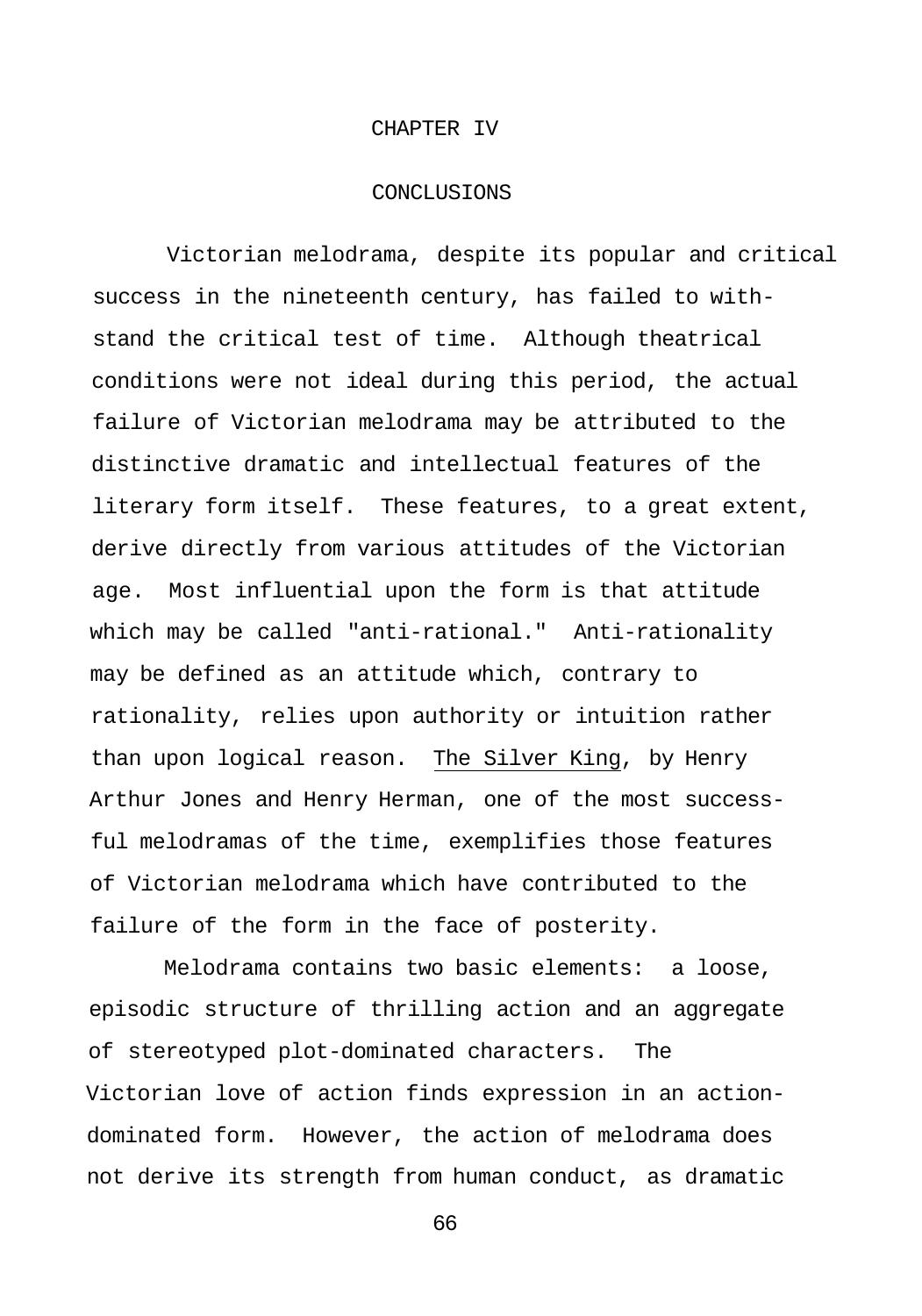theory prescribes, but instead achieves its strength rather shallowly by utilizing a variety of theatrical devices. Seven characteristics are prominent in melodramatic action: a loose, episodic structure; an abundance of physical action; numerous thrills; a series of crises and climaxes; outrageous coincidence; poetic justice and the reassuring ending; and the employment of heightened language, particularly the devices of the aside and the soliloquy.

In the model drama. The Silver King, the action is so episodic that dramatic concentration is impossible. Physical action not only is present in abundance, but often seems to dominate the action of the play. An "action language" manifests itself. However, the physical action is invariably related only to the immediate situation. There are so many thrills in the play that no one thrill is isolated enough to be meaningful in itself. The crises of the play are exaggerated; the climaxes are not organically achieved. The effect is that of many peaks of intensity which are not particularly related to each other or to a central meaning or experience. Three functions of outrageous coincidence are discernible in The Silver King. First, it controls and gives coherence to the main action. Second, it facilitates the action of the moment. Third, it provides thrills. As in the case of melodrama in general, it is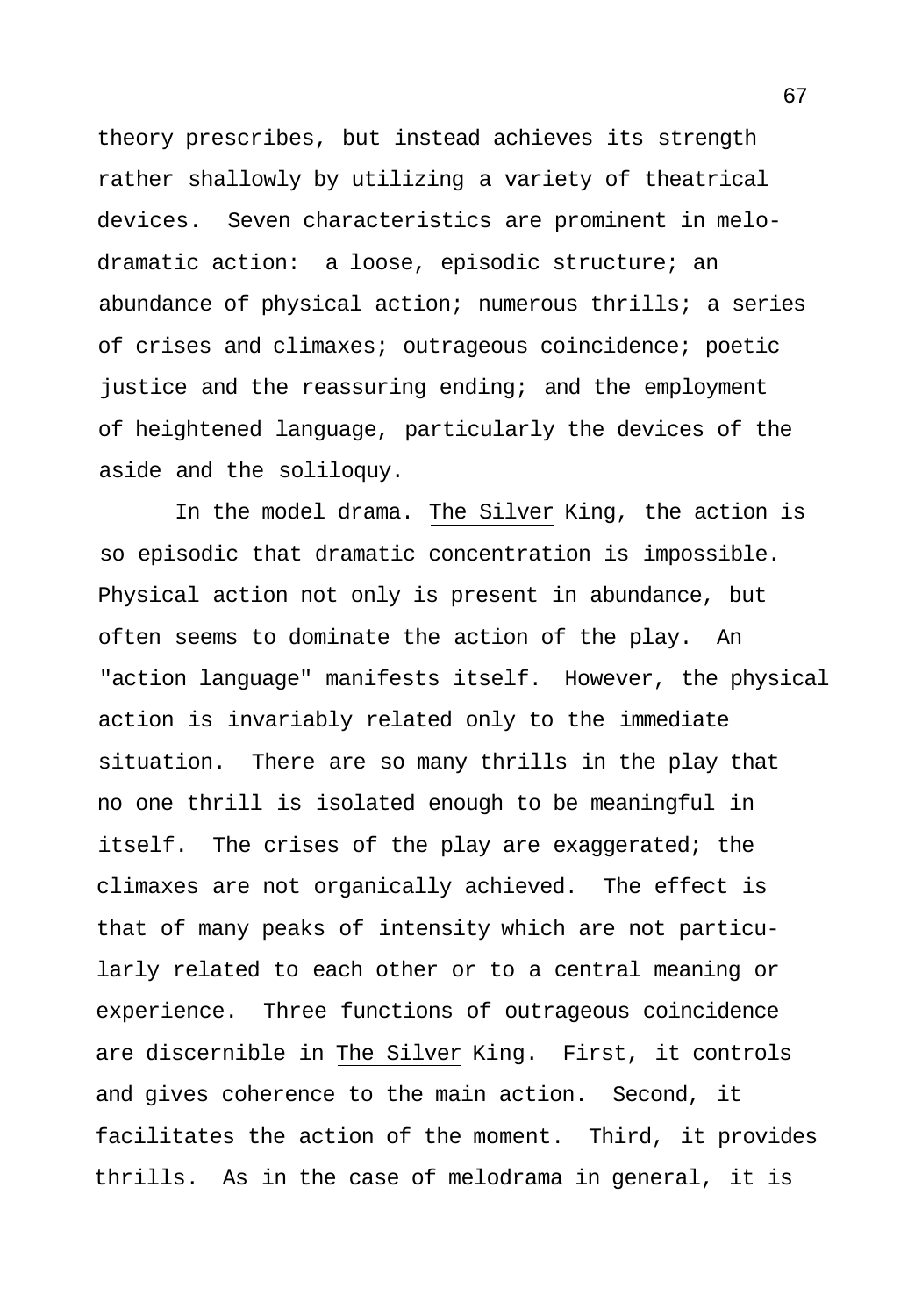the poetic justice which does the model drama the greatest disservice, for it negates the chance of enlightenment for the protagonist, Denver. The aside and the soliloquy are both utilized in The Silver King, with the soliloquy of psychological effect particularly displayed to advantage. The total effect of the action is somewhat like a prolonged look into a kaleidoscope filled with particularly dazzling bits of colored glass which will form no recognizable designs. At first the beholder finds the view exciting, but finally he realizes there is nothing within his realm of understanding which is being communicated to him.

Melodramatic character is a controversial subject. The most dominant viewpoint concerning this element of the form is the realistic viewpoint which bases its judgment on the overt actions of the character. From this viewpoint, melodramatic character is seen to violate rules of character by being action-dominated and generalized. The expressionistic viewpoint, basing its judgment on an overt portrayal of the inner person, contends that melodrama should be considered a forerunner of expressionism. Both viewpoints are partially correct. Melodramatic character portrays the inner person a^ particularized overt character; therefore, it is neither completely realistic nor expressionistic.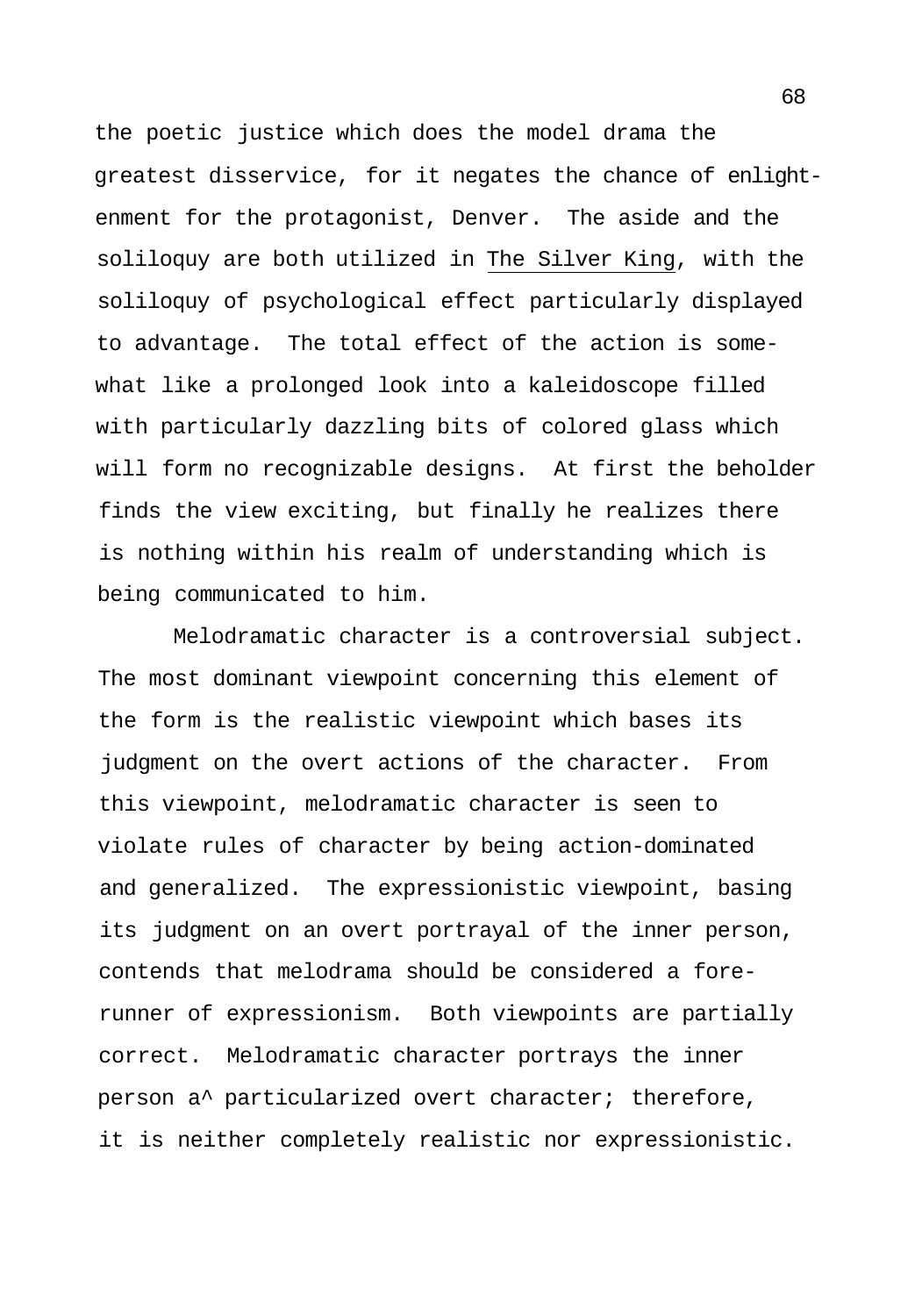This study posits a third viewpoint, the rational viewpoint, based on the idea of drama as a form which depends upon a rational view of life shared by the playwright and spectator. Seen from this viewpoint, melodrama reveals itself to be a basically distorted dramatic form. The spectator is urged to abandon the concept of empathy informed with rationality, to identify completely with the melodramatic hero, and to fear and dislike with great intensity the melodramatic villain. An analysis of the melodramatic hero and the melodramatic villain shows the two stereotypes to be respectively oriented to the likes and dislikes of the anti-rational imagination.

Because maximum identification is desired, the melodramatic hero usually comes from an ordinary walk of life. The hero possesses to a strong degree the anti-rational characteristic of obeying intuition rather than logic, a characteristic which usually involves him in a number of absurd predicaments. This reliance upon intuition satisfied the Victorian need for men with "inward and personal energy." However, the strength of the melodramatic hero is only superficially achieved in a blatant surface display of morality. The hero has no real strength of will, for it is poetic justice which ultimately masters his impossible situation for him.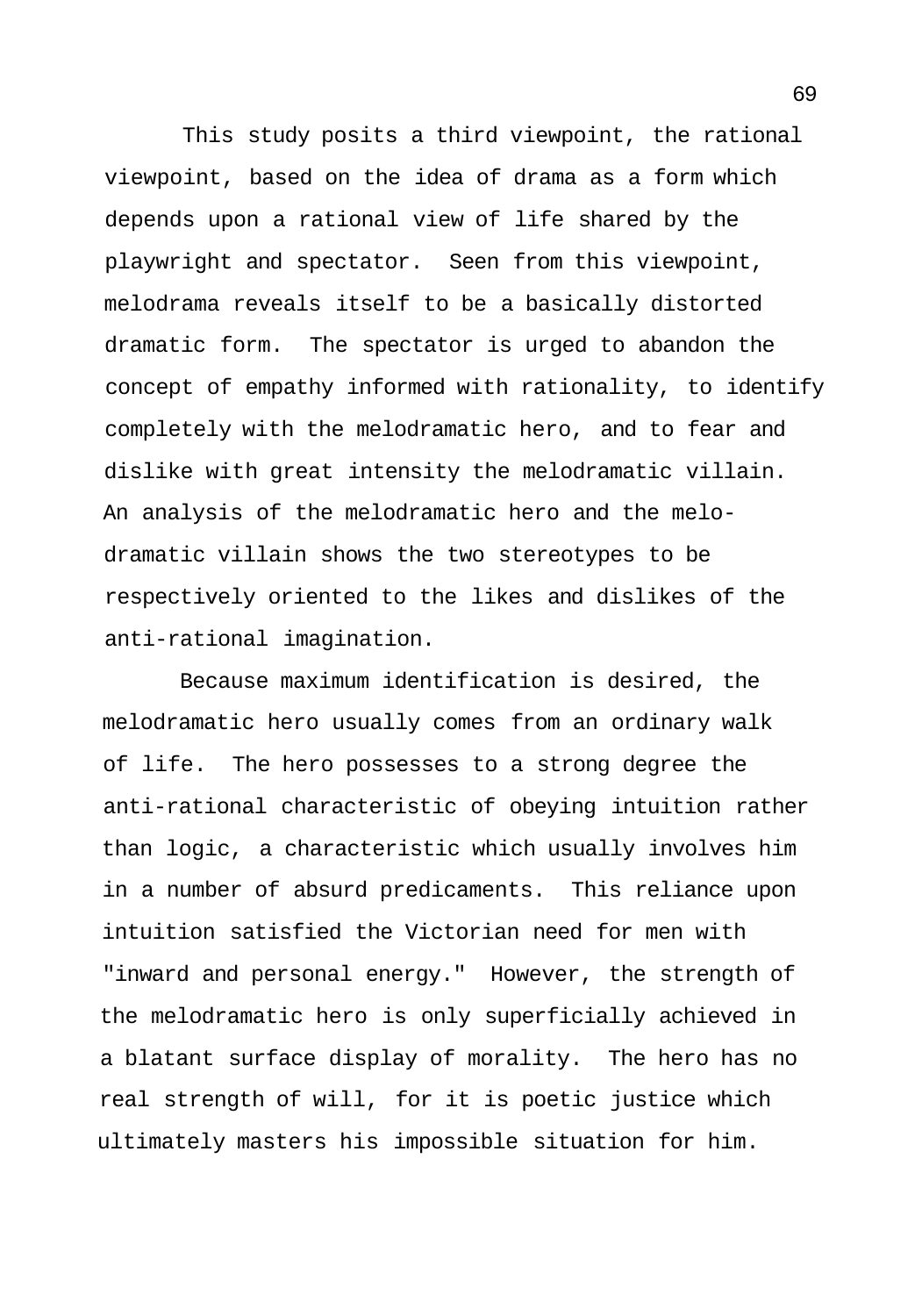The hero of The Silver King, Will Denver, achieves his status as an ordinary type by losing his fortune in the first act and gaining another in the lowly profession of silver mining. Denver's taste runs to taking fiscal and intuitive gambles. Great care is taken by the authors to portray a man in no way encumbered by rationality. The hero of the model drama is a monument of superficial morality, but is in fact unable to complete one major action through the strength of his own will. This inability is camouflaged by a wealth of inconsequential actions completed by the hero. Denver's behavior during the first two acts is completely impulsive and anti-rational. Then, at the beginning of the third act, it is hinted that the hero has gained a maturer and more rational outlook on his circumstances. This effect is only sustained long enough to reveal the glaring inconsistency of its inclusion, however. Denver is soon acting and reacting as antirationally as he did in the earlier part of the play. As Nelly puts it in the play's conclusion, he is "changed and not changed."

Although the melodramatic villain is characterized by a greater strength of will, he is ultimately even less convincing than the melodramatic hero. The spectator condemns the villain from the onset of the melodrama because he is totally evil. This total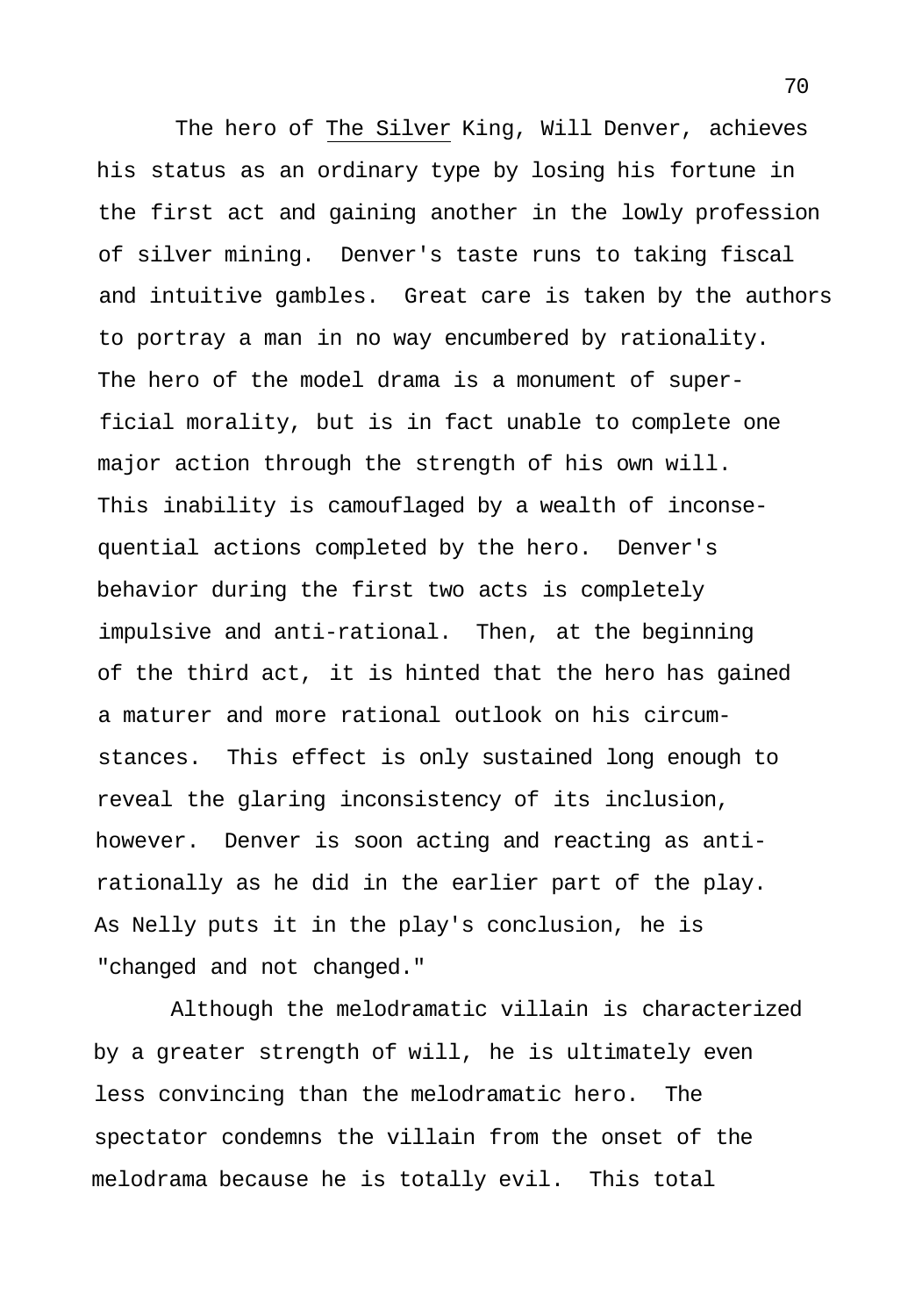malevolence on the part of the melodramatic villain negates his reality as a person within the play. He becomes a theatrical device, what Shaw called a diabolus ex machina. This diabolus ex machina is a machine of great logic and strength which usually poses a threat not only to the hero but to society and established authority as well. The complete and arbitrary force of poetic justice is required to defeat so formidable a menace.

Geoffrey Ware, the secondary villain in The Silver King, possesses a strong singularity of will while living. After Ware dies, however, his character poses an even more powerful and peculiar threat to the hero. The ghost of Ware becomes an evil agent of the established authority, an institution which the antirational hero is obligated to respect. Not until Denver discovers that he did not actually murder Ware is the hero able to dissipate the dead villain's power.

Captain Herbert Skinner, the primary villain of the model drama, is the more distinctively Victorian of the two melodramatic antagonists. He is a machine of rationality and materialism, using logic and force cruelly to insure his own self-preservation. The basis for Skinner's cruel nature is his faith in a Godless mechanistic universe. However, this ultimate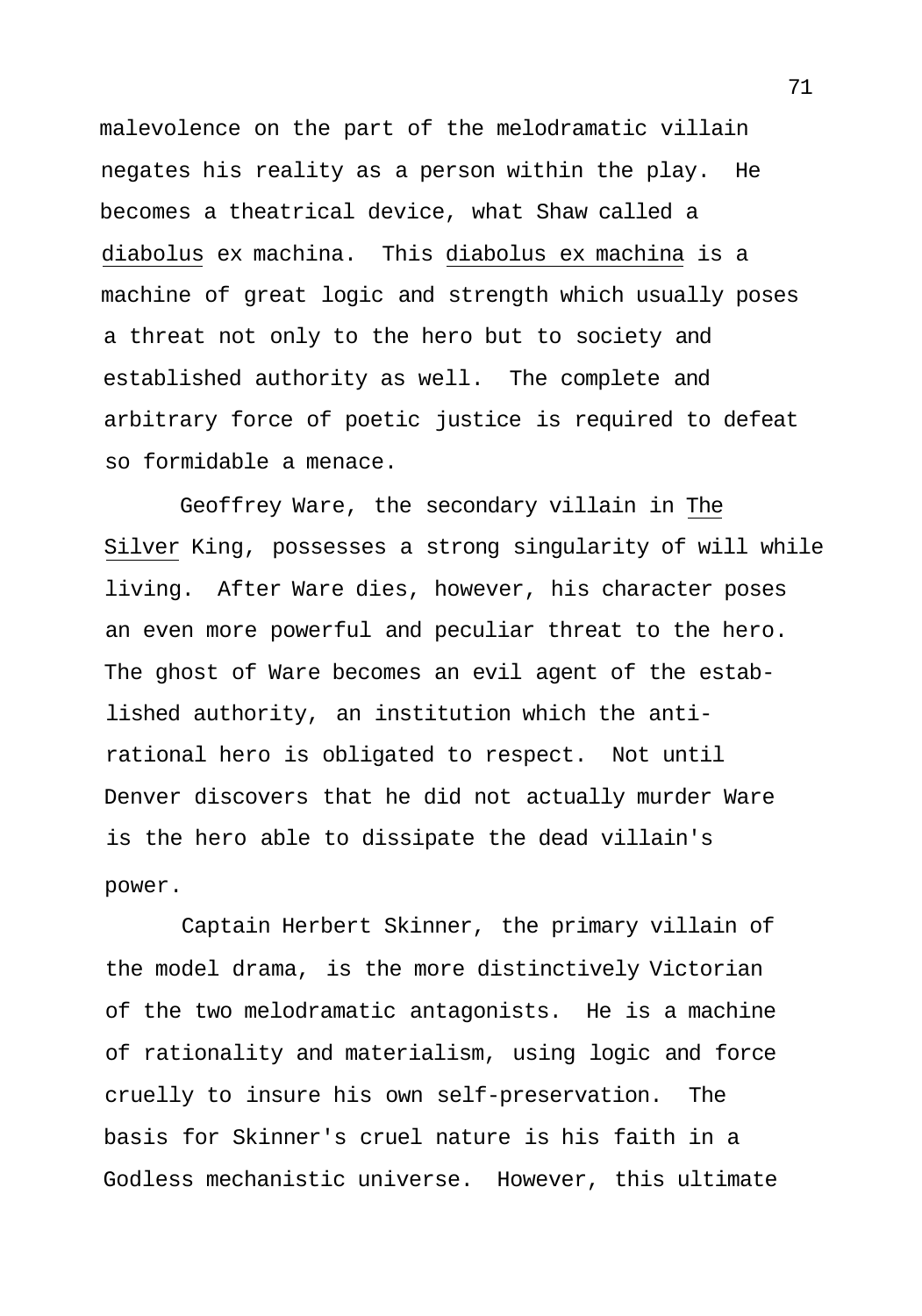atheism of Skinner's only renders him more vulnerable to the inexorable and providential poetic justice of melodrama. More terrifying for the hero and the spectator is the symptom of this atheism, the machinelike nature of Skinner. Skinner's character is marred by an inconsistency which renders the entire conclusion of the melodrama incredible. The strength and brilliance demonstrated by him in the first three acts of the play are inexplicably and suddenly changed to stupidity and impotence in the fourth and fifth acts. Briefly during the fifth act, the quintessence of the anti-rational illusion is achieved; Skinner is seen as the impulsive emotional character and Denver is seen as the cool, logical one. However, it is finally the representative of authority and poetic justice, the detective Baxter, who completes the overthrow of Skinner, the arch-foe of anti-rationality.

The Silver King, an outstanding example of its form, Victorian melodrama, was popularly and critically successful during the Victorian period. Less than a century later, it is merely another title in the annals of Victorian melodrama, a body of literature which is almost completely dismissed by dramatic critics and the artists and patrons of the theatre. From the dramatic and the rational viewpoints, Victorian melodrama is seen to be a failure. From the dramatic viewpoint, it is seen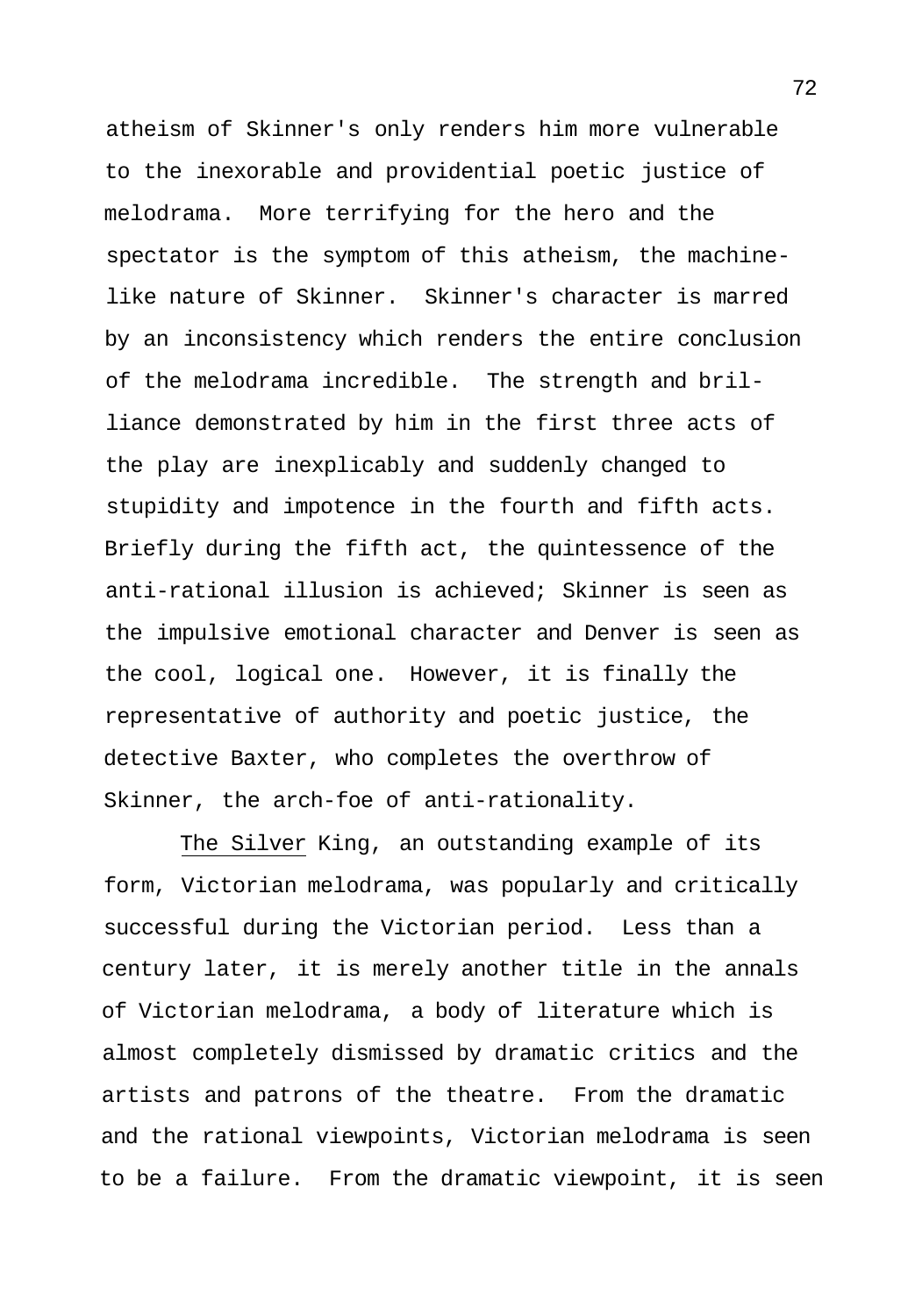to be diffuse and superficial, ludicrous in its crude, inorganic, and unconvincing presentation of actions. From the rational viewpoint, it is seen to be a deliberate distortion of real life, pretending that people are stereotypes and that the affairs of life hinge upon a logic which awards victory to the stereotyped foes of logic. As clearly as one sees this twofold failure now, however, the fact remains that Victorian melodrama did not fail to please the public of its day. It was the vital and popular form of drama during the Victorian period. The anti-rational nature of the form satisfied the anti-rational imagination of the Victorian playgoer.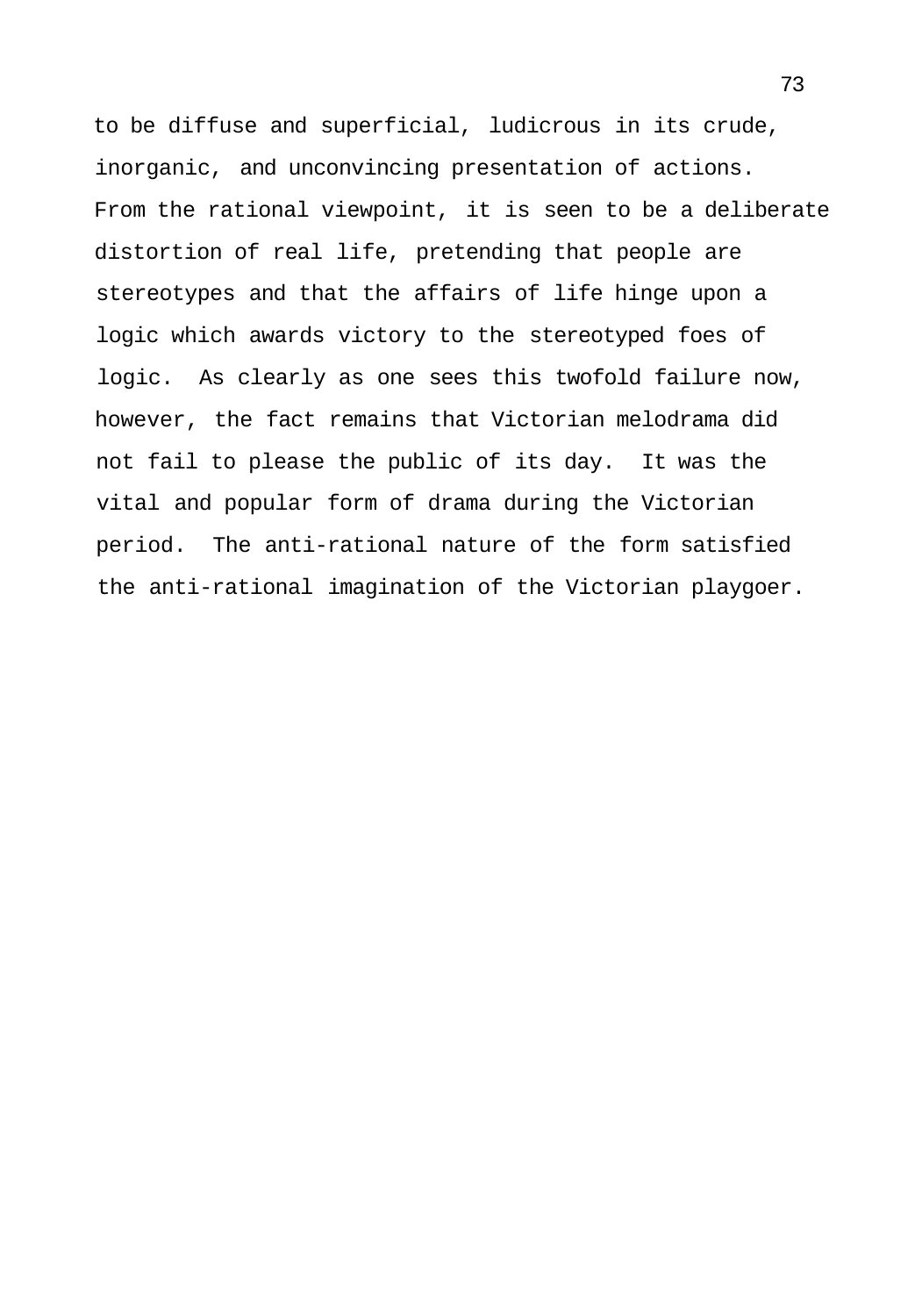## NOTES

## CHAPTER I

George Sampson, The Concise Cambridge History of English Literature (Cambridge, Great Britain, 1957), p. 751.  $2\overline{a}$ George Rowel1, ed. Nineteenth Century Plays, The World's Classics Series (London, 1965), p. vi. 3 Harold Clurman, "Theatre: The Laggard Art," The Nation, September 20, 1965, p. 221. 4., Walter E. Houghton, The Victorian Frame of Mind, 1830-1870 (New Haven, 1964), p. 54.  $5\frac{1}{2}$ Fred B. Millett and Gerald Fades Bentley, The Art of the Drama (New York, 1935), pp. 117-120. Theodore W. Hatlen, Orientation to the Theatre **(New York,** 1962), p. 91. "^Millett, Art, pp. 118-120. o Houghton, Frame, p. 110 (in a footnote). 9 Sampson, History, p. 751. Quoted by Clayton Hamilton in "Introduction, " Representative Plays by Henry Arthur Jones, I (London, 1926), xxx. •^-^Quoted by Brander Matthews in The Principles of Playmakinq (New York, 1919), p. 281.

^^Hamilton, "Introduction," Representative Plays by **Jones, 1/ xxxii.** 

## CHAPTER II

Houghton, Frame, p. 111.

^John Stuart Mill, "Professor Sedgwick's Discourse on the Studies of the University of Cambridge," Dissertations and Discussions, Political, Philosophical, and Historical, I (London, 1875), 98-99.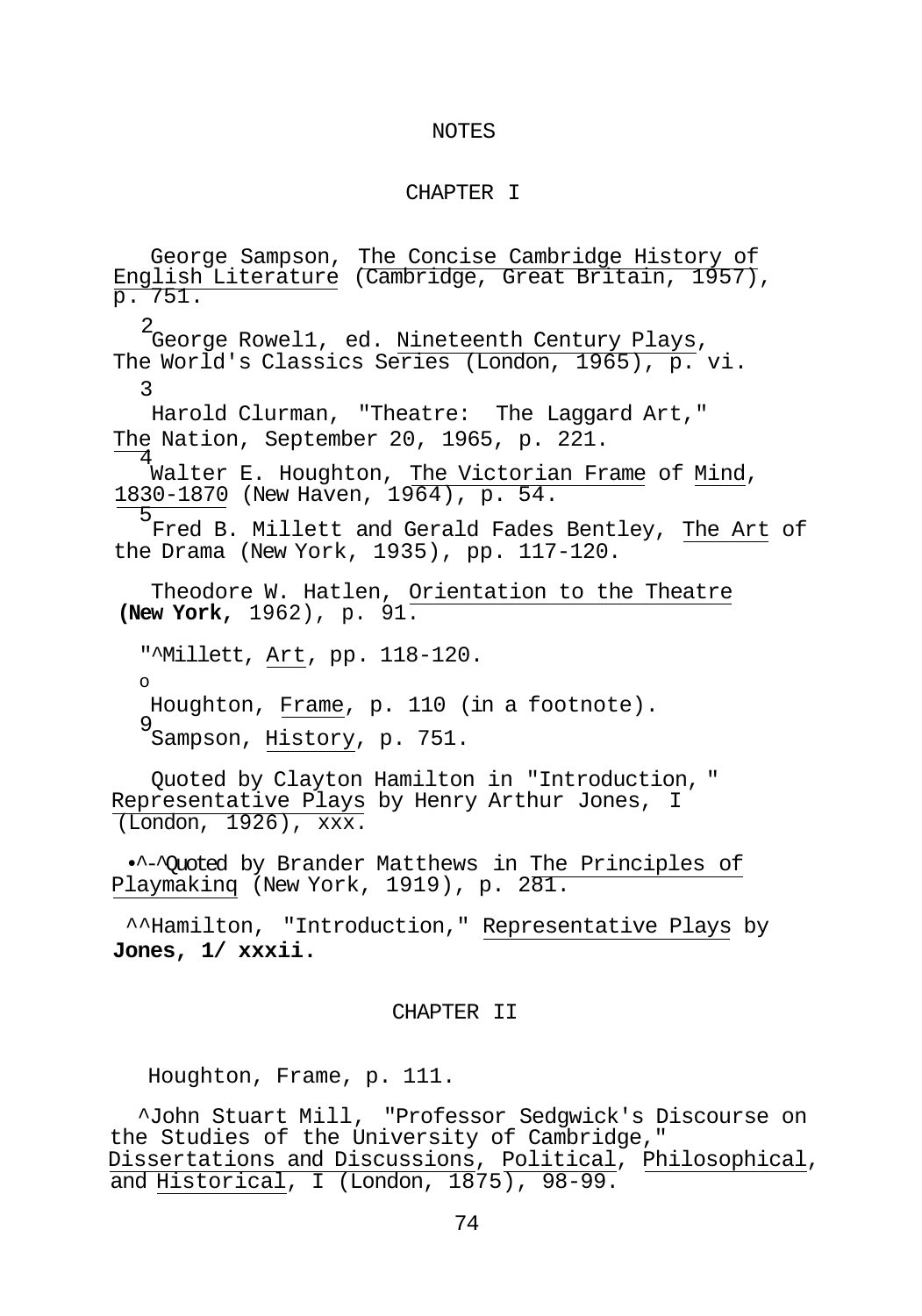3 See Houghton's discussion of work in Frame, pp. 242-262. 4 Clayton Hamilton, The Theory of the Theatre (New York, 1939), p. 93.  $5_{\underline{n}}$ Brander Matthews, Playwrights on Playmaking (New York, 1923), pp. 62-63. 6 William Archer, Play-Making, A Manual of Craftsmanship (New York, 1960), p<del>. 15.</del> 7 John E. Dietrich, Play Direction (New York, 1953), p. 9. g Archer, Play-Making, pp. 15-16. 9 Hamilton, Theory, p. 73. Dietrich, Direction, p. 10. "Slillett, Art, p. 117. •^Viillett, Art, pp. 118-120. 13 Hatlen, Orientation, p. 91. -\*-'\*Marian Callaway, Constructing a Play (New York, 1950), pp. 278-279. •^^Millett, Art, pp. 118-120. 16 Allardyce Nicoll, The Theatre and Dramatic Theor^/ (New York, 1962), p. 86. •^Vxillett, Art, p. 117. •^^Hatlen, Orientation, p. 90. *\* Hatlen, Orientation, p. 91. X^^Eric Bentley, The Life of the Drama (New York, 1965), p. 202. ^Hatlen, Orientation, p. 94. ; 1 MA?Matthews, Playwrights, p. 63. ^^Bentley, Life, p. 207. ^"^Hatlen, Orientation, p. 96.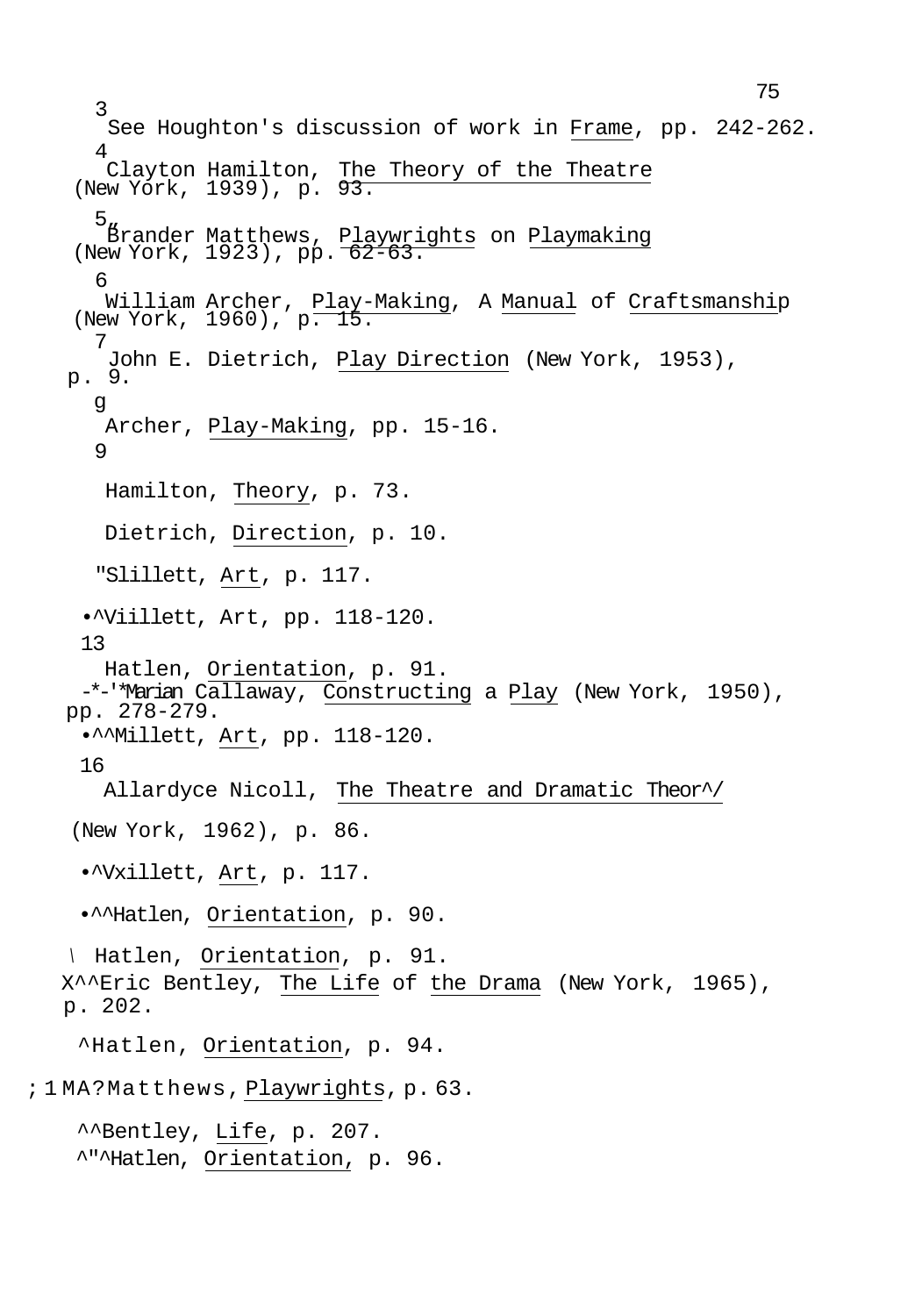25 William Flint Thrall and Addison Hibbard, A Handbook to Literature, rev. and enl. C. Hugh Holman (New York, 1961), p. 499. ^^Thrall and Hibbard, Handbook, p. 493. 27 Archer, Play-Making, p. 80. 28 Dietrich, Direction, p. 8. Francis Fergusson, "Introduction," Aristotle's Poetics,'tr. S. H. Butcher (New York, 1961), p. 8. 30 Henry Arthur Jones and Henry Herman, The Silver King, in Representative Plays by Henry Arthur Jones, ed. Clayton Hamilton, I (London, 1926), 27-33, hereafter identified in the text as KING. ^•^Aristotle, Aristotle's Poetics (New York, 1961), p. 78. "^^Hatlen, Orientation, p. 90. ^^Bentley, Life, p. 198. 34 Houghton, Frame, p. 276. 35 Houghton, Frame, pp. 277-278. 36 Houghton, Frame, p. 62. 37 Houghton, Frame, p. 341. 38 Hatlen, Orientation, p. 92. •"y\39rp^ R. Henn, The Harvest of Tragedy (London, 1956), p. 278. "^^William Archer, quoted in The Anatomy of Drama by Alan Reynolds Thompson (Berkeley and Los Angeles, 1942), pp. 256-257. '^^illett. Art, pp. 119-120. ^^Hatlen, Orientation, p. 91.  $\texttt{\textdegree-}\texttt{Bentley},$  Life, p. 202. Henn, Harvest, p. 278. '^^Hatlen, Orientation, p. 86.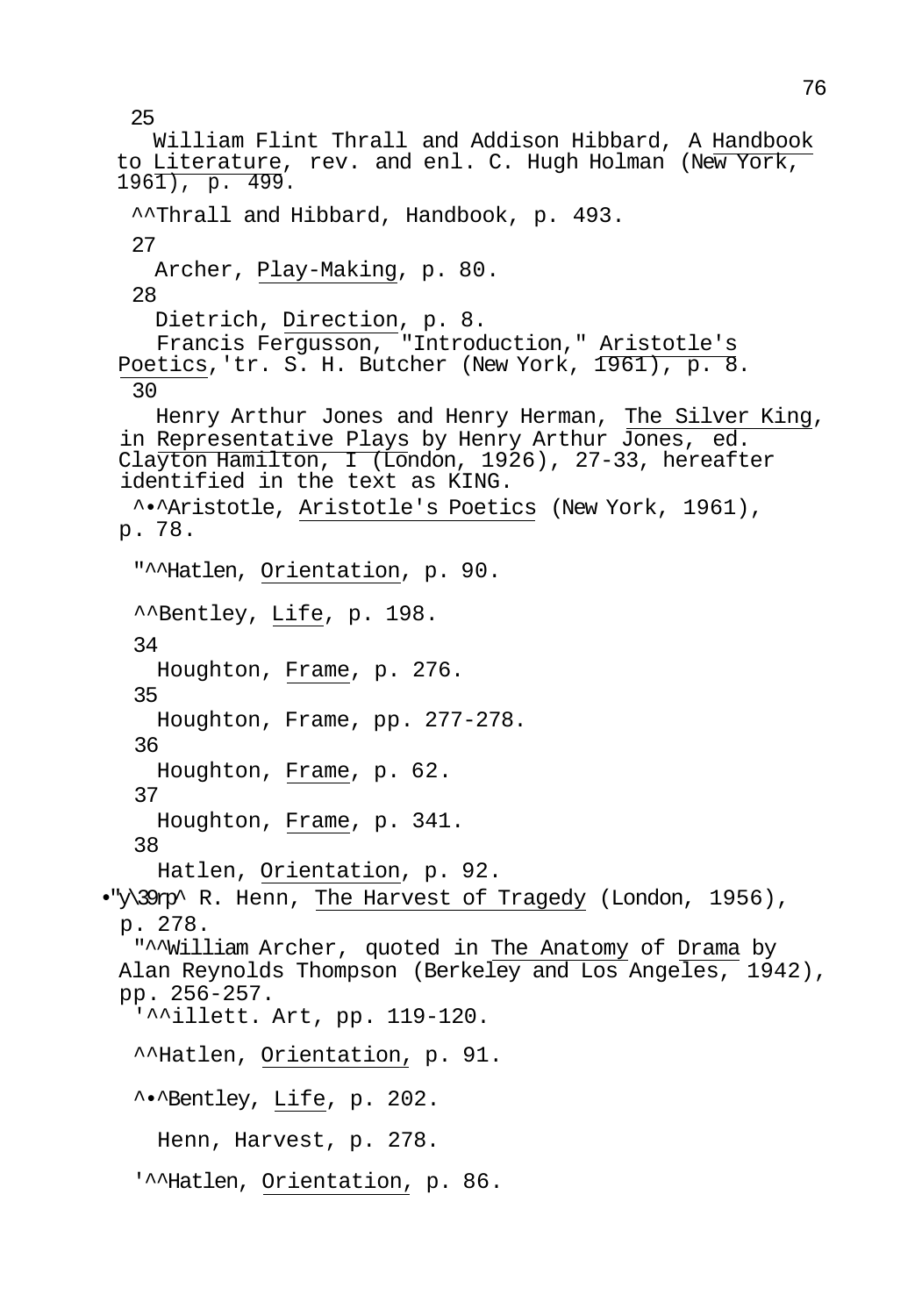46 , Edward A. Wright, A Primer for Playgoers (Englewood **Cliffs, New Jersey,** 1958), p. 71. **47 Hamilton, Theory, pp. 90-91. 48 Bentley, Life, p. 207.**  ^^^**Alexander Dean,** The Fundamentals of Play Direction **(New York, 1959), pp.** 68-69. CHAPTER III  $1_{-}$ Fergusson, "Introduction," Poetics by **Aristotle (New York,** 1961), p. 22. ''Archer, Play-Making, p. 245.  $3<sub>-</sub>$ **Archer,** Play-Making, p. 248.  $4$ Thrall and Hibbard, Handbook, p. 80 ^Millett, Art, pp. 118-120. ^Thrall and Hibbard, Handbook, pp. 280-281. 7 Hamilton, Theory, p. 72. p Hatlen, Orientation, pp. 93-94. 9 Thrall and Hibbard, Handbook, p. 81. Clara F. Mclntyre, "The Word 'Universality' as Applied to Drama," PMLA, September, 1929, p. 928. Hatlen, Orientation, p. 94- •^^Bentley, Life, p. 199. •^^Bentley, Life, p. 201. ^"^Bentley, Life, p. 217. •^^Bentley, Life, p. 204. ^^Thrall and Hibbard, Handbook, pp. 194-195.

•^"^Frank Hurburt O'Kara and Marguerite Harmon Bro, Invitation to the Theatre (New York, 1951), p. 31.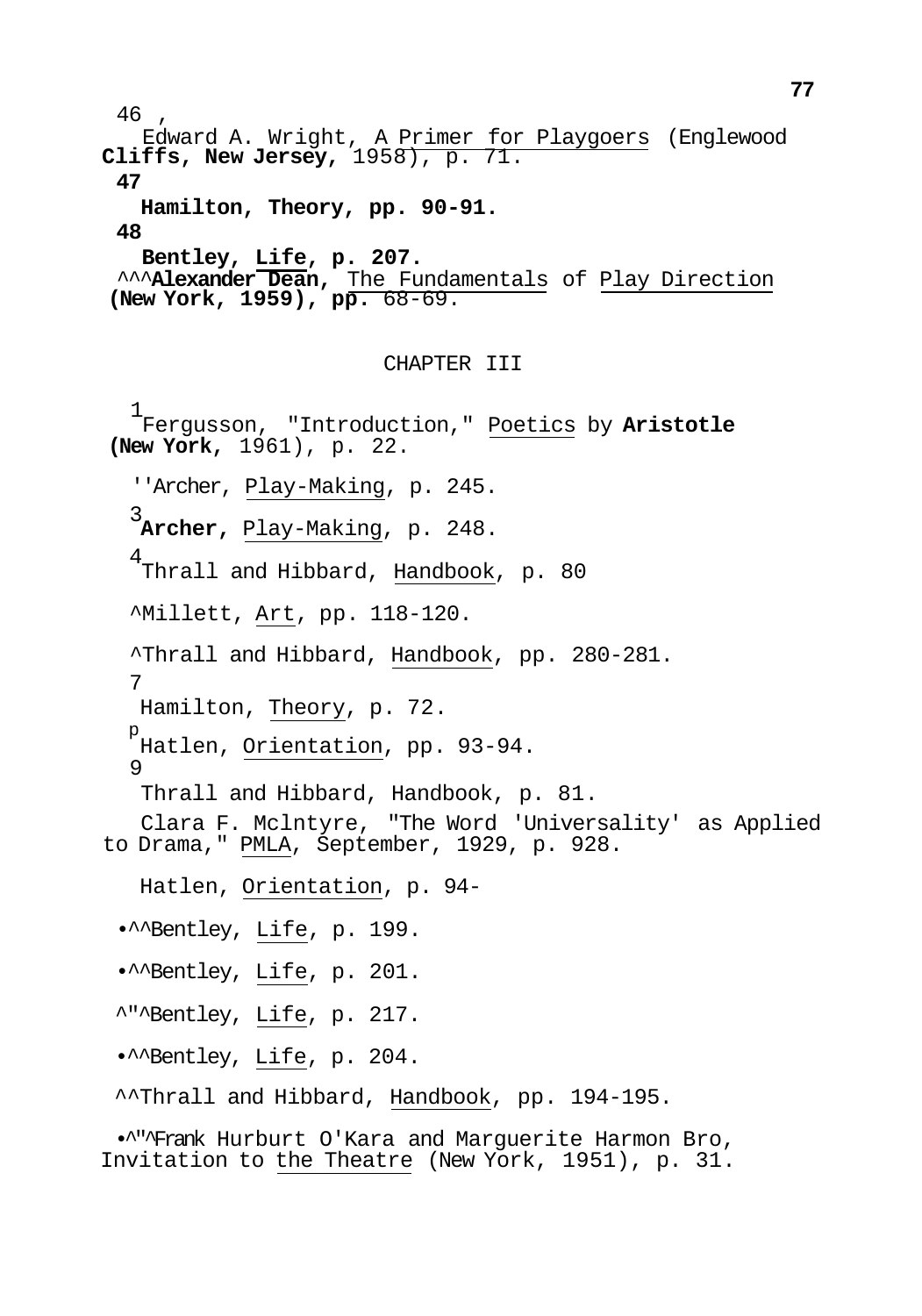•^^illett. Art, pp. 119-120. 19 Nicoll, Theory, pp. 63-79. 20 Bertolt Brecht, "A Short Organum for the Theatre," Playwrights on Playwriting, ed. Toby Cole (New York, 1963), pp. 75-77. •^Francis Fergusson, The Idea of a. Theatre (Garden City, New York, 1953), p." 16. 22 Bernard Shaw, Our Theatres of the Nineties, I (London, 1932), 205-206. ^^John Morley, "Carlyle," Critical Miscellanies, I (London, 1886), 182. 24 Houghton, Frame, p. 306. 25 Hatlen, Orientation, p. 94. 2^Ibid. Benjamin Disraeli, Tancred, or the New Crusade (1847), in Works, ed. Edmund Goose and Robert Arnot, XV (London and New York, 1904), p. 190. Houghton, Frame, p. 333. ^^Hatlen, Orientation, p. 95. •^^Hamilton, Theory, p. 72. ^•^Thrall and Hibbard, Handbook, p. 489. ^^Stephenson Smith, The Craft of the Critic (New York, 1931), p. 361. -^•^Bentley, Life, p. 201. -^"^Harlowe R. Hoyt, Town Hall Tonight (Englewood Cliffs, New Jersey, 1955), pp. 88-89. 35 Thompson, Anatomy, p. 149. ^Sernard Shaw, Seven Plays (New York, 1951), pp. 794-795. •^'^Hatlen, Orientation, p. 94. "^^?Ioyt, Town Hall, p. 89.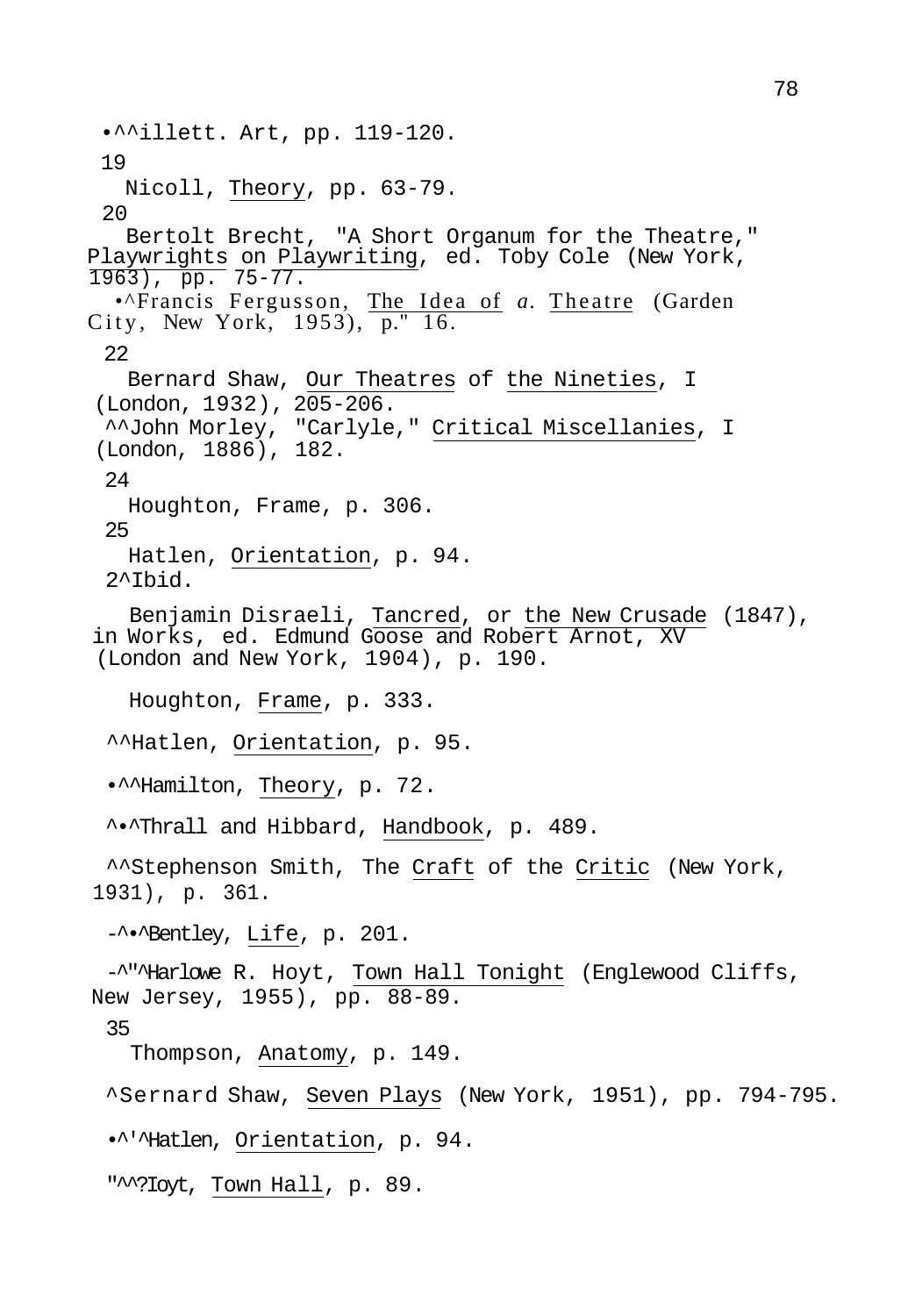Ludwig Lewisohn, The Drama and the Stage (New York, 1922), p. 33. ^Olbid.

39

w. E. H. Lecky, <u>History</u> of the Rise and Influence of Rationalism in Europe (1865), II (New York, 1903), 353-354.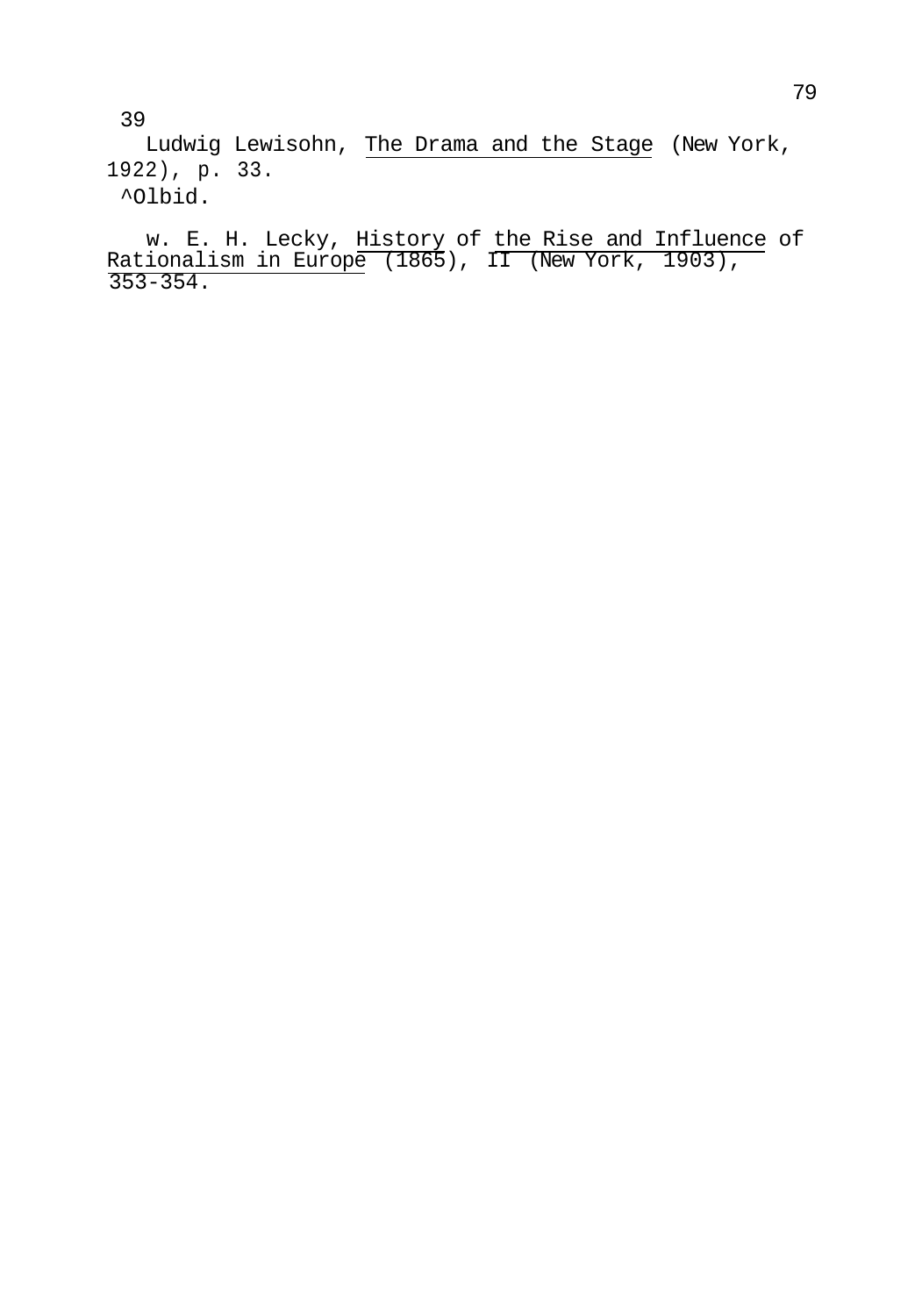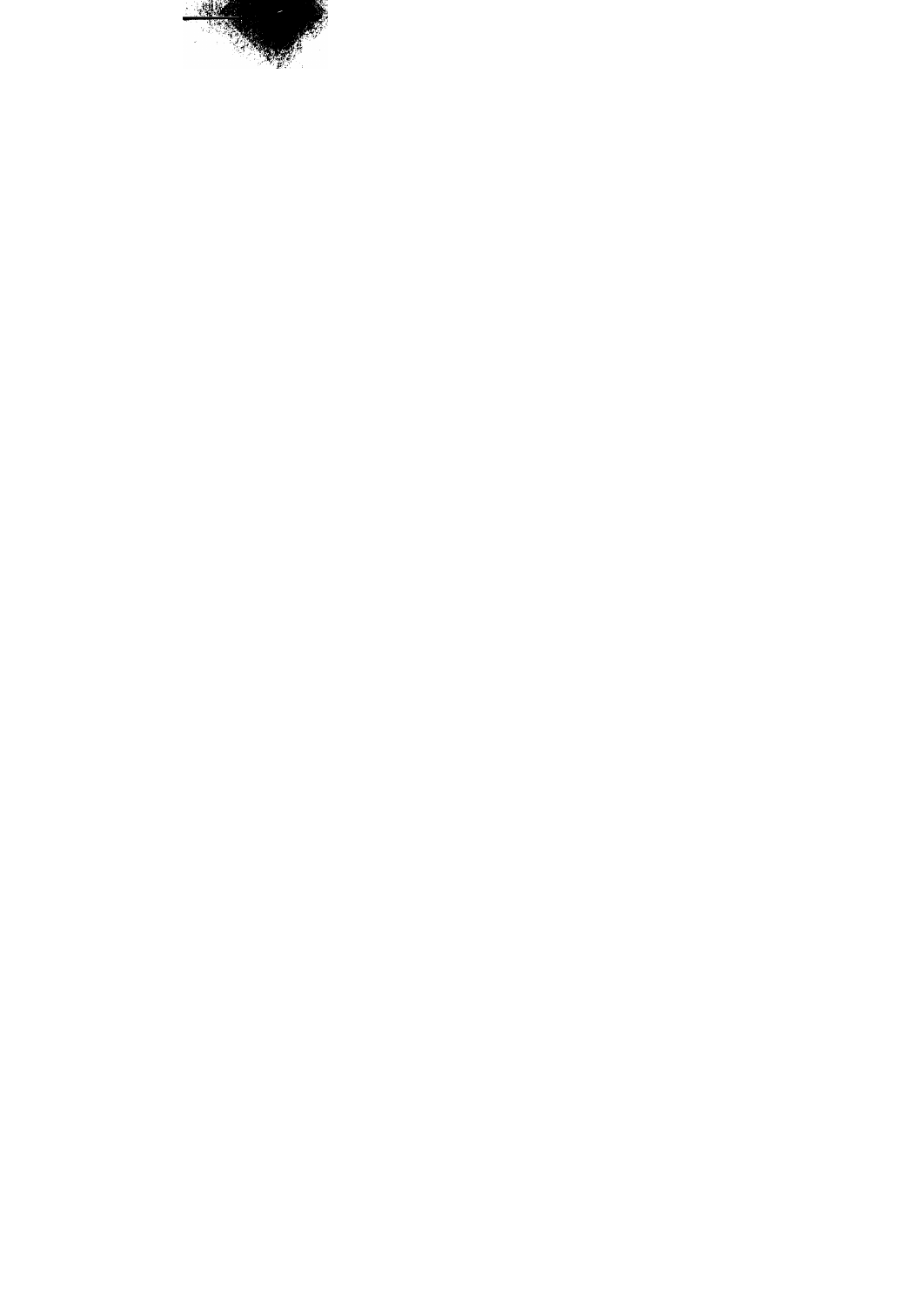- Lewisohn, Ludwig. The Drama and the Stage. New York, 1922.
- Matthews, Brander. Playwrights on Playmaking. New York, 1923.
	- The Principles of Playmaking. New York, 1919.
- Mclntyre, Clara F. "The VJord 'Universality as applied to Drama," PMLA, XLIV (September 1929), 927-929.
- Mill, John Stuart. Dissertations and Discussions, Political, Philosophical, and Historical. 4 vols. London, 1875.
- Millett, Fred B., and Gerald Fades Bentley. The Art of the Drama. New York, 1935.
- Morley, John, Viscount Morley. Critical Miscellanies. 4 vols. London, 1886 (for  $Vols. 1-3$ ), and New York, 1908 (for Vol. 4).
- Nicoll, Allardyce. The Theatre and Dramatic Theory. New York, 1962.
- 0, Hara, Frank Hurburt, and Marguerite Bro. Invitation to the Theatre. New York, 1951.
- Rowell, George, ed. Nineteenth Century Plays. The World's Classics Series. London, 1965.
- Sampson, George. The Concise Cambridge History of English Literature. Cambridge, Great Britain, 1957.
- Shaw, Bernard. Our Theatres of the Nineties. 3 vols. London, 1932.
- Shaw, Bernard. Seven Plays. New York, 1951.
- Smith, Stephenson. The Craft of the Critic. New York, 1931.
- Thompson, Alan Reynolds. The Anatomy of Drama. Berkeley and Los Angeles, 1942.
- Thrall, VJilliam Flint, and Addison Hibbard. A Handbook<sup>^</sup> to Literature, rev. and enl. C. Hugh Holman. New York, 1961.
- Wright, Edward A. A Primer for Playgoers. Englewood Cliffs, New Jersey, 1958.